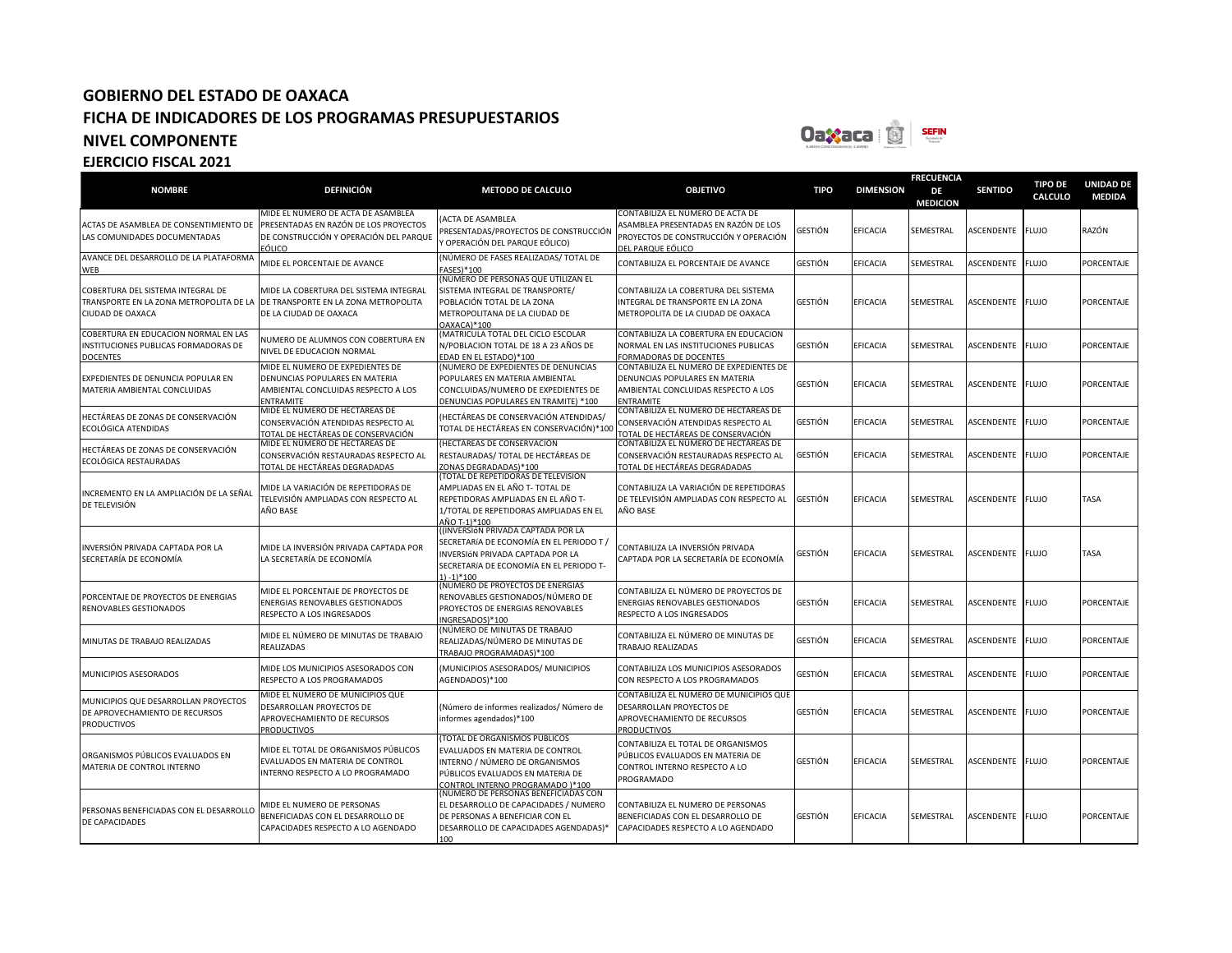

| <b>NOMBRE</b>                                                                                                                            | <b>DEFINICIÓN</b>                                                                                                          | <b>METODO DE CALCULO</b>                                                                                                                                                                            | <b>OBJETIVO</b>                                                                                                                                     | <b>TIPO</b>    | <b>DIMENSION</b> | <b>FRECUENCIA</b><br>DE<br><b>MEDICION</b> | <b>SENTIDO</b>   | <b>TIPO DE</b><br>CALCULO | <b>UNIDAD DE</b><br><b>MEDIDA</b> |
|------------------------------------------------------------------------------------------------------------------------------------------|----------------------------------------------------------------------------------------------------------------------------|-----------------------------------------------------------------------------------------------------------------------------------------------------------------------------------------------------|-----------------------------------------------------------------------------------------------------------------------------------------------------|----------------|------------------|--------------------------------------------|------------------|---------------------------|-----------------------------------|
| PORC ENTAJE DE UNIDADES MEDICAS<br>ESPECIALIZADAS (UNEME'S EC) QUE OPERAN<br>CON EL MODELO PREVENTIVO DE ATENCIÓN<br>CLÍNICA             | MIDE EL NÚMERO DE UNIDADES QUE OPERAN<br>CON EL MODELO PREVENTIVO DE ATENCIÓN                                              | NÚMERO DE UNIDADES MEDICAS<br>SPECIALIZADAS (UNEME'S EC) QUE OPERAN<br>CON EL MODELO PREVENTIVO DE ATENCIÓN<br>CLÍNICA / NÚMERO DE UNIDADES MEDICAS<br>SPECIALIZADAS (UNEME'S EC)) * 100            | CONTABILIZA EL NúMERO DE UNIDADES QUE<br>OPERAN CON EL MODELO PREVENTIVO DE<br><b>ATENCIÓN</b>                                                      | <b>GESTIÓN</b> | EFICACIA         | SEMESTRAL                                  | ASCENDENTE       | <b>FLUJO</b>              | PORCENTAJE                        |
| PORCENTAJE DE IMPUTADOS Y VICTIMAS DEL<br><b>DELITO ATENDIDOS</b>                                                                        | MIDE NÚMERO DE IMPUTADOS Y VICTIMAS<br>DEL DELITO ATENDIDOS RESPECTO A LOS<br><b>SOLICITADOS</b>                           | IMPUTADOS Y VICTIMAS DEL DELITO<br>ATENDIDOS/SOLICITUDES DE ATENCIÓN<br>RECIBIDAS)*100                                                                                                              | CONTABILIZA EL NÚMERO DE IMPUTADOS Y<br>VICTIMAS DEL DELITO ATENDIDOS RESPECTO A<br>LOS SOLICITADOS                                                 | <b>GESTIÓN</b> | EFICACIA         | SEMESTRAL                                  | ASCENDENTE       | <b>FLUJO</b>              | PORCENTAJE                        |
| PORCENTAJE DE ACCIONES DE FOMENTO A LA<br>LECTURA REALIZADAS                                                                             | NUMERO DE ACCIONES DE FOMENTO A LA<br>LECTURA REALIZADAS                                                                   | NUMERO DE ACCIONES DE FOMENTO A LA<br>ECTURA REALIZADAS/ NUMERO DE ACCIONES<br>DE FOMENTO A LA LECTURA PROGRAMADAS)<br>$*100$                                                                       | CONTABILIZA EL NUMERO DE ACCIONES DE<br>FOMENTO A LA LECTURA REALIZADAS                                                                             | <b>GESTIÓN</b> | EFICACIA         | SEMESTRAL                                  | ASCENDENTE       | <b>FLUJO</b>              | PORCENTAJE                        |
| PORCENTAJE DE ACCIONES DE GESTION PARA<br>LA ADMINISTRACION EFICIENTE DE LOS<br>RECURSOS DEL GOBIERNO DEL ESTADO<br><b>IMPLEMENTADAS</b> | NUMERO DE ACCIONES DE GESTION PARA LA<br>ADMINISTRACION EFICIENTE DE LOS RECURSOS<br>DEL GOBIERNO DEL ESTADO IMPLEMENTADAS | NUMERO DE ACCIONES DE GESTION PARA LA<br>ADMINISTRACION EFICIENTE DE LOS RECURSOS<br>DEL GOBIERNO DEL ESTADO<br>IMPLEMENTADAS/TOTAL DE ACCIONES<br>ROGRAMADAS A REALIZAR) X 100                     | CONTABILIZA EL NUMERO DE ACCIONES DE<br>GESTION PARA LA ADMINISTRACION EFICIENTE<br>DE LOS RECURSOS DEL GOBIERNO DEL ESTADO<br><b>IMPLEMENTADAS</b> | <b>GESTIÓN</b> | EFICACIA         | SEMESTRAL                                  | ASCENDENTE       | <b>FLUJO</b>              | PORCENTAJE                        |
| PORCENTAJE DE ACCIONES DE GESTION<br>REALIZADAS                                                                                          | NUMERO DE ACCIONES DE GESTION<br>REALIZADAS                                                                                | NUMERO DE ACCIONES DE GESTION<br>REALIZADAS/NUMERO DE ACCIONES DE<br>GESTION PROGRAMADAS A REALIZAR)*100                                                                                            | CONTABILIZA EL NUMERO DE ACCIONES DE<br><b>GESTION REALIZADAS</b>                                                                                   | <b>GESTIÓN</b> | EFICACIA         | SEMESTRAL                                  | ASCENDENTE       | <b>ACUMULADO</b>          | PORCENTAJE                        |
| PORCENTAJE DE ACCIONES DE MEJORA DE LA<br>POLITICA SOCIAL REALIZADAS                                                                     | MIDE EL NUMERO DE ACCIONES DE MEJORA<br>DE LA POLITICA SOCIAL REALIZADAS                                                   | NUMERO DE ACCIONES DE MEJORA DE LA<br>POLITICA SOCIAL/NUMERO DE ACCIONES<br>PROYECTADAS PARA SU EJECUCION)*100                                                                                      | CONTABILIZA EL NUMERO DE ACCIONES DE<br>MEJORA DE LA POLITICA SOCIAL REALIZADAS                                                                     | GESTIÓN        | EFICACIA         | SEMESTRAL                                  | ASCENDENTE FLUJO |                           | PORCENTAJE                        |
| PORCENTAJE DE ACCIONES DE MEJORA<br><b>IMPLEMENTADAS</b>                                                                                 | NUMERO DE ACCIONES DE MEJORA<br><b>IMPLEMENTADAS</b>                                                                       | NUMERO DE ACCIONES DE MEJORA<br>MPLEMENTADAS / NUMERO DE ACCIONES DE<br><b>MEJORA PLANEADAS) * 100</b>                                                                                              | CONTABILIZA EL NUMERO DE ACCIONES DE<br>MEJORA IMPLEMENTADAS                                                                                        | <b>GESTIÓN</b> | EFICACIA         | SEMESTRAL                                  | ASCENDENTE       | <b>FLUJO</b>              | PORCENTAJE                        |
| PORCENTAJE DE ACCIONES DE PREVENCIÓN EN<br>MATERIA DE COMBATE A LA CORRUPCIÓN<br><b>IMPLEMENTADAS</b>                                    | NÚMERO DE ACCIONES DE PREVENCIÓN EN<br>MATERIA DE COMBATE A LA CORRUPCIÓN<br><b>IMPLEMENTADAS</b>                          | NÚMERO DE ACCIONES DE PREVENCIÓN EN<br>MATERIA DE CORRUPCIÓN<br>IMPLEMENTADAS/NÚMERO DE ACCIONES DE<br>PREVENCIÓN EN MATERIA DE CORRUPCIÓN<br>PROGRAMADAS) *100                                     | CONTABILIZA EL NÚMERO DE ACCIONES DE<br>PREVENCIÓN EN MATERIA DE COMBATE A LA<br>CORRUPCIÓN IMPLEMENTADAS                                           | <b>GESTIÓN</b> | EFICACIA         | SEMESTRAL                                  | ASCENDENTE       | <b>FLUJO</b>              | PORCENTAJE                        |
| PORCENTAJE DE ACCIONES DE PREVENCIÓN Y<br>PROMOCIÓN DE LA SALUD FINANCIADAS                                                              | NÚMERO DE ACCIONES DE PREVENCIÓN Y<br>PROMOCIÓN DE LA SALUD FINANCIADAS                                                    | ACCIONES DE PREVENCIÓN Y PROMOCIÓN DE<br>LA SALUD FINANCIADAS/TOTAL DE ACCIONES<br>DE PREVENCIÓN Y PROMOCIÓN DE LA SALUD<br>PROGRAMADAS A FINANCIAR)*100                                            | CONTABILIZA EL NÚMERO DE ACCIONES DE<br>PREVENCIÓN Y PROMOCIÓN DE LA SALUD<br><b>FINANCIADAS</b>                                                    | <b>GESTIÓN</b> | <b>FFICACIA</b>  | SEMESTRAL                                  | ASCENDENTE       | <b>FLUJO</b>              | <b>PORCENTAJE</b>                 |
| PORCENTAJE DE ACCIONES DE PROMOCIÓN Y<br>DIFUSIÓN ARTÍSTICA Y CULTURAL REALIZADA                                                         | NÚMERO DE ACCIONES DE PROMOCIÓN Y<br>DIFUSIÓN ARTÍSTICA Y CULTURAL REALIZADA                                               | NÚMERO DE ACCIONES DE PROMOCIÓN Y<br>DIFUSIÓN ARTÍSTICA Y CULTURAL REALIZADA<br>/NÚMERO DE ACCIONES DE PROMOCIÓN Y<br>DIFUSIÓN ARTÍSTICA Y CULTURAL<br>ROGRAMADAS)*100                              | CONTABILIZA EL NÚMERO DE ACCIONES DE<br>PROMOCIÓN Y DIFUSIÓN ARTÍSTICA Y<br>CULTURAL REALIZADA                                                      | <b>GESTIÓN</b> | EFICACIA         | SEMESTRAL                                  | ASCENDENTE       | <b>FLUJO</b>              | PORCENTAJE                        |
| PORCENTAJE DE ACCIONES<br><b>GUBERNAMENTALES DIFUNDIDAS</b>                                                                              | NUMERO DE ACCIONES GUBERNAMENTALES<br><b>DIFUNDIDAS</b>                                                                    | (NUMERO DE ACCION GUBERNAMENTAL<br>DIFUNDIDA REALIZADAS/NUMERO DE ACCION<br>GUBERNAMENTAL DIFUNDIDA<br>ROGRAMADAS) *100                                                                             | CONTABILIZA EL NUMERO DE ACCIONES<br><b>GUBERNAMENTALES DIFUNDIDAS</b>                                                                              | <b>GESTIÓN</b> | EFICACIA         | SEMESTRAL                                  | ASCENDENTE       | <b>FLUJO</b>              | PORCENTAJE                        |
| PORCENTAJE DE ACCIONES PARA LA<br>PREVENCIÓN DE VIOLACIONES A LOS<br><b>DERECHOS HUMANOS</b>                                             | NÚMERO DE ACCIONES PARA LA PREVENCIÓN<br>DE VIOLACIONES A LOS DERECHOS HUMANOS                                             | NÚMERO DE ACCIONES PARA LA PREVENCIÓN<br>DE VIOLACIONES A LOS DERECHOS HUMANOS<br>REALIZADAS / NÚMERO DE ACCIONES PARA LA<br>PREVENCIÓN DE VIOLACIONES A LOS<br>DERECHOS HUMANOS PROGRAMADAS) * 100 | CONTABILIZA EL NÚMERO DE ACCIONES PARA<br>LA PREVENCIÓN DE VIOLACIONES A LOS<br><b>DERECHOS HUMANOS</b>                                             | <b>GESTIÓN</b> | EFICACIA         | SEMESTRAL                                  | ASCENDENTE       | ACUMULADO                 | PORCENTAJE                        |
| PORCENTAJE DE ACCIONES PARA LA<br>PREVENCIÓN DE VIOLACIONES A LOS<br>DERECHOS HUMANOS REALIZADAS                                         | NÚMERO DE ACCIONES PARA LA PREVENCIÓN<br>DE VIOLACIONES A LOS DERECHOS HUMANOS<br>REALIZADAS                               | NÚMERO DE ACCIONES REALIZADAS /<br>NÚMERO DE ACCIONES PROGRAMADAS) *100                                                                                                                             | CONTABILIZA EL NÚMERO DE ACCIONES PARA<br>LA PREVENCIÓN DE VIOLACIONES A LOS<br>DERECHOS HUMANOS REALIZADAS                                         | <b>GESTIÓN</b> | EFICACIA         | SEMESTRAL                                  | ASCENDENTE FLUJO |                           | PORCENTAJE                        |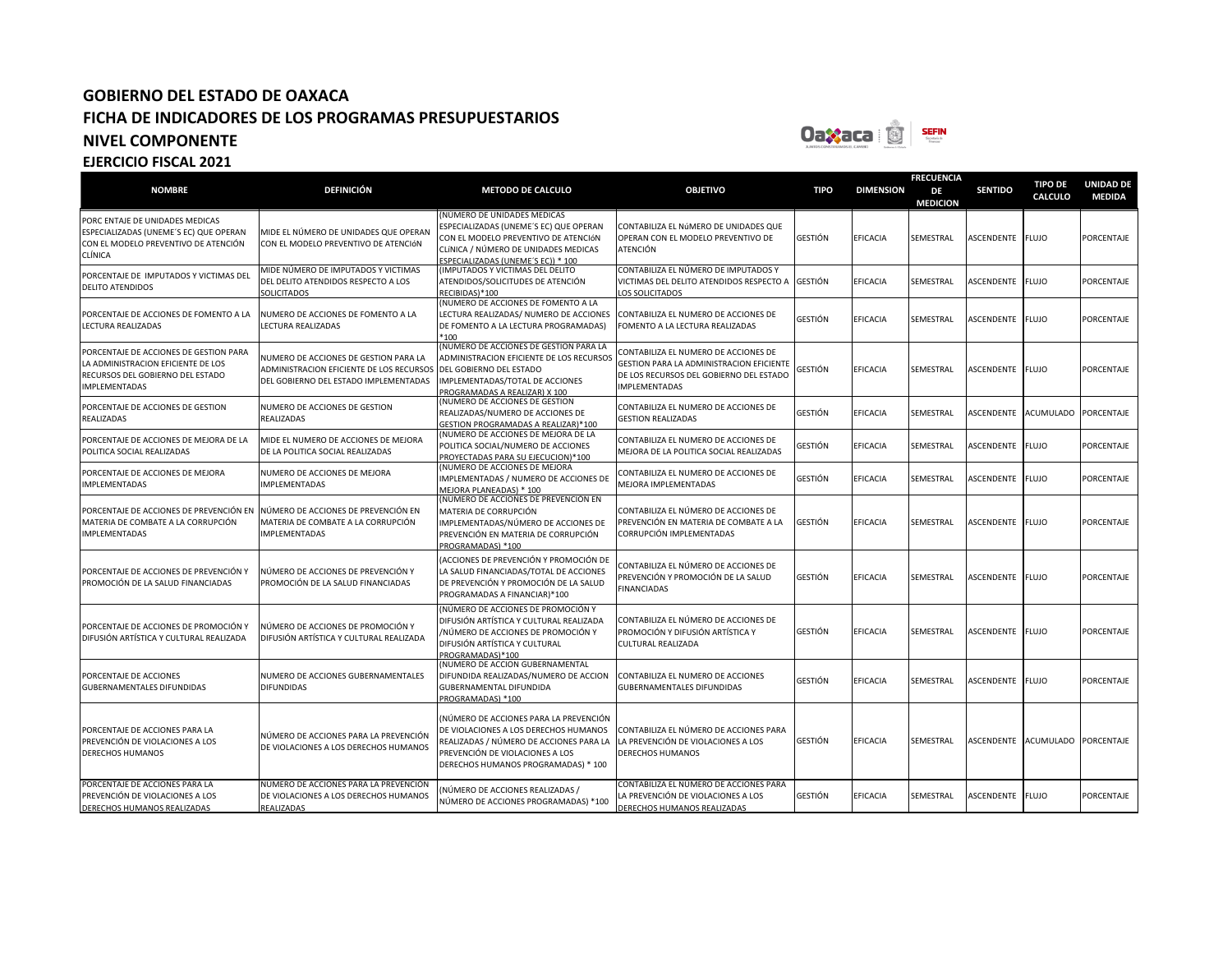

### **NOMBRE DEFINICIÓN METODO DE CALCULO OBJETIVO TIPO DIMENSION FRECUENCIA DE MEDICION SENTIDO TIPO DE CALCULO UNIDAD DE MEDIDA** PROMEDIO DE ACCIONES PARA LA PREVENCIÓN Y ATENCIÓN DE LA VIOLENCIA POR RAZONES DE GÉNERO CONTRA LAS MUJERES IMPLEMENTADAS MIDE EL PROMEDIO DE ACCIONES PARA LA PREVENCIÓN Y ATENCIÓN DE LA VIOLENCIA POR RAZONES DE GÉNERO CONTRA LAS MUJERES IMPLEMENTADAS CON RESPECTO AL TOTAL DE ACCIONES (NÚMERO DE ACCIONES PARA LA PREVENCIÓN Y ATENCIÓN DE LA VIOLENCIA QUE CUENTAN CON PRESUPUESTO IMPLEMENTADAS/ TOTAL DE ACCIONES PARA LA PREVENCIÓN Y ATENCIÓN DE LA VIOLENCIA DE GÉNERO)\*100 CONTABILIZA EL NÚMERO DE ACCIONES PARA LA PREVENCIÓN Y ATENCIÓN DE LA VIOLENCIA POR RAZONES DE GÉNERO CONTRA LAS MUJERES IMPLEMENTADAS GESTIÓN EFICACIA SEMESTRAL ASCENDENTE FLUJO PROMEDIO PORCENTAJE DE ACCIONES PRODUCTIVAS PARA EL SECTOR AGRICOLA REALIZADAS MIDE EL NUMERO DE ACCIONES PRODUCTIVAS PARA EL SECTOR AGRICOLA REALIZADAS (ACCIONES PRODUCTIVAS PARA EL SECTOR AGRICOLA / ACCIONES SOLICITADAS) \*100 CONTABILIZA EL NUMERO DE ACCIONES PRODUCTIVAS PARA EL SECTOR AGRICOLA **FALIZADAS** GESTIÓN EFICACIA SEMESTRAL ASCENDENTE FLUJO PORCENTAJE PORCENTAJE DE ACCIONES REALIZADAS NUMERO DE ACCIONES REALIZADAS (PORCENTAJE DE ACCIONES DE FOMENTO Y COMERCIALIZACION REALIZADAS / ACCIONES DE FOMENTO Y COMERCIALIZACION PROGRAMADAS)\*100 CONTABILIZA EL NUMERO DE ACCIONES REALIZADAS GESTIÓN EFICACIA SEMESTRAL ASCENDENTE FLUJO PORCENTAJE PORCENTAJE DE ACTAS DE INSPECCION Y VERIFICACION EMITIDAS NUMERO DE ACTAS DE INSPECCION Y VERIFICACION EMITIDAS (NUMERO DE ACTAS DE INSPECCION Y VERIFICACION EMITIDAS / NUMERO DE VISITAS DE INSPECCION Y VIGILANCIA REALIZADAS ) \*100 CONTABILIZA EL NUMERO DE ACTAS DE INSPECCION Y VERIFICACION EMITIDAS GESTIÓN EFICACIA SEMESTRAL ASCENDENTE FLUJO PORCENTAJE PORCENTAJE DE ACTIVIDADES CENTRALES DE GESTION REALIZADAS NUMERO DE ACTIVIDADES CENTRALES DE GESTION REALIZADAS (NUMERO DE ACTIVIDADES CENTRALES DE GESTION REALIZADAS / NUMERO DE ACTIVIDADES CENTRALES DE GESTION PROGRAMADAS) \* 100 CONTABILIZA EL NUMERO DE ACTIVIDADES CENTRALES DE GESTION REALIZADAS GESTIÓN EFICACIA SEMESTRAL ASCENDENTE FLUJO PORCENTAJE PORCENTAJE DE ACTIVIDADES DE DESARROLLO CULTURAL REALIZADAS NUMERO DE ACTIVIDADES DE DESARROLLO CULTURAL REALIZADAS (NUMERO DE ACTIVIDADES DE DESARROLLO CULTURAL REALIZADAS/NUMERO DE ACTIVIDADES DE DESARROLLO CULTURAL PROGRAMADAS)\*100 CONTABILIZA EL NUMERO DE ACTIVIDADES DE DESARROLLO CULTURAL REALIZADAS GESTIÓN EFICACIA SEMESTRAL ASCENDENTE FLUJO PORCENTAJE PORCENTAJE DE ACTIVIDADES DE FORMACIÓN Y CAPACITACIÓN ARTISTICA CULTURAL REALIZADAS NÚMERO DE ACTIVIDADES DE FORMACIÓN Y CAPACITACIÓN ARTÍSTICA CULTURAL REALIZADAS **NÚMERO DE ACTIVIDADES DE FORMACIÓN Y** CAPACITACIÓN ARTÍSTICA Y CULTURAL REALIZADAS/TOTAL DE ACTIVIDADES DE FORMACIÓN Y CAPACITACIÓN ARTÍSTICA Y CULTURAL PROGRAMADAS)\*100 CONTABILIZA EL NÚMERO DE ACTIVIDADES DE FORMACIÓN Y CAPACITACIÓN ARTÍSTICA CULTURAL REALIZADAS GESTIÓN EFICACIA SEMESTRAL ASCENDENTE FLUJO PORCENTAJE PORCENTAJE DE ACTIVIDADES PARA LA ATENCIÓN DE VIOLACIONES A LOS DERECHOS HUMANOS REALIZADAS NÚMERO DE ACTIVIDADES PARA LA ATENCIÓN DE VIOLACIONES A LOS DERECHOS HUMANOS REALIZADAS (NÚMERO DE ACCIONES REALIZADAS/NÚMERO DE ACCIONES PROGRAMADAS)\*100 CONTABILIZA EL NÚMERO DE ACTIVIDADES PARA LA ATENCIÓN DE VIOLACIONES A LOS DERECHOS HUMANOS REALIZADAS GESTIÓN EFICACIA SEMESTRAL ASCENDENTE FLUJO PORCENTAJE PORCENTAJE DE ACTIVOS OTORGADOS NúMERO DE ACTIVOS OTORGADOS (ACTIVOS OTORGADOS / ACTIVOS SOLICITADOS) \*100 CONTABILIZA EL NUMERO DE ACTIVOS **TORGADOS** GESTIÓN EFICACIA SEMESTRAL ASCENDENTE FLUJO PORCENTAJE PORCENTAJE DE ACTOS CEREMONIALES Y DE ORDEN SOCIAL REALIZADOS NUMERO DE ACTOS CEREMONIALES Y DE ORDEN SOCIAL REALIZADOS (NO DE ACTOS CEREMONIALES Y DE ORDEN SOCIAL REALIZADOS/TOTAL DE ACTOS CEREMONIALES Y DE ORDEN SOCIAL PROGRAMADOS) \* 100 CONTABILIZA EL NUMERO DE ACTOS CEREMONIALES Y DE ORDEN SOCIAL REALIZADOS GESTIÓN EFICACIA SEMESTRAL ASCENDENTE FLUJO PORCENTAJE PORCENTAJE DE ACUERDOS CUMPLIDOS MIDE EL NÚMERO DE ACUERDOS CUMPLIDOS RESPECTO A LOS GENERADOS (NÚMERO DE ACUERDOS CUMPLIDOS/NÚMERO DE ACUERDOS GENERADOS)\*100 CONTABILIZA EL NÚMERO DE ACUERDOS CUMPLIDOS RESPECTO A LOS GENERADOS GESTIÓN EFICACIA SEMESTRAL ASCENDENTE FLUJO PORCENTAJE PORCENTAJE DE ACUERDOS PARA LA ATENCIÓN DE CONFLICTOS FIRMADOS NÚMERO DE ACUERDOS PARA LA ATENCIÓN DE CONFLICTOS FIRMADOS (NÚMERO DE ACUERDOS POR LA ATENCIÓN DE CONFLICTOS FIRMADOS / NÚMERO POR CONFLICTOS PROGRAMADOS)\*100 CONTABILIZA EL NÚMERO DE ACUERDOS PARA LONTABILIZA EL NOMERO DE ACOERDOS PARA GESTIÓN EFICACIA SEMESTRAL ASCENDENTE ACUMULADO PORCENTAJE PORCENTAJE DE ADOLESCENTES DEFENDIDOS EN MATERIA PENAL NUMERO DE ADOLESCENTES DEFENDIDOS EN MATERIA PENAL (NUMERO DE ADOLESCENTES DEFENDIDOS EN MATERIA PENAL / NUMERO DE SOLICITUDES DE ADOLESCENTES INFRACTORES RECIBIDAS) \*100 CONTABILIZA EL NUMERO DE ADOLESCENTES DEFENDIDOS EN MATERIA PENAL GESTIÓN EFICACIA SEMESTRAL ASCENDENTE FLUJO PORCENTAJE PORCENTAJE DE AFILIADOS ENCUESTADOS QUE CALIFICAN LA ATENCIÓN MÉDICA COMO SATISFACTORIA Y MUY SATISFACTORIA NÚMERO DE AFILIADOS ENCUESTADOS QUE CALIFICAN LA ATENCION MÉDICA COMO SATISFACTORIA Y MUY SATISFACTORIA (NÚMERO DE AFILIADOS ENCUESTADOS QUE CALIFICAN LA ATENCIÓN MÉDICA COMO SATISFACTORIA Y MUY SATISFACTORIA/TOTAL DE AFILIADOS ENCUESTADOS)\*100 CONTABILIZA EL NÚMERO DE AFILIADOS ENCUESTADOS QUE CALIFICAN LA ATENCIÓN MÉDICA COMO SATISFACTORIA Y MUY **SATISFACTORIA** GESTIÓN EFICACIA SEMESTRAL ASCENDENTE ACUMULADO PORCENTAJE PORCENTAJE DE ALUMNAS Y ALUMNOS BENEFICIADOS CON SERVICIOS EDUCATIVOS DEL NIVEL PRIMARIA NÚMERO DE ALUMNAS Y ALUMNOS BENEFICIADOS CON SERVICIOS EDUCATIVOS DEL NIVEL PRIMARIA (NÚMERO DE ALUMNAS Y ALUMNOS BENEFICIADOS CON SERVICIOS EDUCATIVOS DEL NIVEL PRIMARIA/TOTAL DE NIÑAS Y NIÑOS EN EDAD DE 6 A 11 AÑOS DE EDAD)\*100 CONTABILIZA EL NÚMERO DE ALUMNAS Y ALUMNOS BENEFICIADOS CON SERVICIOS EDUCATIVOS DEL NIVEL PRIMARIA GESTIÓN EFICACIA SEMESTRAL ASCENDENTE FLUJO PORCENTAJE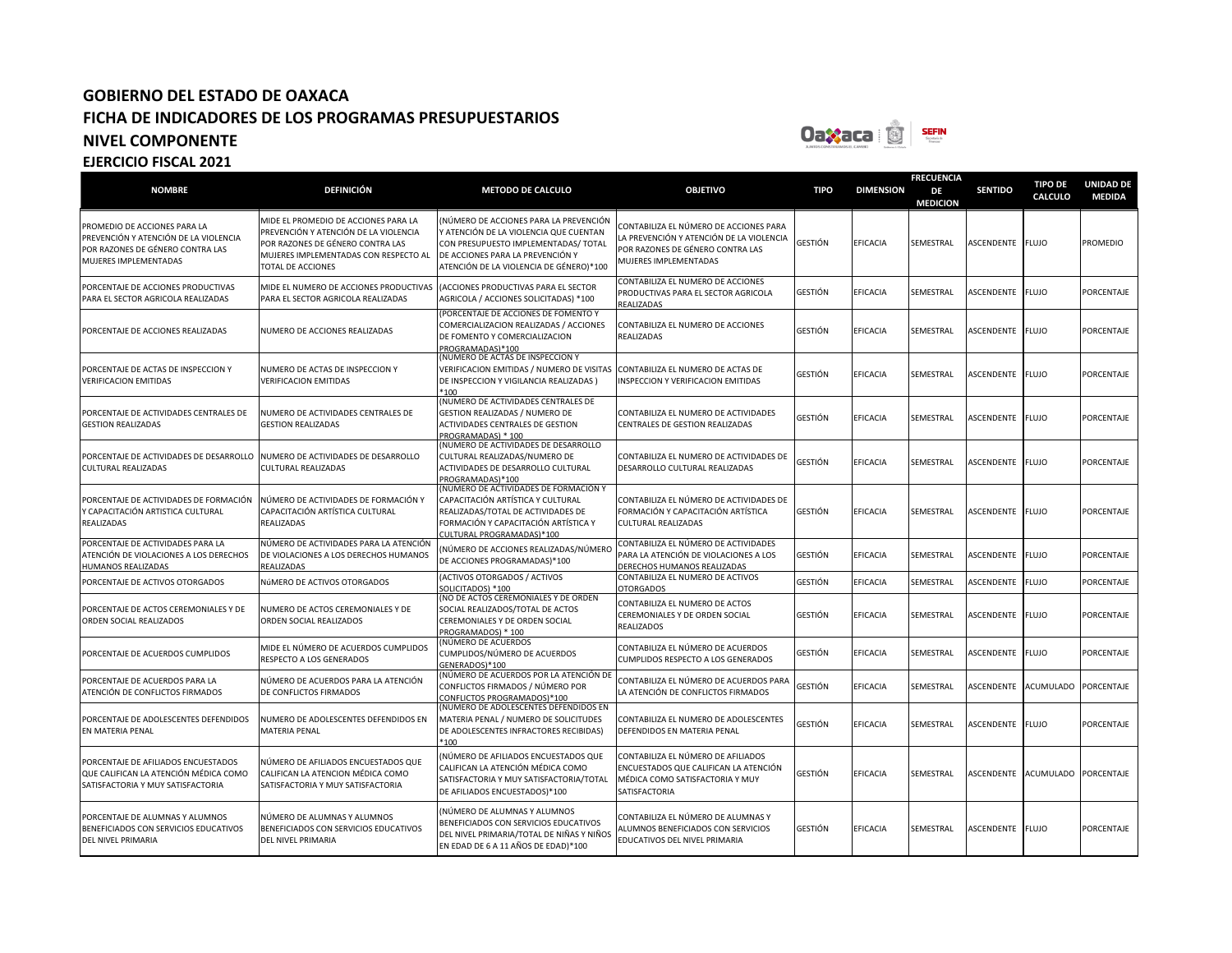

| <b>NOMBRE</b>                                                                                                                              | <b>DEFINICIÓN</b>                                                                                                                      | <b>METODO DE CALCULO</b>                                                                                                                                          | <b>OBJETIVO</b>                                                                                                                                          | <b>TIPO</b> | <b>DIMENSION</b> | <b>FRECUENCIA</b><br>DE<br><b>MEDICION</b> | <b>SENTIDO</b>   | <b>TIPO DE</b><br><b>CALCULO</b> | <b>UNIDAD DE</b><br><b>MEDIDA</b> |
|--------------------------------------------------------------------------------------------------------------------------------------------|----------------------------------------------------------------------------------------------------------------------------------------|-------------------------------------------------------------------------------------------------------------------------------------------------------------------|----------------------------------------------------------------------------------------------------------------------------------------------------------|-------------|------------------|--------------------------------------------|------------------|----------------------------------|-----------------------------------|
| PORCENTAJE DE ALUMNAS Y ALUMNOS<br>BENEFICIADOS CON SERVICIOS EDUCATIVOS<br>DEL NIVEL SECUNDARIA                                           | NÚMERO DE ALUMNAS Y ALUMNOS<br>BENEFICIADOS CON SERVICIOS EDUCATIVOS<br>DEL NIVEL SECUNDARIA                                           | (NÚMERO DE ALUMNAS Y ALUMNOS<br>BENEFICIADOS CON SERVICIOS EDUCATIVOS<br>DEL NIVEL SECUNDARIA / TOTAL DE NIÑAS Y<br>NIÑOS EN EDAD DE 12 A 14 AÑOS DE<br>EDAD)*100 | CONTABILIZA EL NÚMERO DE ALUMNAS Y<br>ALUMNOS BENEFICIADOS CON SERVICIOS<br>EDUCATIVOS DEL NIVEL SECUNDARIA                                              | GESTIÓN     | EFICACIA         | SEMESTRAL                                  | ASCENDENTE       | <b>FLUJO</b>                     | <b>PORCENTAJE</b>                 |
| PORCENTAJE DE ALUMNAS Y ALUMNOS<br>BENEFICIADOS CON UNIFORMES ESCOLARES                                                                    | NÚMERO ALUMNAS Y ALUMNOS<br>BENEFICIADOS CON UNIFORMES ESCOLARES                                                                       | (NÚMERO DE ALUMNAS Y ALUMNOS<br>BENEFICIADOS CON UNIFORMES ESCOLARES/<br>TOTAL DE ALUMNAS Y ALUMNOS EN<br>EDUCACIÓN BÁSICA)*100                                   | CONTABILIZA EL NÚMERO ALUMNAS Y<br>ALUMNOS BENEFICIADOS CON UNIFORMES<br><b>ESCOLARES</b>                                                                | GESTIÓN     | EFICACIA         | SEMESTRAL                                  | ASCENDENTE       | <b>FLUJO</b>                     | PORCENTAJE                        |
| PORCENTAJE DE ALUMNAS Y ALUMNOS<br>BENEFICIADOS CON ÚTILES ESCOLARES                                                                       | NÚMERO DE ALUMNAS Y ALUMNOS<br>BENEFICIADOS CON ÚTILES ESCOLARES                                                                       | (NÚMERO DE ALUMNAS Y ALUMNOS QUE<br>RECIBIERON SUS PAQUETES DE ÚTILES / TOTAL<br>DE ALUMNAS Y ALUMNOS EN EDUCACIÓN<br>BáSICA)*100                                 | CONTABILIZA EL NÚMERO DE ALUMNAS Y<br>ALUMNOS BENEFICIADOS CON ÚTILES<br><b>ESCOLARES</b>                                                                | GESTIÓN     | EFICACIA         | SEMESTRAL                                  | ASCENDENTE FLUJO |                                  | <b>PORCENTAJE</b>                 |
| PORCENTAJE DE ALUMNOS DEL NIVEL INICIAL<br>EGRESADOS                                                                                       | NUMERO DE ALUMNOS DEL NIVEL INICIAL<br>EGRESADOS                                                                                       | (ALUMNOS QUE TERMINAN EL NIVEL INICIAL /<br>TOTAL DE NIÑOS EN EDAD DE CURSAR EL NIVEL<br>INICIAL) *100                                                            | CONTABILIZA EL NUMERO DE ALUMNOS DEL<br>NIVEL INICIAL EGRESADOS                                                                                          | GESTIÓN     | EFICACIA         | SEMESTRAL                                  | ASCENDENTE       | <b>FLUJO</b>                     | PORCENTAJE                        |
| PORCENTAJE DE ALUMNOS DEL NIVEL<br>PREESCOLAR EGRESADOS                                                                                    | NUMERO DE ALUMNOS DEL NIVEL<br>PREESCOLAR EGRESADOS                                                                                    | (ALUMNOS QUE TERMINAN EL NIVEL<br>PREESCOLAR / TOTAL DE NIÑOS EN EDAD DE<br>CURSAR EL NIVEL PREESCOLAR) *100                                                      | CONTABILIZA EL NUMERO DE ALUMNOS DEL<br>NIVEL PREESCOLAR EGRESADOS                                                                                       | GESTIÓN     | EFICACIA         | SEMESTRAL                                  | ASCENDENTE       | <b>FLUJO</b>                     | <b>PORCENTAJE</b>                 |
| PORCENTAJE DE ALUMNOS DEL NIVEL<br>PRIMARIA EGRESADOS                                                                                      | NUMERO DE ALUMNOS DEL NIVEL PRIMARIA<br><b>EGRESADOS</b>                                                                               | (ALUMNOS QUE TERMINAN EL NIVEL<br>PRIMARIA / TOTAL DE NIÑOS EN EDAD DE<br>CURSAR EL NIVEL PRIMARIA) *100                                                          | CONTABILIZA EL NUMERO DE ALUMNOS DEL<br>NIVEL PRIMARIA EGRESADOS                                                                                         | GESTIÓN     | EFICACIA         | SEMESTRAL                                  | ASCENDENTE       | <b>FLUJO</b>                     | PORCENTAJE                        |
| PORCENTAJE DE ALUMNOS DEL NIVEL<br>SECUNDARIA EGRESADOS                                                                                    | NUMERO DE ALUMNOS DEL NIVEL<br>SECUNDARIA EGRESADOS                                                                                    | (ALUMNOS QUE TERMINAN EL NIVEL<br>SECUNDARIA / TOTAL DE NIÑOS EN EDAD DE<br>CURSAR EL NIVEL SECUNDARIA) *100                                                      | CONTABILIZA EL NUMERO DE ALUMNOS DEL<br>NIVEL SECUNDARIA EGRESADOS                                                                                       | GESTIÓN     | EFICACIA         | SEMESTRAL                                  | ASCENDENTE       | <b>FLUJO</b>                     | <b>PORCENTAJE</b>                 |
| PORCENTAJE DE APOYOS OTORGADOS A LAS<br><b>ACTIVIDADES PRODUCTIVAS DE LOS</b><br>MIGRANTES EN RETORNO Y MUJERES<br>FAMILIARES DE MIGRANTES | NUMERO DE APOYOS OTORGADOS A LAS<br>ACTIVIDADES PRODUCTIVAS DE LOS<br>MIGRANTES EN RETORNO Y MUJERES<br><b>FAMILIARES DE MIGRANTES</b> | (NUMERO DE APOYOS OTORGADOS/ NUMERO<br>DE APOYOS SOLICITADOS)*100                                                                                                 | CONTABILIZA EL NUMERO DE APOYOS<br>OTORGADOS A LAS ACTIVIDADES<br>PRODUCTIVAS DE LOS MIGRANTES EN<br>RETORNO Y MUJERES FAMILIARES DE<br><b>MIGRANTES</b> | GESTIÓN     | EFICACIA         | SEMESTRAL                                  | ASCENDENTE FLUJO |                                  | PORCENTAJE                        |
| PORCENTAJE DE APOYOS SOCIALES<br><b>EMERGENTES OTORGADOS</b>                                                                               | MIDE EL NUMERO DE APOYOS SOCIALES<br><b>EMERGENTES OTORGADOS</b>                                                                       | <b>(NUMERO DE APOYOS EMERGENTES</b><br>ENTREGADOS/ NUMERO DE AOPOYOS<br>SOLICITADOS)*100                                                                          | CONTABILIZA EL NUMERO DE APOYOS<br>SOCIALES EMERGENTES OTORGADOS                                                                                         | GESTIÓN     | <b>EFICACIA</b>  | SEMESTRAL                                  | ASCENDENTE       | <b>FLUJO</b>                     | PORCENTAJE                        |
| PORCENTAJE DE APROBACION EN EDUCACION<br>BASICA                                                                                            | NUMERO DE APROBACION EN EDUCACION<br><b>BASICA</b>                                                                                     | (TOTAL DE ALUMNOS APROBADOS DE TODOS<br>LOS GRADOS EN EDUCACION BASICA / TOTAL<br>DE ALUMNOS INSCRITOS DE TODOS LOS<br>GRADOS EN EDUCACIÓN BÁSICA) *100           | CONTABILIZA EL NUMERO DE APROBACION EN<br><b>EDUCACION BASICA</b>                                                                                        | GESTIÓN     | <b>EFICACIA</b>  | SEMESTRAL                                  | ASCENDENTE FLUJO |                                  | PORCENTAJE                        |
| PORCENTAJE DE APROVECHAMIENTO DE LOS<br>ESPACIOS CULTURALES                                                                                | NUMERO DE APROVECHAMIENTO DE LOS<br><b>ESPACIOS CULTURALES</b>                                                                         | (NUMERO DE ESPACIOS CULTURALES<br>OPERADOS/ TOTAL DE ESPACIOS CULTURALES<br>PROGRAMADOS)*100                                                                      | CONTABILIZA EL NUMERO DE<br>APROVECHAMIENTO DE LOS ESPACIOS<br><b>CULTURALES</b>                                                                         | GESTIÓN     | EFICACIA         | SEMESTRAL                                  | ASCENDENTE       | <b>FLUJO</b>                     | <b>PORCENTAJE</b>                 |
| PORCENTAJE DE ARTESANOS INCORPORADOS<br>AL PADRÓN                                                                                          | NÚMERO DE ARTESANOS INCORPORADOS AL<br>PADRÓN                                                                                          | (NÚMERO DE ARTESANOS INCORPORADOS AL<br>PADRÓN /NÚMERO DE ARTESANOS<br>SOLICITANTES) * 100                                                                        | CONTABILIZA EL NÚMERO DE ARTESANOS<br>INCORPORADOS AL PADRÓN                                                                                             | GESTIÓN     | EFICACIA         | SEMESTRAL                                  | ASCENDENTE       | <b>FLUJO</b>                     | PORCENTAJE                        |
| PORCENTAJE DE ATENCION EN EDUCACION<br>NICIAL                                                                                              | MIDE EL NUMERO DE NIÑOS DE ENTRE 45 DIAS<br>A 3 AÑOS DE EDAD DEL NIVEL INICIAL                                                         | (MATRICULA DE NIÑOS DE ENTRE 45 DIAS A 3<br>AÑOS DE EDAD DEL NIVEL INICIAL/TOTAL DE<br>NIÑOS DE 45 DIAS A 3 AÑOS DE EDAD EN EL<br>ESTADO)*100                     | CONTABILIZA LA MATRICULA DE NIÑOS DE<br>ENTRE 45 DIAS A 3 AÑOS DE EDAD DEL NIVEL<br><b>INICIAL</b>                                                       | GESTIÓN     | <b>EFICACIA</b>  | SEMESTRAL                                  | ASCENDENTE FLUJO |                                  | PORCENTAJE                        |
| PORCENTAJE DE ATENCION EN EDUCACIÓN<br>PREESCOLAR                                                                                          | NÚMERO DE NIÑOS DE ENTRE 3 A 5 AÑOS DE<br>EDAD DEL NIVEL PREESCOLAR                                                                    | TOTAL DE ALUMNAS Y ALUMNOS EN EL NIVEL<br>PRESCOLAR/TOTAL DE NIÑAS Y NIÑOS DE 3 A 5<br>AÑOS DE EDAD EN EL ESTADO )*100                                            | CONTABILIZA EL NÚMERO DE NIÑOS DE ENTRE<br>3 A 5 AÑOS DE EDAD DEL NIVEL PREESCOLAR                                                                       | GESTIÓN     | EFICACIA         | SEMESTRAL                                  | ASCENDENTE FLUJO |                                  | <b>PORCENTAJE</b>                 |
| PORCENTAJE DE ATENCIONES EN EDUCACIÓN<br>ESPECIAL                                                                                          | NÚMERO DE ATENCIONES EN EDUCACIÓN<br>ESPECIAL                                                                                          | NÚMERO DE NIÑOS DE EDUCACIÓN<br>ESPECIAL/TOTAL DE NIÑOS EN CONDICIONES<br>ESPECIALES EN EL ESTADO)*100                                                            | CONTABILIZA NÚMERO DE ATENCIONES EN<br>EDUCACIÓN ESPECIAL                                                                                                | GESTIÓN     | EFICACIA         | SEMESTRAL                                  | ASCENDENTE       | <b>FLUJO</b>                     | PORCENTAJE                        |
| PORCENTAJE DE AUTORIDADES MUNICIPALES<br><b>ACREDITADAS</b>                                                                                | NUMERO DE AUTORIDADES MUNICIPALES<br>ACREDITADAS                                                                                       | (NUMERO DE AUTORIDADES MUNICIPALES<br>ACREDITADAS / NUMERO DE AUTORIDADES<br>MUNICIPALES PROGRAMADAS)*100                                                         | CONTABILIZA EL NUMERO DE AUTORIDADES<br>MUNICIPALES ACREDITADAS                                                                                          | GESTIÓN     | EFICACIA         | SEMESTRAL                                  | ASCENDENTE       | <b>FLUJO</b>                     | PORCENTAJE                        |
| PORCENTAJE DE AVANCE DE CONSTRUCCION                                                                                                       | NUMERO DE AVANCE DE CONSTRUCCION                                                                                                       | (CONSTRUIDO / SOLICITADO) * 100                                                                                                                                   | CONTABILIZA EL NUMERO DE AVANCE DE<br>CONSTRUCCION                                                                                                       | GESTIÓN     | EFICACIA         | SEMESTRAL                                  | ASCENDENTE       | <b>FLUJO</b>                     | <b>PORCENTAJE</b>                 |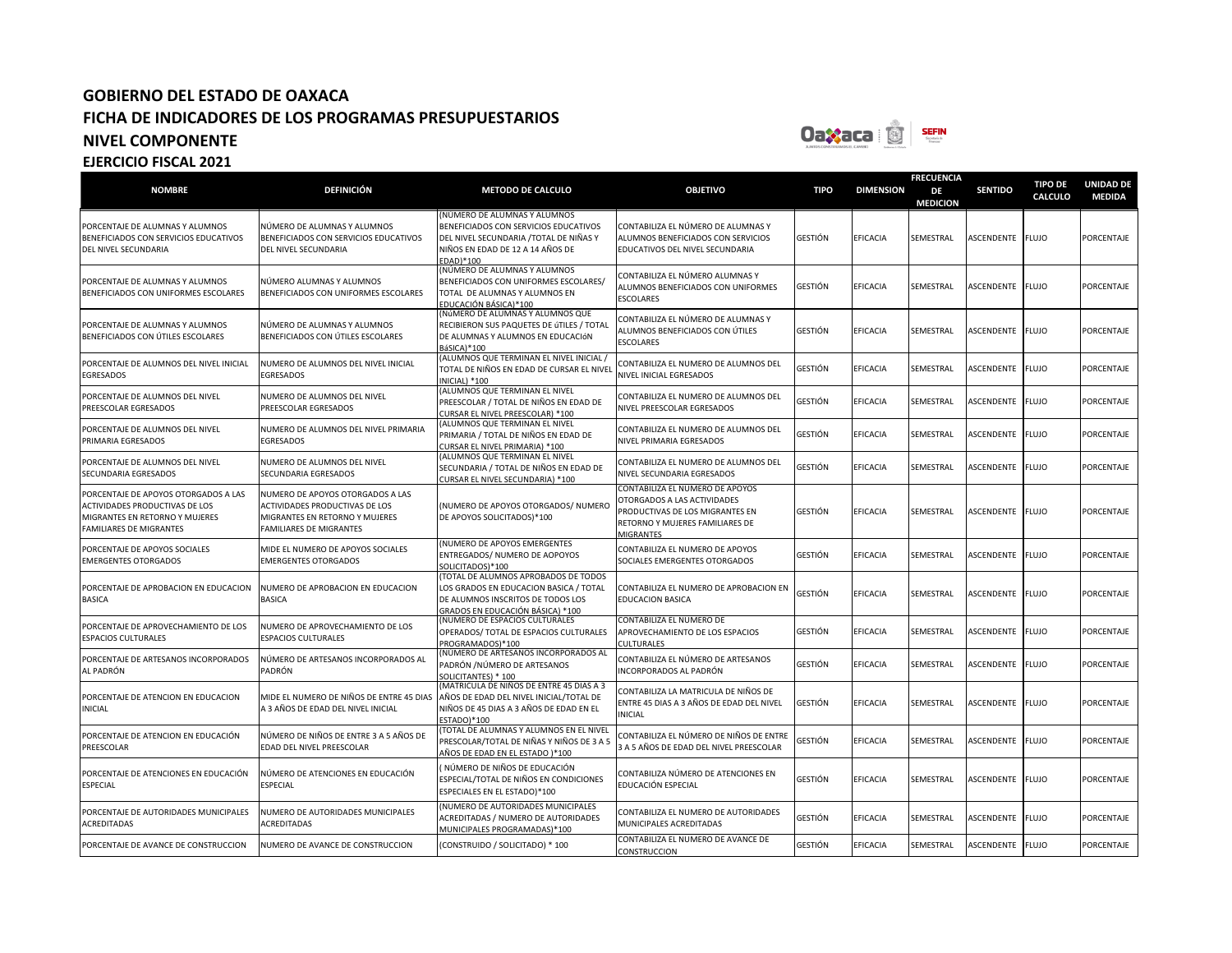

|                                                                                                                                        |                                                                                                                                    |                                                                                                                                                                                                                                                                                                                                                                           |                                                                                                                                                   |                |                  | <b>FRECUENCIA</b>     |                  |                                  |                                   |
|----------------------------------------------------------------------------------------------------------------------------------------|------------------------------------------------------------------------------------------------------------------------------------|---------------------------------------------------------------------------------------------------------------------------------------------------------------------------------------------------------------------------------------------------------------------------------------------------------------------------------------------------------------------------|---------------------------------------------------------------------------------------------------------------------------------------------------|----------------|------------------|-----------------------|------------------|----------------------------------|-----------------------------------|
| <b>NOMBRE</b>                                                                                                                          | <b>DEFINICIÓN</b>                                                                                                                  | <b>METODO DE CALCULO</b>                                                                                                                                                                                                                                                                                                                                                  | <b>OBJETIVO</b>                                                                                                                                   | <b>TIPO</b>    | <b>DIMENSION</b> | DE<br><b>MEDICION</b> | <b>SENTIDO</b>   | <b>TIPO DE</b><br><b>CALCULO</b> | <b>UNIDAD DE</b><br><b>MEDIDA</b> |
| PORCENTAJE DE AVANCE DE EXPEDIENTES<br>ORGANIZADOS, CONSERVADOS Y DIFUNDIDOS                                                           | NUMERO DE ACCIONES REALIZADAS                                                                                                      | NUMERO DE ACCIONES REALIZADAS /<br>NUMERO DE ACCIONES PLANEADAS)*100                                                                                                                                                                                                                                                                                                      | CONTABILIZA EL NUMERO DE ACCIONES<br>REALIZADAS                                                                                                   | GESTIÓN        | EFICACIA         | SEMESTRAL             | ASCENDENTE       | <b>FLUJO</b>                     | PORCENTAJE                        |
| PORCENTAJE DE AVANCE DE LA ACTIVIDADES<br>DEL QUEHACER EDUCATIVO                                                                       | NUMERO DE AVANCE DE LA ACTIVIDADES DEL<br>QUEHACER EDUCATIVO                                                                       | TOTAL DE AVANCES DE LAS ACTIVIDADES DEL<br>QUEHACER EDUCATIVO PRESENTADOS/TOTAL<br>DE AVANCES DE ACTIVIDADES EN EL EJERCICIO<br>FISCAL 2019)*100                                                                                                                                                                                                                          | CONTABILIZA EL AVANCE DE LA ACTIVIDADES<br>DEL QUEHACER EDUCATIVO                                                                                 | <b>GESTIÓN</b> | EFICACIA         | SEMESTRAL             | ASCENDENTE       | <b>FLUJO</b>                     | PORCENTAJE                        |
| PORCENTAJE DE AVANCE DE LAS<br>EVALUACIONES DE CONTROL DE CONFIANZA                                                                    | NUMERO DE AVANCE DE LAS EVALUACIONES<br>DE CONTROL DE CONFIANZA                                                                    | NUMERO DE EVALUACIONES REALIZADAS EN<br>CONTROL DE CONFIANZA / NUMERO DE<br>EVALUACIONES PROGRAMADAS EN CONTROL<br>DE CONFIANZA) * 100                                                                                                                                                                                                                                    | CONTABILIZA EL NUMERO DE AVANCE DE LAS<br>EVALUACIONES DE CONTROL DE CONFIANZA                                                                    | GESTIÓN        | EFICACIA         | SEMESTRAL             | ASCENDENTE       | <b>FLUJO</b>                     | PORCENTAJE                        |
| PORCENTAJE DE AVANCE DE LOS INDICADORES<br>DEL PROGRAMA DE PREVENCIÓN Y CONTROL<br>DEL VIH/SIDA E INFECCIONES DE TRANSMISIÓN<br>SEXUAL | NÚMERO DE AVANCE DE LOS INDICADORES<br>DEL PROGRAMA DE PREVENCIÓN Y CONTROL<br>DEL VIH/SIDA E INFECCIONES DE TRANSMISIÓN<br>SEXUAL | SUMATORIA DE LA EVALUACIÓN TRIMESTRAL<br>DE LOS PROGRAMAS DE FORTALECIMIENTO DE<br>ACCIONES DE SALUD PÚBLICA<br>CORRESPONDIENTES AL COMPONENTE<br>PREVENCIÓN DEL VIH SIDA / NÚMERO TOTAL<br>DE PROGRAMAS EVALUADOS EN EL MISMO<br>PERIODO) *100                                                                                                                           | CONTABILIZA EL NÚMERO DE AVANCE DE LOS<br>INDICADORES DEL PROGRAMA DE<br>PREVENCIÓN Y CONTROL DEL VIH/SIDA E<br>INFECCIONES DE TRANSMISIÓN SEXUAL | <b>GESTIÓN</b> | EFICACIA         | SEMESTRAL             | ASCENDENTE FLUJO |                                  | PORCENTAJE                        |
| PORCENTAJE DE AVANCE DE REHABILITACION<br>DE OBRAS AUTORIZADAS                                                                         | NUMERO DE AVANCE DE REHABILITACION DE<br><b>OBRAS AUTORIZADAS</b>                                                                  | NUMERO DE OBRAS REHABILITADAS/ TOTAL<br>DE OBRAS AUTORIZADAS A REHABILITAR)*100                                                                                                                                                                                                                                                                                           | CONTABILIZA EL NUMERO DE AVANCE DE<br>REHABILITACION DE OBRAS AUTORIZADAS                                                                         | <b>GESTIÓN</b> | EFICACIA         | SEMESTRAL             | ASCENDENTE       | <b>FLUJO</b>                     | PORCENTAJE                        |
| PORCENTAJE DE AVANCE DEL PROGRAMA<br>ESTATAL DE AUDITORIA AMBIENTAL REALIZADO                                                          | NUMERO DE AVANCE DEL PROGRAMA<br>ESTATAL DE AUDITORIA AMBIENTAL REALIZADO                                                          | ETAPAS REALIZADAS/ ETAPAS TOTALES ) *100                                                                                                                                                                                                                                                                                                                                  | CONTABILIZA EL NUMERO DE AVANCE DEL<br>PROGRAMA ESTATAL DE AUDITORIA<br>AMBIENTAL REALIZADO                                                       | <b>GESTIÓN</b> | EFICACIA         | SEMESTRAL             | ASCENDENTE       | <b>FLUJO</b>                     | PORCENTAJE                        |
| PORCENTAJE DE AVANCE EN CAPACITACIÓN<br>DEL ÍNDICE DE AVANCE EN PBR-SED<br><b>ENTIDADES FEDERATIVAS</b>                                | PORCENTAJE DE AVANCE EN CAPACITACIÓN<br>DEL ÍNDICE DE AVANCE EN PBR-SED<br><b>ENTIDADES FEDERATIVAS</b>                            | VALORACIÓN DE LAS PREGUNTAS DE LA<br>CATEGORÍA DE CAPACITACIÓN PARA<br>POSTERIORMENTE REALIZAR UNA SUMA<br>PONDERADA                                                                                                                                                                                                                                                      | CONTABILIZA EL NÚMERO DE AVANCE EN<br>CAPACITACIÓN DEL ÍNDICE DE AVANCE EN PBR- ESTRATÉGICO<br>SED ENTIDADES FEDERATIVAS                          |                | <b>EFICACIA</b>  | SEMESTRAL             | ASCENDENTE       | <b>ACUMULADO</b>                 | PORCENTAJE                        |
| PORCENTAJE DE AVANCE EN EL DESARROLLO<br>DE SISTEMAS DE INFORMACION CULTURAL Y<br><b>BIOCULTURAL</b>                                   | NUMERO DE AVANCE EN EL DESARROLLO DE<br>SISTEMAS DE INFORMACION CULTURAL Y<br><b>BIOCULTURAL</b>                                   | NUMERO DE SISTEMAS DE INFORMACION<br>CULTURAL Y BIOCULTURAL DESARROLLADOS/<br>TOTAL DE DE SISTEMAS DE INFORMACION<br>CULTURAL Y BIOCULTURAL<br>PROGRAMADOS)*100<br>INDICADOR COMPUESTO POR 12                                                                                                                                                                             | CONTABILIZA EL NUMERO DE AVANCE EN EL<br>DESARROLLO DE SISTEMAS DE INFORMACION<br>CULTURAL Y BIOCULTURAL                                          | <b>GESTIÓN</b> | EFICACIA         | SEMESTRAL             | ASCENDENTE       | <b>FLUJO</b>                     | PORCENTAJE                        |
| PORCENTAJE DE AVANCE EN EVALUACIÓN DEL<br>ÍNDICE DE AVANCE EN PBR-SED ENTIDADES<br><b>FEDERATIVAS</b>                                  | NÚMERO DE DE AVANCE EN EVALUACIÓN DEL<br>ÍNDICE DE AVANCE EN PBR-SED ENTIDADES<br><b>FEDERATIVAS</b>                               | COMPONENTES, LOS CUALES SON<br>NORMALIZADOS PARA POSTERIORMENTE<br>REALIZAR UNA SUMA PONDERADA DE DICHOS<br>COMPONENTES, A SABER: MARCO JURÍDICO,<br>PLANEACIÓN, PROGRAMACIÓN,<br>PRESUPUESTACIÓN, EJERCICIO Y CONTROL,<br>SEGUIMIENTO, EVALUACIÓN, INDICADORES DE<br>RESULTADOS, TRANSPARENCIA Y LENGUAJE<br>CIUDADANO, CAPACITACIÓN, ADQUISICIONES,<br>RECURSOS HUMANOS | CONTABILIZA EL AVANCE EN EVALUACIÓN DEL<br>ÍNDICE DE AVANCE EN PBR-SED ENTIDADES<br><b>FEDERATIVAS</b>                                            | ESTRATÉGICO    | <b>EFICACIA</b>  | SEMESTRAL             | ASCENDENTE       | ACUMULADO                        | PORCENTAJE                        |
| PORCENTAJE DE AVANCE EN PLANEACIÓN DEL<br>ÍNDICE DE AVANCE EN PBR-SED ENTIDADES<br><b>FEDERATIVAS</b>                                  | NÚMERO DE AVANCE EN PLANEACIÓN DEL<br>ÍNDICE DE AVANCE EN PBR-SED ENTIDADES<br><b>FEDERATIVAS</b>                                  | VALORACIÓN DE LAS PREGUNTAS DE LA<br>CATEGORIA DE PLANEACIÓN PARA<br>POSTERIORMENTE REALIZAR UNA SUMA<br>PONDERADA                                                                                                                                                                                                                                                        | CONTABILIZA EL NÚMERO DE AVANCE EN<br>PLANEACIÓN DEL ÍNDICE DE AVANCE EN PBR-<br>SED ENTIDADES FEDERATIVAS                                        | ESTRATÉGICO    | <b>EFICACIA</b>  | SEMESTRAL             | ASCENDENTE       | <b>ACUMULADO</b>                 | PORCENTAJE                        |
| PORCENTAJE DE AVANCE EN<br>PRESUPUESTACIÓN DEL ÍNDICE DE AVANCE EN<br>PBR-SED ENTIDADES FEDERATIVAS                                    | NÚMERO DE AVANCE EN PRESUPUESTACIÓN<br>DEL INDICE DE AVANCE EN PBR-SED<br><b>ENTIDADES FEDERATIVAS</b>                             | VALORACIÓN DE LAS PREGUNTAS DE LA<br>CATEGORÍA DE PRESUPUESTACIÓN PARA<br>POSTERIORMENTE REALIZAR UNA SUMA<br>PONDERADA                                                                                                                                                                                                                                                   | CONTABILIZA EL NÚMERO DE AVANCE EN<br>PRESUPUESTACIÓN DEL ÍNDICE DE AVANCE EN<br>PBR-SED ENTIDADES FEDERATIVAS                                    | <b>GESTIÓN</b> | EFICACIA         | SEMESTRAL             | ASCENDENTE       | <b>FLUJO</b>                     | PORCENTAJE                        |
| PORCENTAJE DE AVANCE EN PROGRAMACIÓN<br>DEL ÍNDICE DE AVANCE EN PBR-SED<br><b>ENTIDADES FEDERATIVAS</b>                                | NÚMERO DE AVANCE EN PROGRAMACIÓN DEL<br>ÍNDICE DE AVANCE EN PBR-SED ENTIDADES<br><b>FEDERATIVAS</b>                                | VALORACIÓN DE LAS PREGUNTAS DE LA<br>CATEGORÍA DE PROGRAMACIÓN PARA<br>POSTERIORMENTE REALIZAR UNA SUMA<br><b>PONDERADA</b>                                                                                                                                                                                                                                               | CONTABILIZA EL NÚMERO DE AVANCE EN<br>PROGRAMACIÓN DEL ÍNDICE DE AVANCE EN<br>PBR-SED ENTIDADES FEDERATIVAS                                       | <b>GESTIÓN</b> | EFICACIA         | SEMESTRAL             | ASCENDENTE       | <b>FLUJO</b>                     | PORCENTAJE                        |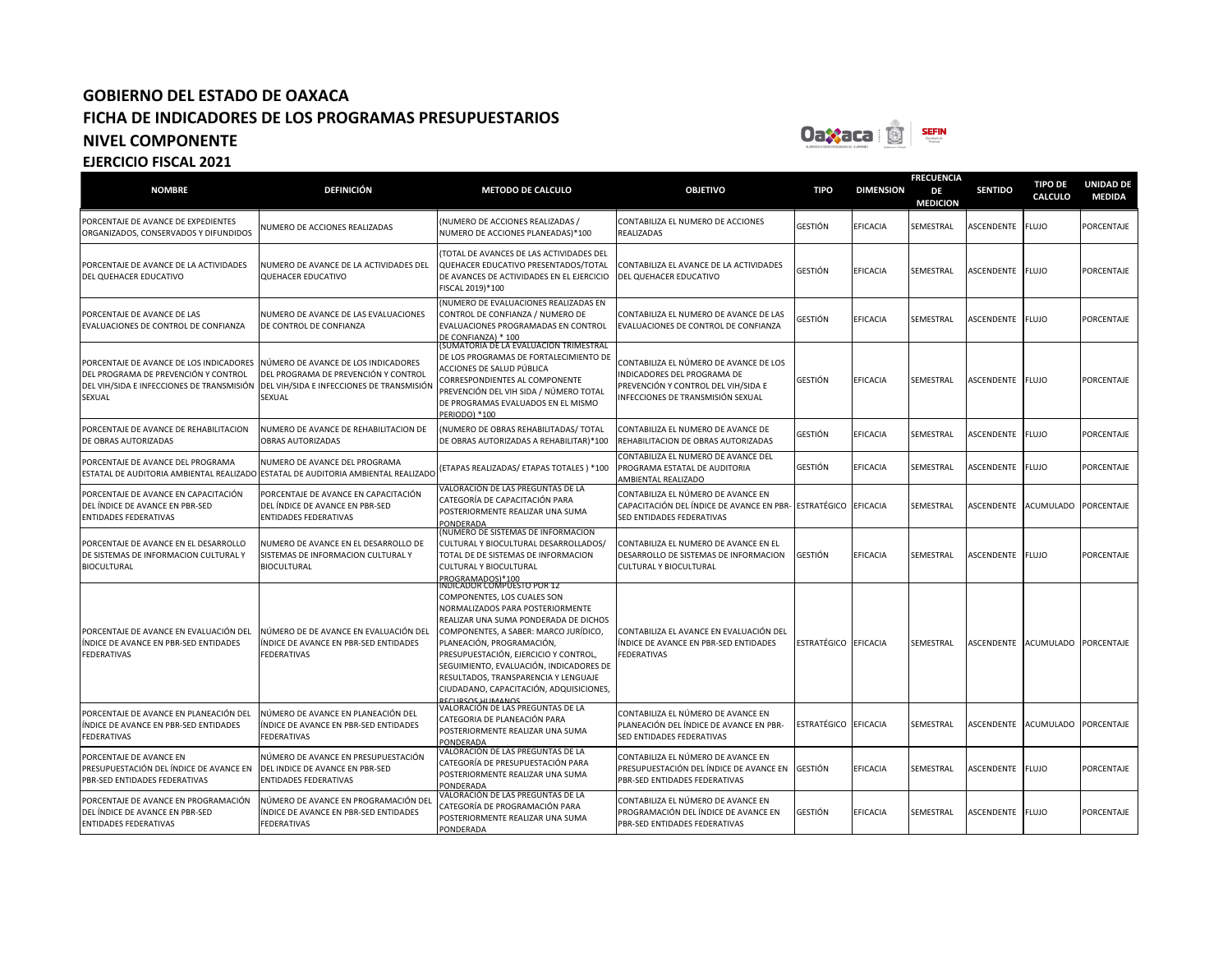

### **NOMBRE DEFINICIÓN METODO DE CALCULO OBJETIVO TIPO DIMENSION FRECUENCIA DE MEDICION SENTIDO TIPO DE CALCULO UNIDAD DE MEDIDA** PORCENTAJE DE AVANCE EN SEGUIMIENTO DEL ÍNDICE DE AVANCE EN PBR-SED ENTIDADES FEDERATIVAS NÚMERO DE AVANCE EN SEGUIMIENTO DEL ÍNDICE DE AVANCE EN PBR-SED ENTIDADES FEDERATIVAS VALORACIÓN DE LAS PREGUNTAS DE LA CATEGORÍA DE SEGUIMIENTO PARA POSTERIORMENTE REALIZAR UNA SUMA PONDERADA CONTABILIZA EL NÚMERO DE AVANCE EN SEGUIMIENTO DEL ÍNDICE DE AVANCE EN PBR-SED ENTIDADES FEDERATIVAS GESTIÓN EFICACIA SEMESTRAL ASCENDENTE FLUJO PORCENTAJE PORCENTAJE DE AVANCES EN LA IMPLEMENTACIÓN DEL SISTEMA ESTATAL MUNICIPAL DE PROTECCIÓN CIVIL NÚMERO DE AVANCES EN LA IMPLEMENTACIÓN DEL SISTEMA ESTATAL MUNICIPAL DE PROTECCIÓN CIVIL (MUNICIPIOS CON SISTEMA ESTATAL MUNICIPAL DE PROTECCIÓN CIVIL IMPLEMENTADO/TOTAL DE MUNICIPIOS)\*100 CONTABILIZA EL NÚMERO DE AVANCES EN LA IMPLEMENTACIÓN DEL SISTEMA ESTATAL MUNICIPAL DE PROTECCIÓN CIVIL GESTIÓN EFICACIA SEMESTRAL ASCENDENTE FLUJO PORCENTAJE PORCENTAJE DE BECAS ENTREGADAS NUMERO DE BECAS ENTREGADAS (BECAS PARA CURSAR EL NIVEL LICENCIATURA ENTREGADAS/ BECAS PARA CURSAR EL NIVEL LICENCIATURA SOLICITADAS)\*100 CONTABILIZA EL NUMERO DE BECAS ENTREGADAS GESTIÓN EFICACIA SEMESTRAL ASCENDENTE FLUJO PORCENTAJE PORCENTAJE DE BECAS PARA FORTALECER LAS CAPACIDADES DE CIENCIA, TECNOLOGIA E INNOVACION EN CAPITAL HUMANO COLOCADAS NUMERO DE BECAS PARA FORTALECER LAS CAPACIDADES DE CIENCIA, TECNOLOGIA E INNOVACION EN CAPITAL HUMANO COLOCADAS (NUMERO DE BECAS COLOCADAS / NUMERO DE BECAS SOLICITADAS) \* 100 CONTABILIZA EL NUMERO DE BECAS PARA FORTALECER LAS CAPACIDADES DE CIENCIA, TECNOLOGIA E INNOVACION EN CAPITAL UMANO COLOCADAS GESTIÓN EFICACIA SEMESTRAL ASCENDENTE FLUJO PORCENTAJE PORCENTAJE DE BENEFICIARIOS CON RéGIMEN DE SEGURIDAD SOCIAL OTORGADOS NúMERO DE BENEFICIARIOS CON RéGIMEN DE SEGURIDAD SOCIAL OTORGADOS [(NúMERO DE BENEFICIARIOS QUE CUMPLEN CON LOS REQUISITOS ESTABLECIDOS PARA SER PROTEGIDOS POR EL RéGIMEN DE SEGURIDAD SOCIAL)/(NúMERO DE SOLICITUDES DE BENEFICIARIOS QUE TIENEN DERECHO AL RéGIMEN DE SEGURIDAD SOCIAL ]\*100 CONTABILIZA EL NúMERO DE BENEFICIARIOS CON RéGIMEN DE SEGURIDAD SOCIAL OTORGADOS GESTIÓN EFICACIA SEMESTRAL ASCENDENTE FLUJO PORCENTAJE PORCENTAJE DE BENEFICIARIOS DE LAS ACTIVIDADES CULTURALES NUMERO DE BENEFICIARIOS DE LAS ACTIVIDADES CULTURALES (NUMERO DE ASISTENTES A LAS ACTIVIDADES CULTURALES / TOTAL DE ACTIVIDADES CULTURALES) \*100 CONTABILIZA EL NUMERO DE BENEFICIARIOS DE LAS ACTIVIDADES CULTURALES GESTIÓN EFICACIA SEMESTRAL ASCENDENTE FLUJO PORCENTAJE PORCENTAJE DE BENEFICIARIOS DE LAS INSTITUCIONES POLICIALES CON RéGIMEN DE SEGURIDAD SOCIAL OTORGADO NúMERO DE BENEFICIARIOS DE LAS INSTITUCIONES POLICIALES CON RéGIMEN DE SEGURIDAD SOCIAL OTORGADO [(NúMERO DE BENEFICIARIOS QUE CUMPLEN CON LOS REQUISITOS ESTABLECIDOS PARA SER PROTEGIDOS POR EL RéGIMEN DE SEGURIDAD SOCIAL)/(NúMERO DE BENEFICIARIOS QUE TIENEN DERECHO AL RéGIMEN DE SEGURIDAD SOCIAL )]\*100 CONTABILIZA EL NúMERO DE BENEFICIARIOS DE LAS INSTITUCIONES POLICIALES CON **ÉGIMEN DE SEGURIDAD SOCIAL OTORGADO** GESTIÓN EFICACIA SEMESTRAL ASCENDENTE FLUJO PORCENTAJE PORCENTAJE DE BENEFICIARIOS DE PREVENCIÓN ATENDIDOS NÚMERO DE BENEFICIARIOS DE PREVENCIÓN ATENDIDOS (NÚMERO DE USUARIOS DE PREVENCIÓN ATENDIDOS/NÚMERO DE USUARIOS DE PREVENCIÓN PROGRAMADOS)\*100 CONTABILIZA EL NÚMERO DE BENEFICIARIOS UNTABILIZA EL NUMERO DE BENEFICIARIOS GESTIÓN EFICACIA SEMESTRAL ASCENDENTE FLUJO PORCENTAJE PORCENTAJE DE BIENES RESGUARDADOS Y CONSERVADOS NUMERO DE LEVANTAMIENTOS TOPOGRAFICOS, APEOS Y NUMERO DE BIENES MUEBLES E INMUEBLES ADMINISTRADOS (NUMERO DE LEVANTAMIENTOS TOPOGRAFICOS, APEOS Y NUMERO DE BIENES MUEBLES E INMUEBLES ADMINISTRADOS) / (TOTAL DE NUMERO DE LEVANTAMIENTOS, BIENES MUEBLES E INMUEBLES PLANEADOS) \* 100 (TOTAL DE INFORMES DE CAMPAÑA ENVIADOS CONTABILIZA EL NUMERO DE LEVANTAMIENTOS TOPOGRAFICOS, APEOS Y NUMERO DE BIENES MUEBLES E INMUEBLES ADMINISTRADOS GESTIÓN EFICACIA SEMESTRAL ASCENDENTE FLUJO PORCENTAJE PORCENTAJE DE CAMPAÑAS PREVENTIVAS PARA DETECCIÓN TEMPRANA DE CÁNCER DE LA MUJER MIDE LA PROPORCIÓN DE INFORMES ESTATALES DE CAMPAÑA DE LA AL CNEGSR EN EL PERIODO DE EVALUACIÓN / TOTAL DE INFORMES DE CAMPAÑA PROGRAMADOS EN EL PERIODO DE EVALUACIÓN)\*100 CONTABILIZA LA PROPORCIÓN DE INFORMES ESTATALES DE CAMPAÑA DE LA GESTIÓN EFICACIA SEMESTRAL ASCENDENTE FLUJO PORCENTAJE PORCENTAJE DE CAMPAÑAS TURÍSTICAS REALIZADAS NÚMERO DE CAMPAÑAS TURÍSTICAS REALIZADAS (NÚMERO DE CAMPAÑAS TURÍSTICAS REALIZADAS / NÚMERO DE CAMPAÑAS TURÍSTICAS PLANEADAS)\*100 CONTABILIZA EL NÚMERO DE CAMPAÑAS TURÍSTICAS REALIZADAS GESTIÓN EFICACIA SEMESTRAL ASCENDENTE FLUJO PORCENTAJE PORCENTAJE DE CAPACITACIONES REALIZADAS NUMERO DE CAPACITACIONES REALIZADAS (NÚMERO DE CAPACITACIONES REALIZADAS/ NÚMERO DE CAPACITACION PLANEADAS)\*100 CONTABILIZA EL NUMERO DE CAPACITACIONES REALIZADAS GESTIÓN EFICACIA SEMESTRAL ASCENDENTE FLUJO PORCENTAJE PORCENTAJE DE CENTROS CULTURALES MUNICIPALES SUBSIDIADOS NUMERO DE CENTROS CULTURALES MUNICIPALES SUBSIDIADOS (NUMERO DE CENTROS CULTURALES MUNICIPALES SUBSIDIADOS / TOTAL DE CENTROS CULTURALES MUNICIPALES REGISTRADOS EN EL SISTEMA ESTATAL) \*100 CONTABILIZA EL NUMERO DE CENTROS CULTURALES MUNICIPALES SUBSIDIADOS GESTIÓN EFICACIA SEMESTRAL ASCENDENTE FLUJO PORCENTAJE PORCENTAJE DE CENTROS DE TRABAJO REGULADOS NUMERO DE CENTROS DE TRABAJO REGULADOS (NUMERO DE CENTROS DE TRABAJO REGULADOS/NUMERO DE CENTROS DE TRABAJO SELECCIONADOS) \*100 CONTABILIZA EL NUMERO DE CENTROS DE TRABAJO REGULADOS ESTRATÉGICO EFICACIA SEMESTRAL ASCENDENTE FLUJO PORCENTAJE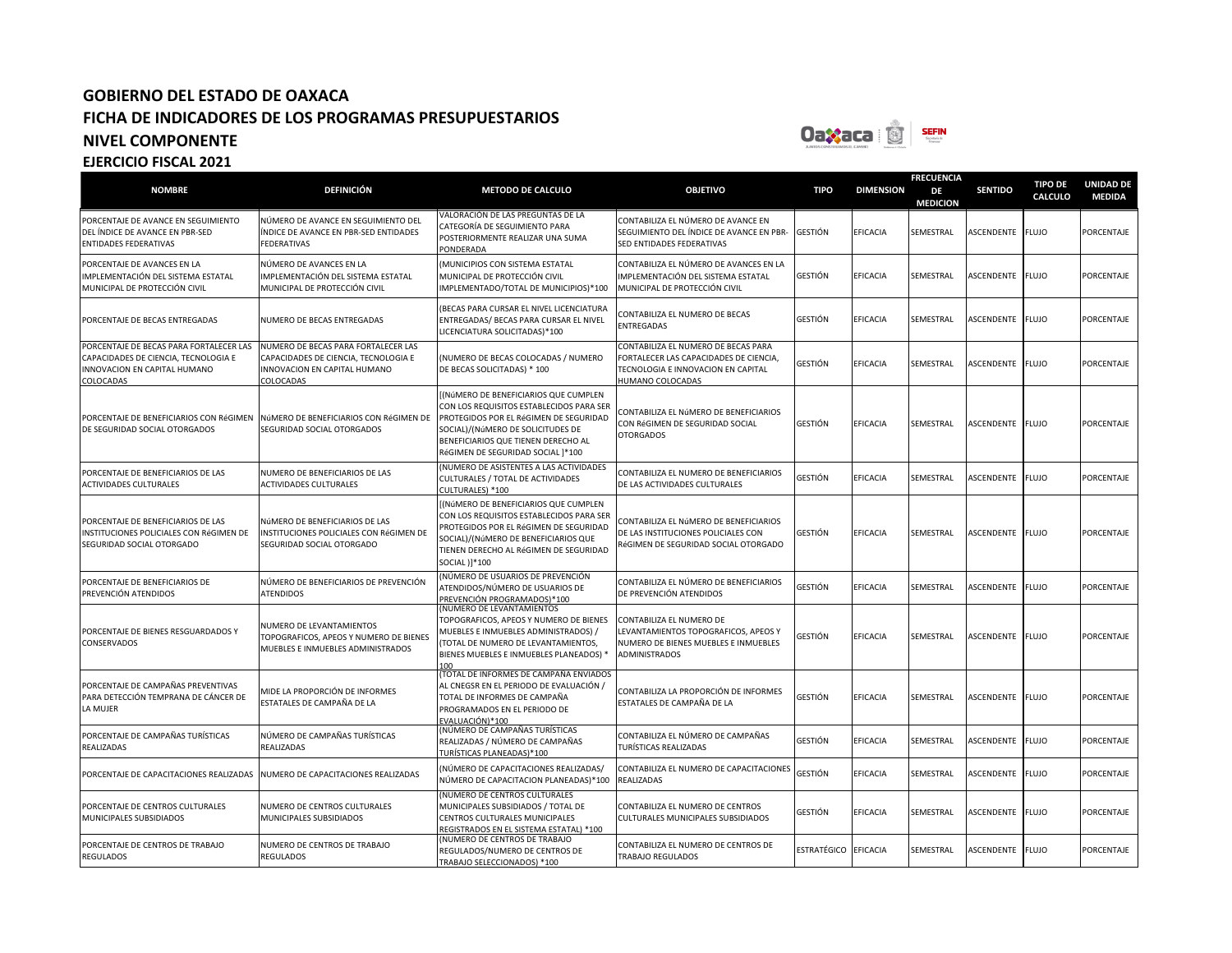

| <b>NOMBRE</b>                                                                                                                                                                                                                     | <b>DEFINICIÓN</b>                                                                                                                                                                                                          | <b>METODO DE CALCULO</b>                                                                                                                                                                                                                                                                                                                                                                                        | <b>OBJETIVO</b>                                                                                                                                                                                                                              | <b>TIPO</b>          | <b>DIMENSION</b> | <b>FRECUENCIA</b><br>DE<br><b>MEDICION</b> | <b>SENTIDO</b>    | <b>TIPO DE</b><br>CALCULO | <b>UNIDAD DE</b><br><b>MEDIDA</b> |
|-----------------------------------------------------------------------------------------------------------------------------------------------------------------------------------------------------------------------------------|----------------------------------------------------------------------------------------------------------------------------------------------------------------------------------------------------------------------------|-----------------------------------------------------------------------------------------------------------------------------------------------------------------------------------------------------------------------------------------------------------------------------------------------------------------------------------------------------------------------------------------------------------------|----------------------------------------------------------------------------------------------------------------------------------------------------------------------------------------------------------------------------------------------|----------------------|------------------|--------------------------------------------|-------------------|---------------------------|-----------------------------------|
| PORCENTAJE DE COBERTURA DE ATENCIÓN DE<br>TERCER NIVEL PARA POBLACIÓN INFANTIL Y<br>ADOLESCENTE                                                                                                                                   | NÚMERO DE ATENCIÓN DE TERCER NIVEL<br>PARA POBLACIÓN INFANTIL Y ADOLESCENTE                                                                                                                                                | NÚMERO DE ATENCIONES MÉDICAS<br>ESPECIALIZADAS PARA MENORES DE 18 AÑOS<br>OTORGADAS/NÚMERO DE ATENCIONES<br>MÉDICAS ESPECIALIZADAS PARA MENORES DE<br>18 AÑOS SOLICITADAS)*100                                                                                                                                                                                                                                  | CONTABILIZA EL NÚMERO DE COBERTURAS DE<br>ATENCIÓN DE TERCER NIVEL PARA POBLACIÓN<br>INFANTIL Y ADOLESCENTE                                                                                                                                  | ESTRATÉGICO EFICACIA |                  | SEMESTRAL                                  | <b>ASCENDENTE</b> | <b>ACUMULADO</b>          | <b>PORCENTAJE</b>                 |
| PORCENTAJE DE COCINAS COMEDOR<br>NUTRICIONAL COMUNITARIAS (CCNC)<br><b>INSTALADAS</b>                                                                                                                                             | NUMERO DE COCINAS COMEDOR<br>NUTRICIONAL COMUNITARIAS (CCNC)<br><b>NSTALADAS</b>                                                                                                                                           | (NUMERO DE COCINAS INSTALADAS EN EL<br>ESTADO DE OAXACA / NUMERO DE COCINAS<br>PROGRAMADAS DE INSTALAR) *100                                                                                                                                                                                                                                                                                                    | CONTABILIZA EL NUMERO DE COCINAS<br>COMEDOR NUTRICIONAL COMUNITARIAS<br>(CCNC) INSTALADAS                                                                                                                                                    | GESTIÓN              | <b>FFICACIA</b>  | SEMESTRAL                                  | ASCENDENTE        | <b>FLUJO</b>              | <b>PORCENTAIE</b>                 |
| PORCENTAJE DE COMEDORES INSTALADOS                                                                                                                                                                                                | NUMERO DE COMEDORES INSTALADOS                                                                                                                                                                                             | (NUMERO DE COMEDORES INSTALADOS/<br>NUMERO DE COMEDORES PROGRAMADOS DE<br><b>NSTALARI *100</b>                                                                                                                                                                                                                                                                                                                  | CONTABILIZA EL NUMERO DE COMEDORES<br><b>INSTALADOS</b>                                                                                                                                                                                      | GESTIÓN              | EFICACIA         | SEMESTRAL                                  | ASCENDENTE        | <b>FLUJO</b>              | PORCENTAJE                        |
| PORCENTAJE DE COMITÉS DE CONTRALORÍA<br>SOCIAL CONFORMADOS                                                                                                                                                                        | NÚMERO DE COMITÉS DE CONTRALORÍA<br>SOCIAL CONFORMADOS                                                                                                                                                                     | NÚMERO DE COMITÉS CONFORMADOS<br>TOTAL DE MUNICIPIOS)*100                                                                                                                                                                                                                                                                                                                                                       | CONTABILIZA EL NÚMERO DE COMITÉS DE<br>CONTRALORÍA SOCIAL CONFORMADOS                                                                                                                                                                        | GESTIÓN              | <b>EFICACIA</b>  | SEMESTRAL                                  | ASCENDENTE        | <b>FLUJO</b>              | PORCENTAJE                        |
| PORCENTAJE DE COMITÉS DE ÉTICA<br>INTEGRADOS BIENALMENTE DE LAS 92<br>DEPENDENCIAS, ENTIDADES Y ÓRGANOS<br>AUXILIARES DEL ESTADO DE OAXACA                                                                                        | NÚMERO DE COMITÉS DE ÉTICA INTEGRADOS<br>BIENALMENTE DE LAS 92 DEPENDENCIAS,<br>ENTIDADES Y ÓRGANOS AUXILIARES DEL<br>ESTADO DE OAXACA                                                                                     | NÚMERO DE COMITÉS DE ÉTICA INTEGRADOS,<br>NÚMERO DE COMITÉS DE ÉTICA<br>PROGRAMADOS) *100                                                                                                                                                                                                                                                                                                                       | CONTABILIZA EL NÚMERO DE COMITÉS DE<br>ÉTICA INTEGRADOS BIENALMENTE DE LAS 92<br>DEPENDENCIAS, ENTIDADES Y ÓRGANOS<br>AUXILIARES DEL ESTADO DE OAXACA                                                                                        | GESTIÓN              | <b>EFICACIA</b>  | SEMESTRAL                                  | ASCENDENTE        | <b>FLUJO</b>              | PORCENTAJE                        |
| PORCENTAJE DE COMITÉS ESTATALES DE<br>PREVENCIÓN Y CONTROL DE ENFERMEDADES<br>TRANSMITIDAS POR VECTOR EN<br><b>FUNCIONAMIENTO</b>                                                                                                 | MIDE EL FUNCIONAMIENTO TRIMESTRAL DE<br>LOS COMITÉS MEDIANTE EL PORCENTAJE DE<br><b>CUMPLIMIENTO DE REUNIONES</b><br>PROGRAMADAS                                                                                           | (NUMERO DE REUNIONES DE COMITéS<br>INTERSECTORIALES REALIZADAS / NUMERO DE<br>REUNIONES DE COMITéS INTERSECTORIALES<br>PROGRAMADAS) * 100                                                                                                                                                                                                                                                                       | CONTABILIZA EL FUNCIONAMIENTO<br>TRIMESTRAL DE LOS COMITéS MEDIANTE EL<br>PORCENTAJE DE CUMPLIMIENTO DE<br>REUNIONES PROGRAMADAS                                                                                                             | GESTIÓN              | EFICACIA         | SEMESTRAL                                  | ASCENDENTE        | <b>FLUJO</b>              | PORCENTAJE                        |
| PORCENTAJE DE CONCESIONES OTORGADAS                                                                                                                                                                                               | NUMERO DE CONCESIONES OTORGADAS                                                                                                                                                                                            | NUMERO DE CONCESIONES OTORGADAS<br>REALIZADAS)/(NUMERO DE CONCESIONES<br>OTORGADAS PROGRAMAS)*100                                                                                                                                                                                                                                                                                                               | CONTABILIZA EL NUMERO DE CONCESIONES<br><b>OTORGADAS</b>                                                                                                                                                                                     | GESTIÓN              | <b>EFICACIA</b>  | SEMESTRAL                                  | ASCENDENTE        | <b>FLUJO</b>              | PORCENTAJE                        |
| PORCENTAJE DE CONFLICTOS DERIVADOS DE<br>LA PRESTACION DE LOS SERVICIOS DE SALUD<br><b>ATENDIDOS</b>                                                                                                                              | NUMERO DE CONFLICTOS DERIVADOS DE LA<br>PRESTACION DE LOS SERVICIOS DE SALUD<br><b>ATENDIDOS</b>                                                                                                                           | NUMERO DE CONFLICTOS DERIVADOS DE LA<br>PRESTACION DE LOS SERVICIOS DE SALUD<br>ATENDIDOS/ NUMERO DE CONFLICTOS<br>DERIVADOS DE LA PRESTACION DE LOS<br>SERVICIOS DE SALUD INGRESADOS)*100                                                                                                                                                                                                                      | CONTABILIZA EL NUMERO DE CONFLICTOS<br>DERIVADOS DE LA PRESTACION DE LOS<br>SERVICIOS DE SALUD ATENDIDOS                                                                                                                                     | <b>GESTIÓN</b>       | <b>EFICACIA</b>  | SEMESTRAL                                  | <b>ASCENDENTE</b> | <b>FLUJO</b>              | PORCENTAJE                        |
| PORCENTAJE DE CONFLICTOS SOLUCIONADOS                                                                                                                                                                                             | NUMERO DE CONFLICTOS SOLUCIONADOS                                                                                                                                                                                          | (NUMERO DE EMPLAZAMIENTOS<br>SOLUCIONADOS/NUMERO DE<br>EMPLAZAMIENTOS PRESENTADOS)*100                                                                                                                                                                                                                                                                                                                          | CONTABILIZA EL NUMERO DE CONFLICTOS<br>SOLUCIONADOS                                                                                                                                                                                          | ESTRATÉGICO          | EFICACIA         | SEMESTRAL                                  | ASCENDENTE        | <b>FLUJO</b>              | PORCENTAJE                        |
| PORCENTAJE DE CONSTRUCCION DE OBRAS<br><b>AUTORIZADAS</b>                                                                                                                                                                         | NUMERO DE AVANCE DE CONSTRUCCION DE<br><b>OBRAS AUTORIZADAS</b>                                                                                                                                                            | NUMERO DE OBRAS CONSTRUIDAS/ TOTAL DE CONTABILIZA EL NUMERO DE AVANCE DE<br>OBRAS AUTORIZADAS A CONSTRUIR)*100                                                                                                                                                                                                                                                                                                  | CONSTRUCCION DE OBRAS AUTORIZADAS                                                                                                                                                                                                            | GESTIÓN              | EFICACIA         | SEMESTRAL                                  | ASCENDENTE        | <b>FLUJO</b>              | PORCENTAJE                        |
| PORCENTAJE DE CONVENIOS DE<br>COLABORACION FORMALIZADOS                                                                                                                                                                           | NUMERO DE CONVENIOS DE COLABORACION<br><b>FORMALIZADOS</b>                                                                                                                                                                 | NUMERO DE CONVENIOS DE COLABORACION<br>FORMALIZADOS/ NUMERO DE CONVENIOS DE<br>COLABORACION EN TRAMITE)*100                                                                                                                                                                                                                                                                                                     | CONTABILIZA EL NUMERO DE CONVENIOS DE<br>COLABORACION FORMALIZADOS                                                                                                                                                                           | GESTIÓN              | <b>EFICACIA</b>  | SEMESTRAL                                  | ASCENDENTE        | <b>FLUJO</b>              | PORCENTAJE                        |
| PORCENTAJE DE CONVENIOS FORMALIZADOS                                                                                                                                                                                              | NUMERO DE CONVENIOS FORMALIZADOS                                                                                                                                                                                           | (NÚMERO DE CONVENIOS<br>FORMALIZADOS/NÚMERO DE CONVENIOS<br>AGENDADOS)*100                                                                                                                                                                                                                                                                                                                                      | CONTABILIZA EL NUMERO DE CONVENIOS<br><b>FORMALIZADOS</b>                                                                                                                                                                                    | GESTIÓN              | EFICACIA         | SEMESTRAL                                  | ASCENDENTE        | <b>FLUJO</b>              | PORCENTAJE                        |
| PORCENTAJE DE CUMPLIMIENTO AL<br>SEGUIMIENTO DE LAS POLITICAS Y<br>LINEAMIENTOS, PUBLICADOS E<br>IMPLEMENTADOS Y VERIFICADOS PARA LA<br>GESTION Y CONTROL DEL ALMACENAMIENTO,<br>TRASMISION Y USO DE LA INFORMACION DE<br>LA APEO | NUMERO DE CUMPLIMIENTO AL SEGUIMIENTO<br>DE LAS POLITICAS Y LINEAMIENTOS,<br>PUBLICADOS E IMPLEMENTADOS Y<br>VERIFICADOS PARA LA GESTION Y CONTROL<br>DEL ALMACENAMIENTO. TRASMISION Y USO<br>DE LA INFORMACION DE LA APEO | NUMERO DE POLITICAS Y LINEAMIENTOS,<br>PUBLICADAS E IMPLEMENTADAS PARA LA<br>GESTION Y CONTROL DEL ALMACENAMIENTO,<br>TRASMISION Y USO DE LA INFORMACION DE<br>LA APEO IMPLEMENTADOS Y VERIFICADOS) /<br>(EL NUMERO DE POLITICAS Y LINEAMIENTOS<br>IMPLEMENTADOS PARA LA GESTION Y<br>CONTROL DEL ALMACENAMIENTO,<br>TRASMISION Y USO DE LA INFORMACION DE<br>LA APEO PLANEADAS PARA SU VERIFICACION)<br>$*100$ | CONTABILIZA EL NUMERO DE CUMPLIMIENTO<br>AL SEGUIMIENTO DE LAS POLITICAS Y<br>LINEAMIENTOS, PUBLICADOS E<br>IMPLEMENTADOS Y VERIFICADOS PARA LA<br>GESTION Y CONTROL DEL ALMACENAMIENTO,<br>TRASMISION Y USO DE LA INFORMACION DE<br>LA APEO | <b>GESTIÓN</b>       | <b>EFICACIA</b>  | SEMESTRAL                                  | <b>ASCENDENTE</b> | <b>FLUJO</b>              | PORCENTAJE                        |
| PORCENTAJE DE CUMPLIMIENTO DE ACCIONES<br>PERMANENTES AL CÓDIGO DE ÉTICA REGLAS<br>DE INTEGRIDAD Y CÓDIGO DE CONDUCTA                                                                                                             | NÚMERO DE CUMPLIMIENTO DE ACCIONES<br>PERMANENTES AL CÓDIGO DE ÉTICA REGLAS<br>DE INTEGRIDAD Y CÓDIGO DE CONDUCTA                                                                                                          | NÚMERO DE ACCIONES PERMANENTES<br>REALIZADAS/ NÚMERO DE ACCIONES<br>PERMANENTES REQUERIDAS) *100                                                                                                                                                                                                                                                                                                                | CONTABILIZA EL NÚMERO DE CUMPLIMIENTO<br>DE ACCIONES PERMANENTES AL CÓDIGO DE<br>ÉTICA REGLAS DE INTEGRIDAD Y CÓDIGO DE<br>CONDUCTA                                                                                                          | GESTIÓN              | <b>EFICACIA</b>  | SEMESTRAL                                  | ASCENDENTE        | <b>FLUJO</b>              | PORCENTAJE                        |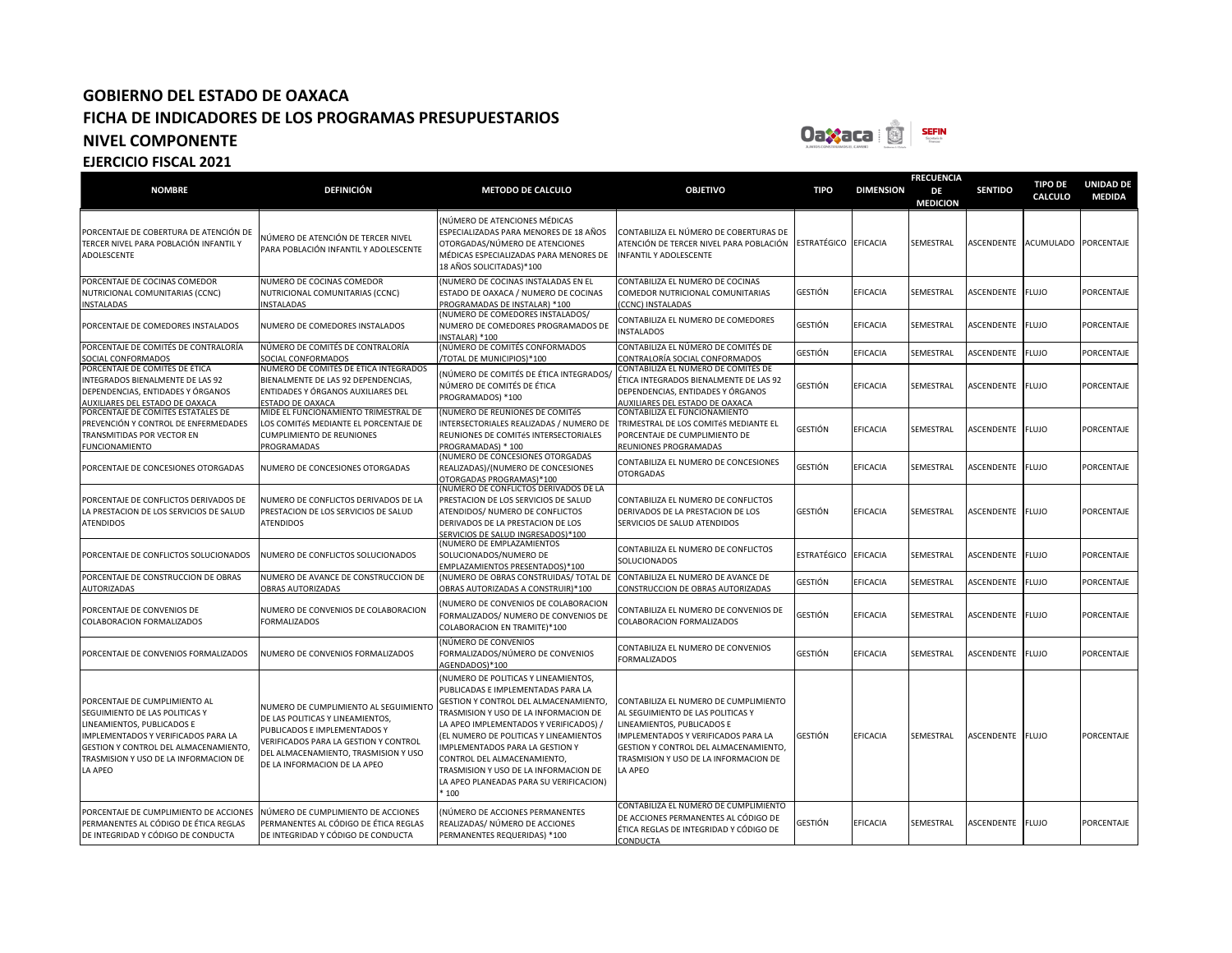

### **NOMBRE DEFINICIÓN METODO DE CALCULO OBJETIVO TIPO DIMENSION FRECUENCIA DE MEDICION SENTIDO TIPO DE CALCULO UNIDAD DE MEDIDA** PORCENTAJE DE CUMPLIMIENTO DE LOS 93 SUJETOS OBLIGADOS DEL PODER EJECUTIVO NUMERO DE CUMPLIMIENTO DE LOS 93 SUJETOS OBLIGADOS DEL PODER EJECUTIVO (NUMERO DE CUMPLIMIENTO / NUMERO DE DE SUJETOS OBLIGADOS DEL PODER EJECUTIVO) \*100 CONTABILIZA EL NUMERO DE CUMPLIMIENTO DE LOS 93 SUJETOS OBLIGADOS DEL PODER **IFCUTIVO** GESTIÓN EFICACIA SEMESTRAL ASCENDENTE FLUJO PORCENTAJE PORCENTAJE DE DECRETOS APROBADOS NUMERO DE DECRETOS APROBADOS (NUMERO DE DECRETOS APROBADOS / NUMERO DE DECRETOS PROGRAMADOS PARA SU DISCUSION) \*100 CONTABILIZA EL NUMERO DE DECRETOS APROBADOS GESTIÓN EFICACIA SEMESTRAL ASCENDENTE FLUJO PORCENTAJE PORCENTAJE DE DEFENSORES PÚBLICOS PROFESIONALIZADOS NÚMERO DE DEFENSORES PÚBLICOS PROFESIONALIZADOS (NÚMERO DE DEFENSORES PÚBLICOS ACREDITADOS / NÚMERO DE DEFENSORES ASISTENTES A CURSOS DE ACREDITACIÓN) \*100 CONTABILIZA EL NÚMERO DE DEFENSORES UNTABILIZA EL NUMERO DE DEFENSURES GESTIÓN EFICACIA SEMESTRAL ASCENDENTE FLUJO PORCENTAJE<br>PÚBLICOS PROFESIONALIZADOS PORCENTAJE DE DEMANDAS PRIORIZADAS NUMERO DE DEMANDAS PRIORIZADAS (NUMERO DE DEMANDAS DE INVESTIGACION PRIORIZADAS/ NUMERO DE DEMANDAS DE INVESTIGACION SOLICITADAS)\*100 CONTABILIZA EL NUMERO DE DEMANDAS PRIORIZADAS GESTIÓN EFICACIA SEMESTRAL ASCENDENTE FLUJO PORCENTAJE PORCENTAJE DE DEMANDAS SOCIALES Y CIUDADANAS ATENDIDAS NUMERO DE DEMANDAS SOCIALES Y CIUDADANAS ATENDIDAS (NUMERO DE DEMANDAS SOCIALES Y CIUDADANAS ATENDIDAS / TOTAL DE DEMANDAS SOCIALES Y CIUDADANAS PROGRAMADAS)\*100 CONTABILIZA EL NUMERO DE DEMANDAS SOCIALES Y CIUDADANAS ATENDIDAS GESTIÓN EFICACIA SEMESTRAL ASCENDENTE FLUJO PORCENTAJE PORCENTAJE DE DESTINOS DE NATURALEZA Y DESTINOS CULTURALES APOYADOS NUMERO DE DESTINOS DE NATURALEZA Y DESTINOS CULTURALES APOYADOS (NUMERO DE PROYECTOS EN DESTINOS DE NATURALEZA Y DESTINOS CULTURALES APOYADOS / NUMERO DE PROYECTOS EN DESTINOS DE NATURALEZA Y DESTINOS CULTURALES PROGRAMADOS)\*100 CONTABILIZA EL NUMERO DE DESTINOS DE NATURALEZA Y DESTINOS CULTURALES APOYADOS GESTIÓN EFICACIA SEMESTRAL ASCENDENTE FLUJO PORCENTAJE PORCENTAJE DE DICTAMENES TECNICOS TOPOGRAFICOS Y JURIDICOS EMITIDOS NUMERO DE DICTAMENES TECNICOS TOPOGRAFICOS Y JURIDICOS EMITIDOS (NUMERO DE DICTAMENES TECNICOS-TOPOGRAFICOS Y JURIDICOS EMITIDOS / NUMERO DE TRABAJOS TECNICOS-TOPOGRAFICOS Y JURIDICOS SOLICITADOS)\*100 CONTABILIZA EL NUMERO DE DICTAMENES TECNICOS TOPOGRAFICOS Y JURIDICOS **EMITIDOS** GESTIÓN EFICACIA SEMESTRAL ASCENDENTE FLUJO PORCENTAJE PORCENTAJE DE DOCENTES Y DIRECTIVOS EN EDUCACION BASICA PROMOVIDOSPERSONAL DOCENTE Y DIRECTIVO QUE CONCLUYEN PROGRAMAS DE FORMACIÓN ACADÉMICA NUMERO DE PERSONAL DOCENTE Y DIRECTIVO QUE CONCLUYEN PROGRAMAS DE FORMACIÓN ACADÉMICA (NÚMERO DE PERSONAL DOCENTE Y DIRECTIVO QUE CONCLUYE PROGRAMAS DE FORMACIÓN/TOTAL DE DOCENTES Y DIRECTIVOS DE EDUCACIÓN BÁSICA)\*100 CONTABILIZA EL NUMERO DEPERSONAL DOCENTE Y DIRECTIVO QUE CONCLUYEN PROGRAMAS DE FORMACIÓN ACADÉMICA GESTIÓN EFICACIA SEMESTRAL ASCENDENTE FLUJO PORCENTAJE PORCENTAJE DE DOCUMENTOS OFICIALES DE INTERES GENERAL PUBLICADOS NUMERO DE DOCUMENTOS OFICIALES DE INTERES GENERAL PUBLICADOS (NUMERO DE LEYES, DECRETOS, ACUERDOS O DOCUMENTOS OFICIALES PUBLICADOS / NUMERO DE LEYES, DECRETOS, ACUERDOS O DOCUMENTOS OFICIALES AGENDADOS A PUBLICAR)\*100 CONTABILIZA EL NUMERO DE DOCUMENTOS OFICIALES DE INTERES GENERAL PUBLICADOS GESTIÓN EFICACIA SEMESTRAL ASCENDENTE FLUJO PORCENTAJE PORCENTAJE DE EFICIENCIA COMERCIAL EN EL SECTOR SELECCIONADO NUMERO DE EFICIENCIA COMERCIAL EN EL SECTOR SELECCIONADO (MONTO TOTAL RECAUDADO EN EL SECTOR SELECCIONADO / MONTO TOTAL FACTURADO DEL SECTOR SELECCIONADO)\*100 CONTABILIZA EL NUMERO DE EFICIENCIA COMERCIAL EN EL SECTOR SELECCIONADO GESTIÓN EFICACIA SEMESTRAL ASCENDENTE FLUJO PORCENTAJE PORCENTAJE DE ELECCIONES DEL SNI REALIZADAS NUMERO DE ELECCIONES DEL SNI REALIZADAS (PORCENTAJE DE ELECCIONES RALIZADAS POR SISTEMAS NORMATIVOS INDIGENAS/ PORCENTAJE DE ELECCIONES POR SISTEMAS ORMATIVOS INDIGENAS PLANEADAS)\*100 CONTABILIZA EL NUMERO DE ELECCIONES DEL SNI REALIZADAS GESTIÓN EFICACIA SEMESTRAL ASCENDENTE FLUJO PORCENTAJE PORCENTAJE DE ELECCIONES EXTRAORDINARIAS DEL SNI REALIZADAS NUMERO DE ELECCIONES EXTRAORDINARIAS DEL SNI REALIZADAS (NÚMERO DE ELECCIONES EXTRAORDINARIAS REALIZADAS POR SISTEMAS NORMATIVOS INDIGENAS/ NÚMERO DE ELECCIONES EXTRAORDINARIAS POR EL SISTEMAS NORMATIVOS INDIGENAS PLANEADAS)\*100 CONTABILIZA EL NUMERO DE ELECCIONES EXTRAORDINARIAS DEL SNI REALIZADAS GESTIÓN EFICACIA SEMESTRAL ASCENDENTE FLUJO PORCENTAJE PORCENTAJE DE ELECCIONES EXTRAORDINARIAS REALIZADAS NUMERO DE ELECCIONES EXTRAORDINARIAS REALIZADAS (NÚMERO DE ELECCIONES EXTRAORDINARIAS REALIZADAS / NÚMERO DE ELECCIONES EXTRAORDINARIAS POR EL REGIMEN DE PPOLITICOS PLANEADAS)\*100 CONTABILIZA EL NUMERO DE ELECCIONES EXTRAORDINARIAS REALIZADAS GESTIÓN EFICACIA SEMESTRAL ASCENDENTE FLUJO PORCENTAJE PORCENTAJE DE ELECCIONES ORDINARIAS REALIZADAS NUMERO DE ELECCIONES ORDINARIAS REALIZADAS (ELECCIONES ORDINARIAS REALIZADAS / ELECCIONES ORDINARIAS POR EL REGIMEN DE PARTIDOS POLITICOS PLANEADAS)\*100 CONTABILIZA EL NUMERO DE ELECCIONES ORDINARIAS REALIZADAS GESTIÓN EFICACIA SEMESTRAL ASCENDENTE FLUJO PORCENTAJE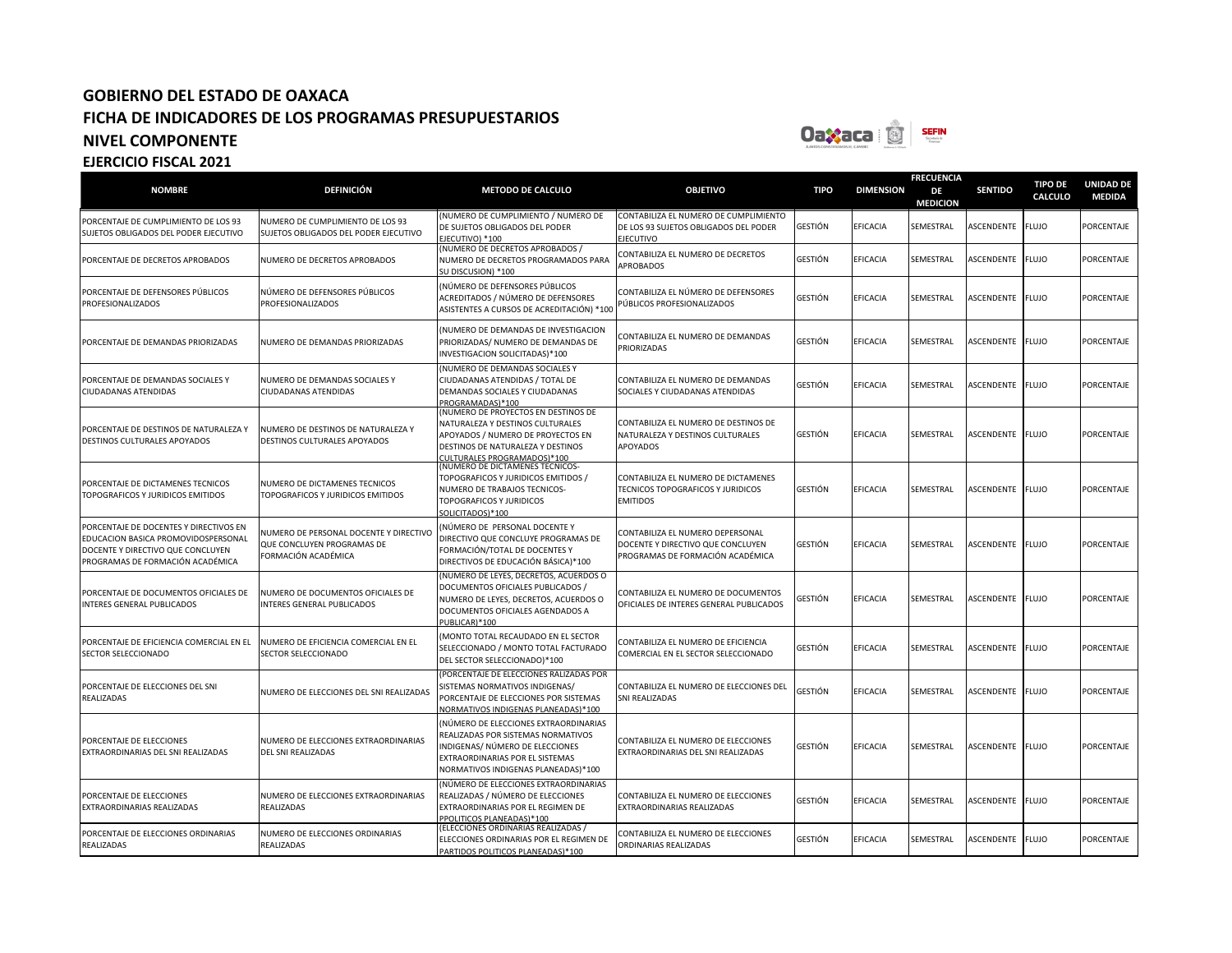

| <b>NOMBRE</b>                                                                                                                     | <b>DEFINICIÓN</b>                                                                                                             | <b>METODO DE CALCULO</b>                                                                                                                                                               | <b>OBJETIVO</b>                                                                                                                       | <b>TIPO</b>    | <b>DIMENSION</b> | <b>FRECUENCIA</b><br>DE<br><b>MEDICION</b> | <b>SENTIDO</b>    | <b>TIPO DE</b><br><b>CALCULO</b> | <b>UNIDAD DE</b><br><b>MEDIDA</b> |
|-----------------------------------------------------------------------------------------------------------------------------------|-------------------------------------------------------------------------------------------------------------------------------|----------------------------------------------------------------------------------------------------------------------------------------------------------------------------------------|---------------------------------------------------------------------------------------------------------------------------------------|----------------|------------------|--------------------------------------------|-------------------|----------------------------------|-----------------------------------|
| PORCENTAJE DE EMPRESAS E INDUSTRIAS QUE<br>CAMBIARON DE COMBUSTIBLES FOSILES A<br>COMBUSTIBLES NO FOSILES                         | NUMERO DE EMPRESAS E INDUSTRIAS QUE<br>CAMBIARON DE COMBUSTIBLES FOSILES A<br><b>COMBUSTIBLES NO FOSILES</b>                  | (NUMERO DE EMPRESAS E INDUSTRIAS QUE<br>CAMBIARON DE COMBUSTIBLES FOSILES A NO<br>FOSILES/ NUMERO TOTAL DE EMPRESAS EN EL<br>PADRON DE EMPRESAS E INDUSTRIAS QUE<br>EMITEN GEI ) *100  | CONTABILIZA EL NUMERO DE EMPRESAS E<br><b>INDUSTRIAS QUE CAMBIARON DE</b><br>COMBUSTIBLES FOSILES A COMBUSTIBLES NO<br><b>FOSILES</b> | GESTIÓN        | <b>EFICACIA</b>  | SEMESTRAL                                  | ASCENDENTE        | <b>FLUJO</b>                     | PORCENTAJE                        |
| PORCENTAJE DE ENCUESTAS APLICADAS                                                                                                 | NUMERO DE ENCUESTAS APLICADAS                                                                                                 | (NUMERO DE ENCUESTAS REGISTRADAS /<br><b>IUMERO DE ENCUESTAS APLICADAS) *100</b>                                                                                                       | CONTABILIZA EL NUMERO DE ENCUESTAS<br>APLICADAS                                                                                       | GESTIÓN        | EFICACIA         | SEMESTRAL                                  | ASCENDENTE        | <b>FLUJO</b>                     | PORCENTAJE                        |
| PORCENTAJE DE ENCUESTAS DE SATISFACCIÓN<br>DE CAPACITACIÓN RECIBIDA CON VALORACIÓN<br><b>BUENA Y MUY BUENA</b>                    | NÚMERO DE ENCUESTAS DE SATISFACCIÓN DE<br>CAPACITACIÓN RECIBIDA CON VALORACIÓN<br><b>BUENA Y MUY BUENA</b>                    | NÚMERO DE ENCUESTAS DE SATISFACCIÓN DE<br>CAPACITACIÓN RECIBIDA CON VALORACIÓN<br>BUENA Y MUY BUENA /TOTAL DE ENCUESTAS<br>DE SATISFACCIÓN DE CAPACITACIÓN RECIBIDA<br>APLICADAS)*100  | CONTABILIZA EL NÚMERO DE ENCUESTAS DE<br>SATISFACCIÓN DE CAPACITACIÓN RECIBIDA<br>CON VALORACIÓN BUENA Y MUY BUENA                    | <b>GESTIÓN</b> | CALIDAD          | SEMESTRAL                                  | ASCENDENTE        | <b>FLUJO</b>                     | PORCENTAJE                        |
| PORCENTAJE DE ENTES PÚBLICOS<br>FISCALIZADOS                                                                                      | NÚMERO DE ENTES PÚBLICOS FISCALIZADOS                                                                                         | NÚMERO DE ENTES PÚBLICOS FISCALIZADOS<br>REALIZADO / NÚMERO DE ENTES PÚBLICOS<br>FISCALIZADOS PROGRAMADO)*100                                                                          | CONTABILIZA EL NÚMERO DE ENTES PUBLICOS<br><b>FISCALIZADOS</b>                                                                        | GESTIÓN        | EFICACIA         | SEMESTRAL                                  | ASCENDENTE        | <b>FLUJO</b>                     | PORCENTAJE                        |
| PORCENTAJE DE ENTIDADES ATENDIDAS POR<br>MEDIO DE SERVICIOS DE VIGILANCIA<br>BANCARIA, INDUSTRIAL O COMERCIAL<br><b>OTORGADOS</b> | NUMERO DE ENTIDADES ATENDIDAS POR<br>MEDIO DE SERVICIOS DE VIGILANCIA<br>BANCARIA, INDUSTRIAL O COMERCIAL<br><b>OTORGADOS</b> | (NUMERO DE ENTIDADES ATENDIDAS POR<br>MEDIO DE SERVICIOS DE VIGILANCIA<br>BANCARIA, INDUSTRIAL O COMERCIAL<br>BRINDADOS / NUMERO DE SERVICIOS<br>CONTRATADOS)*100                      | CONTABILIZA EL NUMERO DE ENTIDADES<br>ATENDIDAS POR MEDIO DE SERVICIOS DE<br>VIGILANCIA BANCARIA, INDUSTRIAL O<br>COMERCIAL OTORGADOS | GESTIÓN        | <b>EFICACIA</b>  | SEMESTRAL                                  | <b>ASCENDENTE</b> | <b>FLUJO</b>                     | <b>PORCENTAJE</b>                 |
| PORCENTAJE DE ESCUELAS DE EDUCACION<br>BASICA QUE IMPLEMENTAN EL PROGRAMA DE<br>CONVIVENCIA ESCOLAR                               | NUMERO DE ESCUELAS DE EDUCACION BASICA<br>QUE IMPLEMENTAN EL PROGRAMA DE<br>CONVIVENCIA ESCOLAR                               | NUMERO DE ESCUELAS DE EDUCACION<br>BASICA QUE IMPLEMENTAN EL PROGRAMA DE<br>CONVIVENCIA ESCOLAR / TOTAL DE ESCUELAS<br>DE EDUCACION BASICA EN EL ESTADO) *100                          | CONTABILIZA EL NUMERO DE ESCUELAS DE<br>EDUCACION BASICA QUE IMPLEMENTAN EL<br>PROGRAMA DE CONVIVENCIA ESCOLAR                        | <b>GESTIÓN</b> | EFICACIA         | SEMESTRAL                                  | ASCENDENTE        | <b>FLUJO</b>                     | PORCENTAJE                        |
| PORCENTAJE DE ESPACIOS EDUCATIVOS EN EL<br>NIVEL SUPERIOR CONSTRUIDOS                                                             | NUMERO DE ESPACIOS EDUCATIVOS EN EL<br>NIVEL SUPERIOR CONSTRUIDOS                                                             | (ESPACIOS EDUCATIVOS EN NIVEL SUPERIOR<br>CONSTRUIDOS / ESPACIOS EDUCATIVOS EN<br>NIVEL SUPERIOR SOLICITADOS) *100                                                                     | CONTABILIZA EL NUMERO DE ESPACIOS<br>EDUCATIVOS EN EL NIVEL SUPERIOR<br>CONSTRUIDOS                                                   | GESTIÓN        | EFICACIA         | SEMESTRAL                                  | ASCENDENTE        | <b>FLUJO</b>                     | PORCENTAJE                        |
| PORCENTAJE DE ESPACIOS EDUCATIVOS EN EL<br>NIVEL SUPERIOR EQUIPADOS                                                               | NUMERO DE ESPACIOS EDUCATIVOS EN EL<br>NIVEL SUPERIOR EQUIPADOS                                                               | ESPACIOS EDUCATIVOS EQUIPADOS /<br>ESPACIOS EDUCATIVOS SOLICITADOS)*100                                                                                                                | CONTABILIZA EL NUMERO DE ESPACIOS<br>EDUCATIVOS EN EL NIVEL SUPERIOR<br><b>EQUIPADOS</b>                                              | GESTIÓN        | EFICACIA         | SEMESTRAL                                  | ASCENDENTE        | <b>FLUJO</b>                     | PORCENTAJE                        |
| PORCENTAJE DE ESPACIOS EDUCATIVOS EN EL<br>NIVEL SUPERIOR REPARADOS                                                               | NUMERO DE ESPACIOS EDUCATIVOS EN EL<br>NIVEL SUPERIOR REPARADOS                                                               | ESPACIOS EDUCATIVOS REPARADOS /<br>ESPACIOS EDUCATIVOS SOLICITADOS)*100                                                                                                                | CONTABILIZA EL NUMERO DE ESPACIOS<br>EDUCATIVOS EN EL NIVEL SUPERIOR<br>REPARADOS                                                     | GESTIÓN        | EFICACIA         | SEMESTRAL                                  | <b>ASCENDENTE</b> | <b>FLUJO</b>                     | PORCENTAJE                        |
| PORCENTAJE DE ESPACIOS EDUCATIVOS<br>EQUIPADOS                                                                                    | NUMERO DE ESPACIOS EDUCATIVOS<br><b>EQUIPADOS</b>                                                                             | (ESPACIOS EDUCATIVOS EQUIPADOS /<br>ESPACIOS EDUCATIVOS CON SOLICITUD DE<br>EQUIPAMIENTO) * 100                                                                                        | CONTABILIZA EL NUMERO DE ESPACIOS<br>EDUCATIVOS EQUIPADOS                                                                             | GESTIÓN        | EFICACIA         | SEMESTRAL                                  | ASCENDENTE        | <b>FLUJO</b>                     | PORCENTAJE                        |
| PORCENTAJE DE ESPACIOS EDUCATIVOS<br><b>REPARADOS</b>                                                                             | NUMERO DE ESPACIOS EDUCATIVOS<br><b>REPARADOS</b>                                                                             | (CONSTRUIDO / SOLICITADO) * 100                                                                                                                                                        | CONTABILIZA EL NUMERO DE ESPACIOS<br><b>EDUCATIVOS REPARADOS</b>                                                                      | GESTIÓN        | <b>EFICACIA</b>  | SEMESTRAL                                  | ASCENDENTE        | <b>FLUJO</b>                     | PORCENTAJE                        |
| ORCENTAJE DE ESQUEMAS DE<br>COMERCIALIZACION CREADOS                                                                              | NUMERO DE ESQUEMAS DE<br><b>COMERCIALIZACION CREADOS</b>                                                                      | (NUMERO DE ESQUEMAS DE<br>COMERCIALIZACION CREADOS / EL NUMERO DE<br>ESQUEMAS DE COMERCIALIZACION<br>PLANEADOS) * 100                                                                  | CONTABILIZA EL NUMERO DE ESQUEMAS DE<br>COMERCIALIZACION CREADOS                                                                      | GESTIÓN        | <b>EFICACIA</b>  | SEMESTRAL                                  | ASCENDENTE        | <b>FLUJO</b>                     | PORCENTAJE                        |
| PORCENTAJE DE ESTACIONES REPETIDORAS DE<br>RADIO Y TELEVISION CON MANTENIMIENTO<br>REALIZADO                                      | NUMERO DE ESTACIONES REPETIDORAS DE<br>RADIO Y TELEVISION CON MANTENIMIENTO<br>REALIZADO                                      | (NUMERO DE MANTENIMIENTOS REALIZADOS/<br>NUMERO DE MANTENIMIENTOS<br>PROGRAMADOS)*100                                                                                                  | CONTABILIZA EL NUMERO DE ESTACIONES<br>REPETIDORAS DE RADIO Y TELEVISION CON<br>MANTENIMIENTO REALIZADO                               | GESTIÓN        | <b>EFICACIA</b>  | SEMESTRAL                                  | ASCENDENTE        | <b>FLUJO</b>                     | PORCENTAJE                        |
| PORCENTAJE DE ESTÍMULOS OTORGADOS A LA<br>POBLACIÓN JOVEN                                                                         | NÚMERO DE ESTÍMULOS OTORGADOS A LA<br>POBLACIÓN JOVEN                                                                         | (NÚMERO DE ESTÍMULOS OTORGADOS A LA<br>POBLACIÓN JOVEN/NÚMERO DE JOVENES<br>ASISTENTES A LAS CONVOCATORIAS) *100                                                                       | CONTABILIZA EL NÚMERO DE ESTÍMULOS<br>OTORGADOS A LA POBLACIÓN JOVEN                                                                  | GESTIÓN        | <b>EFICACIA</b>  | SEMESTRAL                                  | ASCENDENTE        | <b>FLUJO</b>                     | PORCENTAJE                        |
| ORCENTAJE DE ESTUDIANTES ORIENTADOS E<br><b>NFORMADOS</b>                                                                         | NUMERO DE ESTUDIANTES ORIENTADOS E<br><b>INFORMADOS</b>                                                                       | (ESTUDIANTES EN EDUCACION MEDIA<br>SUPERIOR Y SUPERIOR ORIENTADOS E<br>INFORMADOS / ESTUDIANTES EN EDUCACION<br>MEDIA SUPERIOR Y SUPERIOR<br>MATRICULADOS)*100                         | CONTABILIZA EL NUMERO DE ESTUDIANTES<br>ORIENTADOS E INFORMADOS                                                                       | GESTIÓN        | EFICACIA         | SEMESTRAL                                  | ASCENDENTE        | ACUMULADO PORCENTAJE             |                                   |
| PORCENTAJE DE ESTUDIOS Y PROYECTOS DE<br>INFRAESTRUCTURA VIAL Y DE TRANSPORTE<br><b>REALIZADOS</b>                                | NUMERO DE ESTUDIOS Y PROYECTOS DE<br>INFRAESTRUCTURA VIAL Y DE TRANSPORTE<br><b>REALIZADOS</b>                                | (NUMERO DE ESTUDIOS Y PROYECTOS DE<br>INFRAESTRUCTURA VIAL Y DE TRANSPORTE<br>REALIZADOS / NUMERO DE ESTUDIOS Y<br>PROYECTOS DE INFRAESTRUCTURA VIAL Y DE<br>TRANSPORTE PLANEADOS)*100 | CONTABILIZA EL NUMERO DE ESTUDIOS Y<br>PROYECTOS DE INFRAESTRUCTURA VIAL Y DE<br>TRANSPORTE REALIZADOS                                | GESTIÓN        | EFICACIA         | SEMESTRAL                                  | ASCENDENTE        | <b>FLUJO</b>                     | PORCENTAJE                        |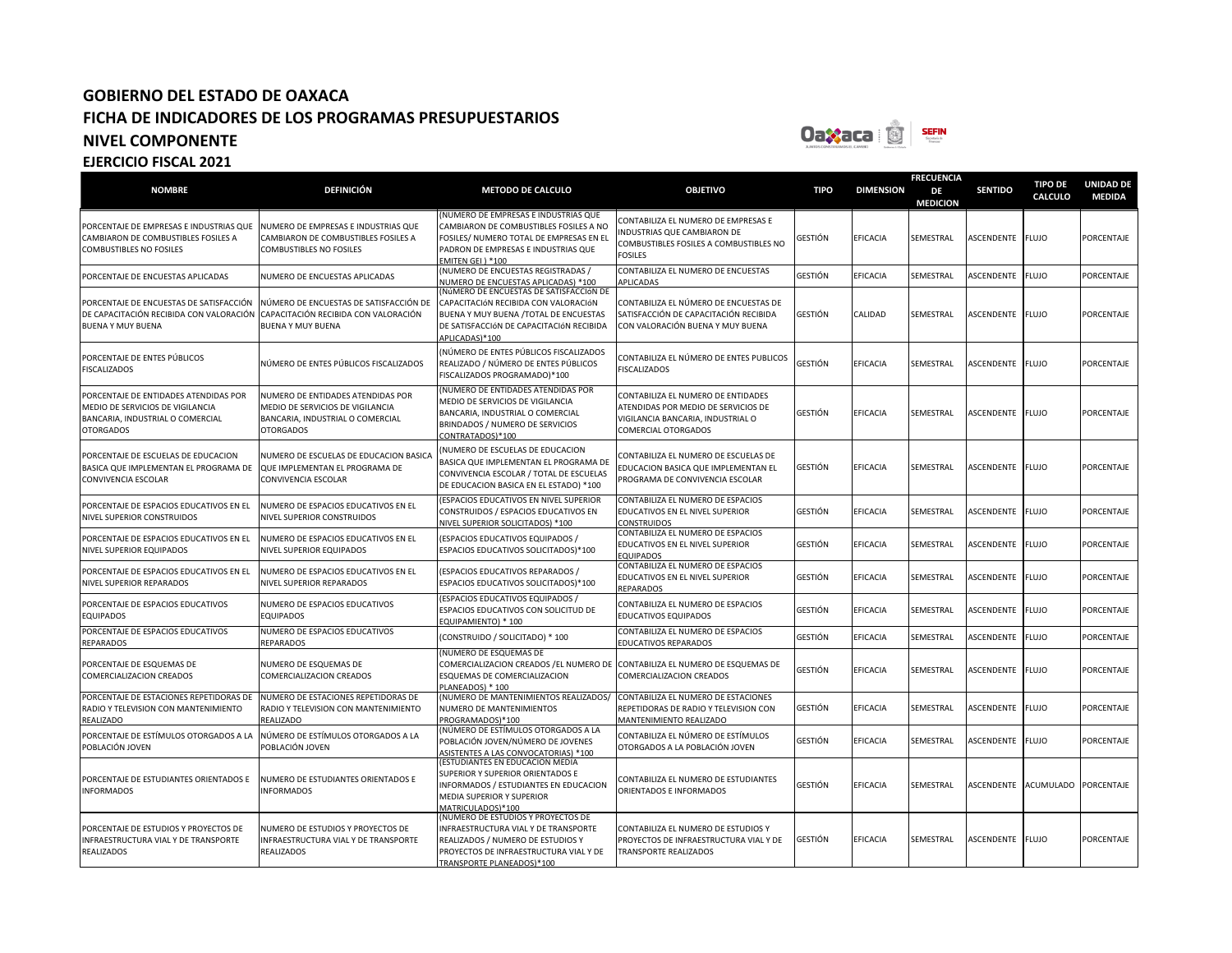

| <b>NOMBRE</b>                                                                                        | <b>DEFINICIÓN</b>                                                                                                                  | <b>METODO DE CALCULO</b>                                                                                                                                                                                    | <b>OBJETIVO</b>                                                                                                                           | <b>TIPO</b>    | <b>DIMENSION</b> | <b>FRECUENCIA</b><br>DE<br><b>MEDICION</b> | <b>SENTIDO</b>    | <b>TIPO DE</b><br><b>CALCULO</b> | <b>UNIDAD DE</b><br><b>MEDIDA</b> |
|------------------------------------------------------------------------------------------------------|------------------------------------------------------------------------------------------------------------------------------------|-------------------------------------------------------------------------------------------------------------------------------------------------------------------------------------------------------------|-------------------------------------------------------------------------------------------------------------------------------------------|----------------|------------------|--------------------------------------------|-------------------|----------------------------------|-----------------------------------|
| PORCENTAJE DE ESTUDIOS Y PROYECTOS DE<br>MEJORAMIENTO URBANO REALIZADOS                              | NUMERO DE ESTUDIOS Y PROYECTOS DE<br>MEJORAMIENTO URBANO REALIZADOS                                                                | NUMERO DE ESTUDIOS Y PROYECTOS DE<br>MEJORAMIENTO URBANO REALIZADOS /<br>NUMERO DE ESTUDIOS Y ROYECTOS DE<br>MEJORAMIENTO URBANO A REALIZAR<br>CONTEMPLADOS EN EL BANCO DE PROYECTOS<br>DEINVERSION ) * 100 | CONTABILIZA EL NUMERO DE ESTUDIOS Y<br>PROYECTOS DE MEJORAMIENTO URBANO<br><b>REALIZADOS</b>                                              | <b>GESTIÓN</b> | <b>EFICACIA</b>  | SEMESTRAL                                  | ASCENDENTE        | <b>FLUJO</b>                     | PORCENTAJE                        |
| PORCENTAJE DE EVALUACIÓN DEL COMITé<br>ESTATAL PARA LA SEGURIDAD EN SALUD                            | MIDE LA REALIZACIÓN DE LAS REUNIONES<br>ORDINARIAS TRIMESTRALES DEL COMITé<br>ESTATAL PARA LA SEGURIDAD EN SALUD<br>DURANTE EL AñO | (NÚMERO DE REUNIONES DE COMITéS<br>INTERSECTORIALES REALIZADAS / NÚMERO DE<br>REUNIONES DE COMITéS INTERSECTORIALES<br>PROGRAMADAS) * 100                                                                   | CONTABILIZA LA REALIZACIÓN DE LAS<br>REUNIONES ORDINARIAS TRIMESTRALES DEL<br>COMITé ESTATAL PARA LA SEGURIDAD EN<br>SALUD DURANTE EL AñO | GESTIÓN        | <b>EFICACIA</b>  | SEMESTRAL                                  | ASCENDENTE        | <b>FLUJO</b>                     | PORCENTAJE                        |
| PORCENTAJE DE EVENTOS DE FOMENTO DE LA<br>CULTURA DE CIENCIA, TECNOLOGIA E<br>INNOVACION ORGANIZADOS | NUMERO DE EVENTOS DE FOMENTO DE LA<br>CULTURA DE CIENCIA, TECNOLOGIA E<br>INNOVACION ORGANIZADOS                                   | (NUMERO DE EVENTOS DE FOMENTO DE LA<br>CULTURA, CIENCIA, TECNOLOGÍA E<br>INNOVACIÓN REALIZADOS / NUMERO DE<br>EVENTOS DE FOMENTO DE LA CULTURA,<br>CIENCIA, TECNOLOGÍA E INNOVACIÓN<br>PROGRAMADOS)*100     | CONTABILIZA EL NUMERO DE EVENTOS DE<br>FOMENTO DE LA CULTURA DE CIENCIA,<br>TECNOLOGIA E INNOVACION ORGANIZADOS                           | GESTIÓN        | <b>EFICACIA</b>  | SEMESTRAL                                  | ASCENDENTE        | <b>FLUJO</b>                     | PORCENTAJE                        |
| PORCENTAJE DE EVENTOS DE PROMOCIÓN DE<br>LA SALUD                                                    | MIDE EL NÚMERO DE EVENTOS DE<br>PROMOCIÓN DE LA SALUD RESPECTO A LO<br>PROGRAMADO                                                  | (NÚMERO DE EVENTOS DE PROMOCIÓN DE LA<br>SALUD/TOTAL DE EVENTOS DE PROMOCIÓN DE PROMOCIÓN DE LA SALUD RESPECTO A LO<br>LA SALUD PROGRAMADOS)*100                                                            | CONTABILIZA EL NÚMERO DE EVENTOS DE<br>PROGRAMADO                                                                                         | <b>GESTIÓN</b> | <b>EFICACIA</b>  | SEMESTRAL                                  | ASCENDENTE        | <b>FLUJO</b>                     | PORCENTAJE                        |
| PORCENTAJE DE EVENTOS EN CASA OFICIAL<br><b>REALIZADOS</b>                                           | NUMERO DE EVENTOS EN CASA OFICIAL<br><b>REALIZADOS</b>                                                                             | (NUMERO DE EVENTOS REALIZADOS EN CASA<br>OFICIAL /TOTAL DE EVENTOS EN CASA OFICIAL<br>PROGRAMADOS)*100                                                                                                      | CONTABILIZA EL NUMERO DE EVENTOS EN<br>CASA OFICIAL REALIZADOS                                                                            | GESTIÓN        | <b>EFICACIA</b>  | SEMESTRAL                                  | <b>ASCENDENTE</b> | <b>FLUJO</b>                     | PORCENTAJE                        |
| PORCENTAJE DE EVENTOS PARA EL FOMENTO<br>A LOS DERECHOS DE NIÑAS NIÑOS Y<br>ADOLESCENTES REALIZADOS  | MIDE EL NUMERO DE EVENTOS PARA EL<br>FOMENTO A LOS DERECHOS DE NIÑAS NIÑOS Y<br>ADOLESCENTES REALIZADOS                            | (EVENTOS DE LOS DERECHOS DE NNA<br>REALIZADOS / EVENTOS PROGRAMADOS) * 100                                                                                                                                  | CONTABILIZA EL NUMERO DE EVENTOS PARA<br>EL FOMENTO A LOS DERECHOS DE NIÑAS<br>NIÑOS Y ADOLESCENTES REALIZADOS                            | GESTIÓN        | EFICACIA         | SEMESTRAL                                  | ASCENDENTE        | <b>FLUJO</b>                     | PORCENTAJE                        |
| PORCENTAJE DE EVENTOS REALIZADOS                                                                     | NUMERO DE EVENTOS REALIZADOS                                                                                                       | (NUMERO DE EVENTOS REALIZADOS EN<br>MEDICINA TRADICIONAL/ NUMERO DE<br>EVENTOS PROGRAMADOS EN MEDICINA<br>TRADICIONAL)*100                                                                                  | CONTABILIZA EL NUMERO DE EVENTOS<br><b>REALIZADOS</b>                                                                                     | GESTIÓN        | <b>EFICACIA</b>  | SEMESTRAL                                  | ASCENDENTE        | <b>FLUJO</b>                     | PORCENTAJE                        |
| PORCENTAJE DE EVENTOS TURÍSTICOS<br><b>REALIZADOS</b>                                                | NÚMERO DE EVENTOS TURÍSTICOS REALIZADOS REALIZADOS / NÚMERO DE EVENTOS                                                             | (NÚMERO DE EVENTOS TURÍSTICOS<br>TURÍSTICOS PLANEADOS)*100                                                                                                                                                  | CONTABILIZA EL NÚMERO DE EVENTOS<br><b>TURÍSTICOS REALIZADOS</b>                                                                          | GESTIÓN        | EFICACIA         | SEMESTRAL                                  | ASCENDENTE        | <b>FLUJO</b>                     | PORCENTAJE                        |
| PORCENTAJE DE EXPEDIENTES<br>ADMINISTRATIVOS INTEGRADOS                                              | NUMERO DE EXPEDIENTES ADMINISTRATIVOS<br><b>INTEGRADOS</b>                                                                         | (NUMERO DE EXPEDIENTES ADMINISTRATIVOS<br>INTEGRADOS / NUMERO ACTAS DE<br>INSPECCION Y VERIFICACION ) *100                                                                                                  | CONTABILIZA EL NUMERO DE EXPEDIENTES<br>ADMINISTRATIVOS INTEGRADOS                                                                        | GESTIÓN        | <b>EFICACIA</b>  | SEMESTRAL                                  | ASCENDENTE        | <b>FLUJO</b>                     | PORCENTAJE                        |
| PORCENTAJE DE EXPRESIONES Y PROYECTOS<br>CULTURALES INTERVENIDOS Y RESCATADOS                        | NUMERO DE EXPRESIONES Y PROYECTOS<br>CULTURALES INTERVENIDOS Y RESCATADOS                                                          | <b>TOTAL DE EXPRESIONES Y PROYECTOS</b><br>CULTURALES INTERVENIDOS Y RESCATADOS/<br>TOTAL DE EXPRESIONES Y PROYECTOS<br>CULTURALES PROGRAMADOS)                                                             | CONTABILIZA EL NUMERO DE EXPRESIONES Y<br>PROYECTOS CULTURALES INTERVENIDOS Y<br><b>RESCATADOS</b>                                        | GESTIÓN        | <b>EFICACIA</b>  | SEMESTRAL                                  | <b>ASCENDENTE</b> | <b>FLUJO</b>                     | PORCENTAJE                        |
| PORCENTAJE DE FAMILIAS CON SUBSIDIOS DE<br>PRODUCTOS ALIMENTARIOS BENEFICIADAS                       | NUMERO DE FAMILIAS CON SUBSIDIOS DE<br>PRODUCTOS ALIMENTARIOS BENEFICIADAS                                                         | (NUMERO DE FAMILIAS BENEFICIADAS CON EL<br>SUBSIDIO A PRODUCTOS ALIMENTICIOS /<br>NUMERO DE FAMILIAS PROYECTADAS COMO<br>BENEFICIARIAS DEL SUSBSIDIO)*100                                                   | CONTABILIZA EL NUMERO DE FAMILIAS CON<br>SUBSIDIOS DE PRODUCTOS ALIMENTARIOS<br><b>BENEFICIADAS</b>                                       | GESTIÓN        | <b>EFICACIA</b>  | SEMESTRAL                                  | ASCENDENTE        | <b>FLUJO</b>                     | PORCENTAJE                        |
| PORCENTAJE DE FAMILIAS DE MIGRANTES<br>BENEFICIADAS CON APOYO ECONÓMICO                              | NÚMERO DE FAMILIAS DE MIGRANTES<br>BENEFICIADAS CON APOYO ECONÓMICO                                                                | (NÚMERO DE BENEFICIARIOS DIRECTOS DEL<br>MIGRANTE QUE SOLICITA EL APOYO<br>ECONÓMICO / TOTAL DE BENEFICIARIOS QUE<br>RECIBEN APOYOS ECONÓMICOS) *100                                                        | CONTABILIZA EL NÚMERO DE FAMILIAS DE<br><b>MIGRANTES BENEFICIADAS CON APOYO</b><br>ECONÓMICO                                              | GESTIÓN        | <b>EFICACIA</b>  | SEMESTRAL                                  | ASCENDENTE        | <b>FLUJO</b>                     | PORCENTAJE                        |
| PORCENTAJE DE FICHAS DE DIFUSIÓN DE<br>RESULTADOS DE LAS EVALUACIONES<br>PUBLICADAS                  | NÚMERO DE FICHAS DE DIFUSIÓN DE<br>RESULTADOS DE LAS EVALUACIONES<br><b>PUBLICADAS</b>                                             | (NÚMERO DE FICHAS DE DIFUSIÓN DE<br>RESULTADOS DE LAS EVALUACIONES<br>PUBLICADAS / NÚMERO DE EVALUACIONES<br>REALIZADAS) * 100                                                                              | CONTABILIZA EL NÚMERO DE FICHAS DE<br>DIFUSIÓN DE RESULTADOS DE LAS<br>EVALUACIONES PUBLICADAS                                            | GESTIÓN        | <b>EFICACIA</b>  | SEMESTRAL                                  | NOMINAL           | <b>FLUJO</b>                     | PORCENTAJE                        |
| PORCENTAJE DE FINANCIAMIENTOS<br><b>OTORGADOS</b>                                                    | NUMERO DE FINANCIAMIENTOS OTORGADOS                                                                                                | <b>(VIVIENDAS CON FINANCIAMIENTO</b><br>OTORGADO/VIVIENDAS CON FINANCIAMIENTO<br>AUTORIZADO)*100                                                                                                            | CONTABILIZA EL NUMERO DE<br><b>FINANCIAMIENTOS OTORGADOS</b>                                                                              | GESTIÓN        | <b>EFICACIA</b>  | SEMESTRAL                                  | ASCENDENTE        | <b>FLUJO</b>                     | PORCENTAJE                        |
| PORCENTAJE DE FUNCIONES NOTARIALES<br>REALIZADAS                                                     | NUMERO DE FUNCIONES NOTARIALES<br>REALIZADAS                                                                                       | (NUMERO DE FUNCIONES NOTARIALES<br>REALIZADAS/ NUMERO DE FUNCIONES<br>NOTARIALES SOLICITADAS)*100                                                                                                           | CONTABILIZA EL NUMERO DE FUNCIONES<br>NOTARIALES REALIZADAS                                                                               | GESTIÓN        | <b>EFICACIA</b>  | SEMESTRAL                                  | ASCENDENTE        | <b>FLUJO</b>                     | PORCENTAJE                        |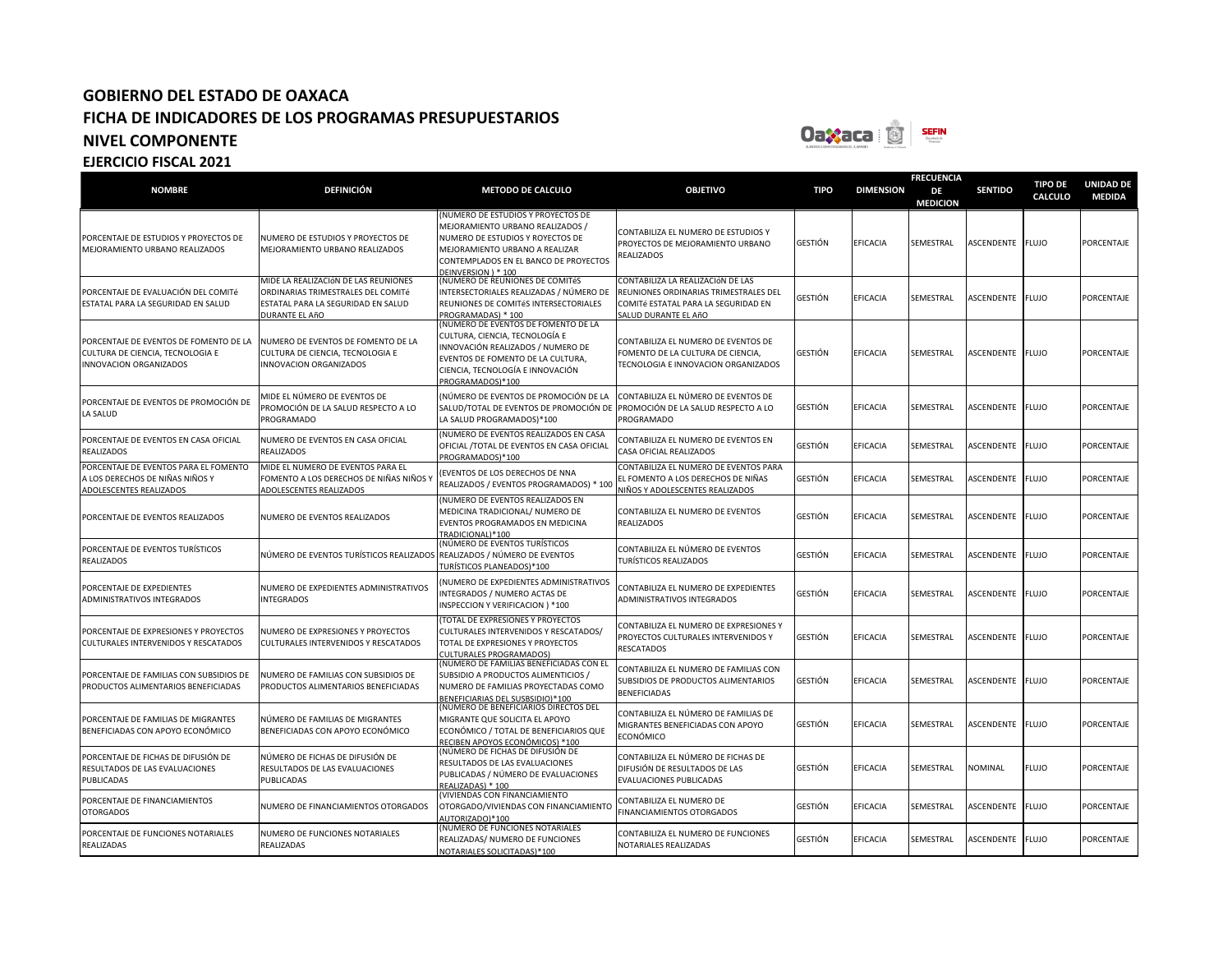

### **NOMBRE DEFINICIÓN METODO DE CALCULO OBJETIVO TIPO DIMENSION FRECUENCIA DE MEDICION SENTIDO TIPO DE CALCULO UNIDAD DE MEDIDA** PORCENTAJE DE GESTIONES REALIZADAS NUMERO DE GESTIONES REALIZADAS (NUMERO DE GESTIONES REALIZADAS/TOTAL DE GESTIONES PROGRAMADAS)\*100 CONTABILIZA EL NUMERO DE GESTIONES **FALIZADAS** GESTIÓN EFICACIA SEMESTRAL ASCENDENTE FLUJO PORCENTAJE PORCENTAJE DE GIRAS DEL EJECUTIVO REALIZADAS NUMERO DE GIRAS DEL EJECUTIVO REALIZADAS REALIZADAS/TOTAL DE GIRAS DEL EJECUTIVO (NUMERO DE GIRAS DEL EJECUTIVO PROGRAMADAS)\*100<br>(HECTAREAS ATENDIDAS / HECTAREAS CONTABILIZA EL NUMERO DE GIRAS DEL EJECUTIVO REALIZADAS GESTIÓN EFICACIA SEMESTRAL ASCENDENTE FLUJO PORCENTAJE PORCENTAJE DE HECTAREAS ATENDIDAS MIDE EL NUMERO DE HECTAREAS ATENDIDAS SOLICITADAS) \*100 CONTABILIZA EL NUMERO DE HECTAREAS **TENDIDAS** GESTIÓN EFICACIA SEMESTRAL ASCENDENTE FLUJO PORCENTAJE PORCENTAJE DE HECTAREAS FORESTALES RESTAURADAS NUMERO DE HECTAREAS FORESTALES **RESTAURADAS** (HA FORESTALES RESTAURADAS/HA FORESTALES DEGRADADAS)\*100 CONTABILIZA EL NUMERO DE HECTAREAS **ORESTALES RESTAURADAS** GESTIÓN EFICACIA SEMESTRAL ASCENDENTE FLUJO PORCENTAJE PORCENTAJE DE IMPUTADOS PATROCINADOS CON DEFENSOR PÚBLICO NÚMERO DE IMPUTADOS PATROCINADOS CON DEFENSOR PÚBLICO (NÚMERO DE IMPUTADOS ATENDIDOS/NÚMERO TOTAL DE IMPUTADOS) \*100 CONTABILIZA EL NÚMERO DE IMPUTADOS ONTABILIZA EL NUMENO DE IMPUTADOS GESTIÓN EFICACIA SEMESTRAL ASCENDENTE FLUJO PORCENTAJE<br>PATROCINADOS CON DEFENSOR PÚBLICO PORCENTAJE DE INFORMES DE AVANCE DE GESTIÓN FINANCIERA REALIZADOS NÚMERO DE INFORMES DE AVANCE DE GESTIÓN FINANCIERA REALIZADOS (NÚMERO DE INFORMES DE AVANCE DE GESTIÓN FINANCIERA ENTREGADOS AL CONGRESO / NÚMERO DE INFORMES DE AVANCE DE GESTIÓN FINANCIERA PROGRAMADOS A ENTREGAR AL CONGRESO) \* 100<br>[(AVANCE EN LA REALIZACION DE CONTABILIZA EL NÚMERO DE INFORMES DE AVANCE DE GESTIÓN FINANCIERA REALIZADOS GESTIÓN EFICACIA SEMESTRAL ASCENDENTE ACUMULADO PORCENTAJE PORCENTAJE DE INFORMES DE RESULTADOS DE LA FISCALIZACIÓN NÚMERO DE INFORMES DE RESULTADOS DE LA FISCALIZACIÓN REALIZADOS AUDITORIAS)\* (05)+(AVANCE EN EL PROCESO DE SOLVENTACIÓN DE AUDITORIAS)\*(05)]/[(CUMPLIMENTO EN LA REALIZACIÓN DE AUDITORIAS)\* (05)+(CUMPLIMIENTO EN EL PROCESO DE SOLVENTACIÓN DE AUDITORIAS)\*(05)]\*100 CONTABILIZA EL NÚMERO DE INFORMES DE RESULTADOS DE LA FISCALIZACIÓN REALIZADOS GESTIÓN EFICACIA SEMESTRAL ASCENDENTE ACUMULADO PORCENTAJE PORCENTAJE DE INFORMES DE RESULTADOS INTEGRADOS NUMERO DE INFORMES DE RESULTADOS INTEGRADOS (NUMERO DE INFORMES DE RESULTADOS INTEGRADOS/NUMERO DE INFORMES DE RESULTADOS PROGRAMADOS)\*100 CONTABILIZA EL NUMERO DE INFORMES DE RESULTADOS INTEGRADOS GESTIÓN EFICACIA SEMESTRAL REGULAR FLUJO PORCENTAJE PORCENTAJE DE INFORMES ELABORADOS NUMERO DE INFORMES ELABORADOS (NUMERO DE INFORMES REALIZADOS / NUMERO DE INFORMES PROGRAMADOS) \*100 CONTABILIZA EL NUMERO DE INFORMES ELABORADOS GESTIÓN EFICACIA SEMESTRAL ASCENDENTE FLUJO PORCENTAJE PORCENTAJE DE INFRAESTRUCTURA VIAL Y DE TRANSPORTE DESARROLLADA NUMERO DE INFRAESTRUCTURA VIAL Y DE TRANSPORTE DESARROLLADA (NUMERO DE INFRAESTRUCTURA VIAL Y DE TRANSPORTE DESARROLLADA/NUMERO DE INFRAESTRUCTURA VIAL Y DE TRANSPORTE CONTEMPLADOS EN EL BANCO DE PROYECTOS)\*100 CONTABILIZA EL NUMERO DE INFRAESTRUCTURA VIAL Y DE TRANSPORTE DESARROLLADA GESTIÓN EFICACIA SEMESTRAL ASCENDENTE FLUJO PORCENTAJE PORCENTAJE DE INSTITUCIONES BENEFICIADAS CON INFORMES HISTORICOS NUMERO DE INSTITUCIONES BENEFICIADAS CON INFORMES HISTORICOS (NUMERO DE INSTITUCIONES BENEFICIADAS CON INFORMES HISTORICOS / TOTAL DE EDIFICACIONES PATRIMONIALES CULTURALES Y ARTISTICOS INTERVENIDOS)\*100 CONTABILIZA EL NUMERO DE INSTITUCIONES BENEFICIADAS CON INFORMES HISTORICOS GESTIÓN EFICACIA SEMESTRAL ASCENDENTE FLUJO PORCENTAJE PORCENTAJE DE INSTITUCIONES DE EDUCACIÓN SUPERIOR CREADAS NÚMERO DE INSTITUCIONES DE EDUCACIÓN SUPERIOR CREADAS (INSTITUCIONES DE EDUCACIÓN SUPERIOR CREADAS/SOLICITUDES DE INSTITUCIONES DE EDUCACIÓN SUPERIOR) \*100 CONTABILIZA EL NÚMERO DE INSTITUCIONES ONTABILIZA EL NOMERO DE INSTITUCIONES GESTIÓN EFICACIA SEMESTRAL ASCENDENTE FLUJO PORCENTAJE PORCENTAJE DE INSTITUCIONES DE EDUCACIÓN SUPERIOR VINCULADAS NÚMERO DE INSTITUCIONES DE EDUCACIÓN SUPERIOR VINCULADAS (TOTAL DE INSTITUCIONES DE EDUCACIÓN SUPERIOR PÚBLICAS VINCULADAS / TOTAL DE ORGANISMOS PÚBLICOS, PRIVADOS Y SOCIAL) 100 CONTABILIZA EL NÚMERO DE INSTITUCIONES ONTABILIZA EL NUMERO DE INSTITUCIONES GESTIÓN EFICACIA SEMESTRAL ASCENDENTE FLUJO PORCENTAJE<br>DE EDUCACIÓN SUPERIOR VINCULADAS PROMEDIO DE INSTITUCIONES DE LA ADMINISTRACIÓN PÚBLICA ESTATAL VINCULADAS PARA LA IGUALDAD DE GÉNERO MIDE EL PROMEDIO DE INSTITUCIONES DE LA ADMINISTRACIÓN PÚBLICA ESTATAL VINCULADAS EN EL SISTEMA DE IGUALDAD (NÚMERO DE INSTITUCIONES DE LA ADMINISTRACIÓN PÚBLICA ESTATAL VINCULADAS EN EL SISTEMA DE IGUALDAD/ TOTAL DE INSTITUCIONES DE LA CONTABILIZA EL NÚMERO DE INSTITUCIONES DE LA ADMINISTRACIÓN PÚBLICA ESTATAL VINCULADAS PARA LA IGUALDAD DE GÉNERO GESTIÓN EFICACIA SEMESTRAL ASCENDENTE FLUJO PROMEDIO

ADMINISTRACIÓN PÚBLICA ESTATA)\*100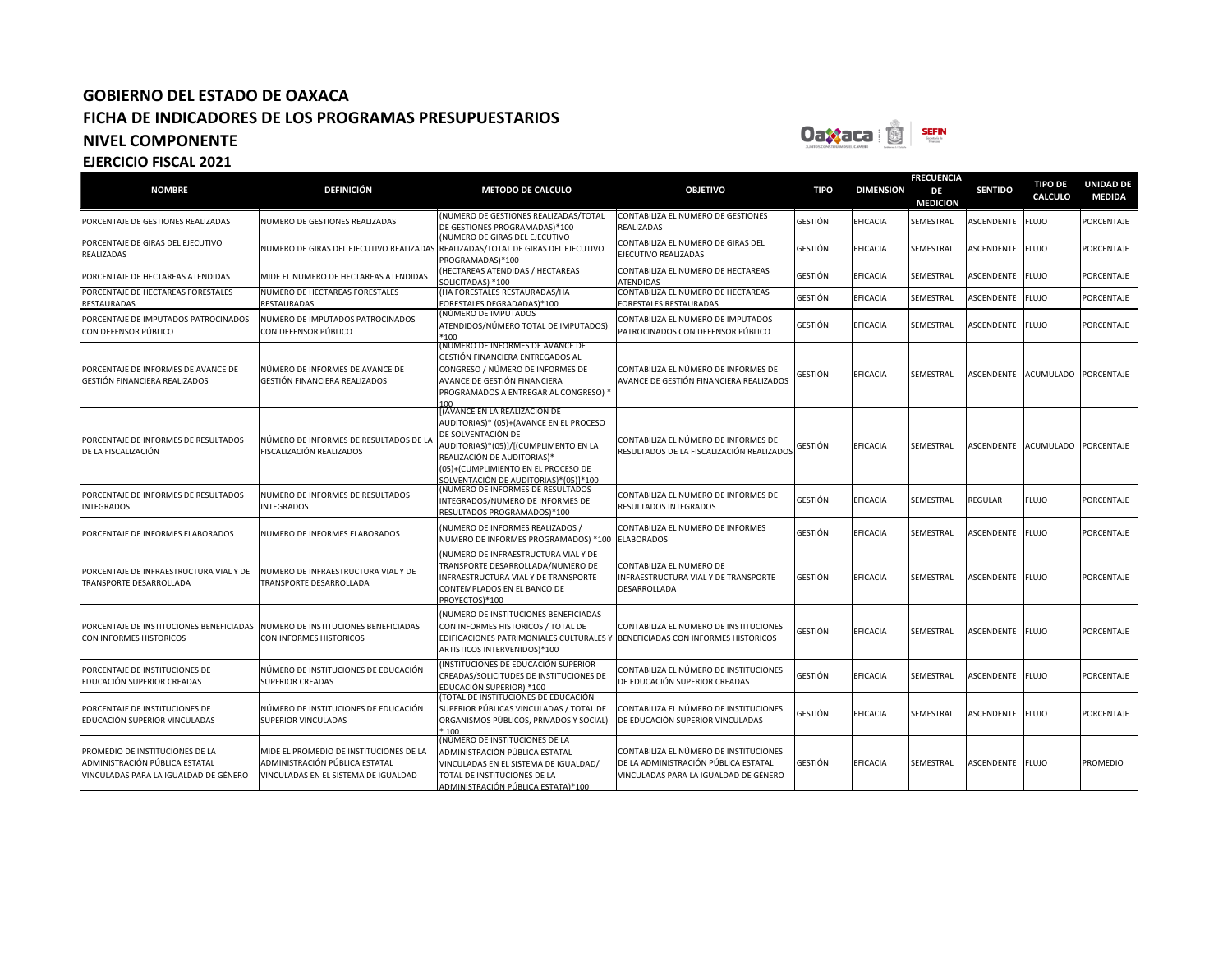

| <b>NOMBRE</b>                                                                                                                       | <b>DEFINICIÓN</b>                                                                                                               | <b>METODO DE CALCULO</b>                                                                                                                                                                                                                                                   | <b>OBJETIVO</b>                                                                                                                                | <b>TIPO</b>            | <b>DIMENSION</b>  | <b>FRECUENCIA</b><br>DE<br><b>MEDICION</b> | <b>SENTIDO</b>    | <b>TIPO DE</b><br>CALCULO | <b>UNIDAD DE</b><br><b>MEDIDA</b> |
|-------------------------------------------------------------------------------------------------------------------------------------|---------------------------------------------------------------------------------------------------------------------------------|----------------------------------------------------------------------------------------------------------------------------------------------------------------------------------------------------------------------------------------------------------------------------|------------------------------------------------------------------------------------------------------------------------------------------------|------------------------|-------------------|--------------------------------------------|-------------------|---------------------------|-----------------------------------|
| PORCENTAJE DE INSTITUCIONES VINCULADAS<br>EN COMISIONES TEMÁTICAS PARA<br>GARANTIZAR LOS DERECHOS DE NIÑAS, NIÑOS<br>Y ADOLESCENTES | NÚMERO DE INSTITUCIONES VINCULADAS EN<br>COMISIONES TEMÁTICAS PARA GARANTIZAR<br>LOS DERECHOS DE NIÑAS, NIÑOS Y<br>ADOLESCENTES | NÚMERO DE INSTITUCIONES VINCULADAS EN<br>COMISIONES TEMÁTICAS PARA GARANTIZAR<br>LOS DERECHOS DE NIÑAS, NIÑOS Y<br>ADOLESCENTES/ NÚMERO DE INSTITUCIONES<br>QUE CUENTAN CON PRESUPUESTOS DIRIGIDOS<br>A GARANTIZAR LOS DERECHOS DE LAS NIÑAS,<br>NIÑOS Y ADOLESCENTES)*100 | CONTABILIZA EL NÚMERO DE INSTITUCIONES<br>VINCULADAS EN COMISIONES TEMÁTICAS<br>PARA GARANTIZAR LOS DERECHOS DE NIÑAS,<br>NIÑOS Y ADOLESCENTES | gestión                | <b>EFICACIA</b>   | SEMESTRAL                                  | ASCENDENTE FLUJO  |                           | PORCENTAJE                        |
| PORCENTAJE DE INSTRUMENTOS<br><b>AUTORIZADOS</b>                                                                                    | NUMERO DE INSTRUMENTOS AUTORIZADOS                                                                                              | (NUMERO DE INSTRUMENTOS AUTORIZADOS,<br>NUMERO DE INSTRUMENTOS EVALUADOS ) X<br>100                                                                                                                                                                                        | CONTABILIZA EL NUMERO DE INSTRUMENTOS<br><b>AUTORIZADOS</b>                                                                                    | GESTIÓN                | EFICACIA          | SEMESTRAL                                  | ASCENDENTE FLUJO  |                           | <b>PORCENTAJE</b>                 |
| PORCENTAJE DE INSTRUMENTOS<br>REGULATORIOS FORMALIZADOS                                                                             | NUMERO DE INSTRUMENTOS REGULATORIOS<br><b>FORMALIZADOS</b>                                                                      | INSTRUMENTOS REGULATORIOS<br>REALIZADOS/INSTRUMENTOS REGULATORIOS<br>PROGRAMADOS)*100                                                                                                                                                                                      | CONTABILIZA EL NUMERO DE INSTRUMENTOS<br>REGULATORIOS FORMALIZADOS                                                                             | GESTIÓN                | EFICACIA          | SEMESTRAL                                  | ASCENDENTE        | <b>FLUJO</b>              | <b>PORCENTAJE</b>                 |
| PORCENTAJE DE INTENCIONES DE COMPRA<br><b>FORMALIZADAS</b>                                                                          | NUMERO DE INTENCIONES DE COMPRA<br><b>FORMALIZADAS</b>                                                                          | (NÚMERO DE INTENCIONES DE COMPRA<br>FORMALIZADAS / NÚMERO DE INTENCIONES<br>DE COMPRA OBTENIDAS) * 100                                                                                                                                                                     | CONTABILIZA EL NUMERO DE INTENCIONES DE<br>COMPRA FORMALIZADAS                                                                                 | GESTIÓN                | <b>EFICACIA</b>   | SEMESTRAL                                  | ASCENDENTE        | <b>FLUJO</b>              | PORCENTAJE                        |
| PORCENTAJE DE INVESTIGACIONES DEL DELITO<br>CONCLUIDAS                                                                              | NUMERO DE INVESTIGACIONES DEL DELITO<br>CONCLUIDAS                                                                              | NUMERO DE INVESTIGACIONES DEL DELITO<br>CONCLUIDAS/NUMERO DE INVETIGACIONES<br>DEL DELITO INICIADAS)*100                                                                                                                                                                   | CONTABILIZA EL NUMERO DE<br>INVESTIGACIONES DEL DELITO CONCLUIDAS                                                                              | GESTIÓN                | <b>EFICACIA</b>   | SEMESTRAL                                  | ASCENDENTE        | <b>FLUJO</b>              | PORCENTAJE                        |
| PORCENTAJE DE IRREGULARIDADES<br><b>DETECTADAS</b>                                                                                  | NUMERO DE IRREGULARIDADES DETECTADAS                                                                                            | (NUMERO DE DETECCION DE<br>IRREGULARIDADES REALIZADAS/NUMERO DE<br>DETECCION DE IRREGULARIDADES<br>PROGRAMADAS)*100                                                                                                                                                        | CONTABILIZA EL NUMERO DE<br><b>IRREGULARIDADES DETECTADAS</b>                                                                                  | GESTIÓN                | <b>EFICACIA</b>   | SEMESTRAL                                  | ASCENDENTE FLUJO  |                           | PORCENTAJE                        |
| PORCENTAJE DE KILOMETROS DE CARRETERAS<br>ALIMENTADORAS EN BUEN ESTADO                                                              | MIDE KILOMETROS DE CARRETERAS<br>ALIMENTADORAS EN BUEN ESTADO                                                                   | KILOMETROS DE CARRETERAS<br>ALIMENTADORAS EN BUEN ESTADO /<br>KILOMETROS DE CARRETERAS<br>ALIMENTADORAS TOTALES)*100                                                                                                                                                       | CONTABILIZA LOS KILOMETROS DE<br>CARRETERAS ALIMENTADORAS EN BUEN<br><b>ESTADO</b>                                                             | ESTRATÉGICO            | <b>EFICIENCIA</b> | SEMESTRAL                                  | ASCENDENTE        | <b>ACUMULADO</b>          | PORCENTAJE                        |
| PORCENTAJE DE KILOMETROS DE PISTAS DE<br>ATERRIZAJE EN BUEN ESTADO                                                                  | MIDE KILOMETROS DE PISTAS DE ATERRIZAJE<br>EN BUEN ESTADO                                                                       | KILOMETROS DE PISTAS DE ATERRIZAJE EN<br>BUEN ESTADO / KILOMETROS DE PISTAS DE<br><b>ATERRIZAJE TOTALES )*100</b>                                                                                                                                                          | CONTABILIZA LOS KILOMETROS DE PISTAS DE<br>ATERRIZAJE EN BUEN ESTADO                                                                           | ESTRATÉGICO            | EFICIENCIA        | SEMESTRAL                                  | <b>ASCENDENTE</b> | <b>ACUMULADO</b>          | <b>PORCENTAJE</b>                 |
| PORCENTAJE DE KILOMETROS EN CAMINOS<br>RURALES EN BUEN ESTADO                                                                       | MIDE KILOMETROS EN CAMINOS RURALES EN<br><b>BUEN ESTADO</b>                                                                     | KILOMETROS DE CAMINOS RURALES EN BUEN<br>ESTADO / KILOMETROS DE CAMINOS RURALES<br>TOTALES )*100                                                                                                                                                                           | CONTABILIZA LOS KILOMETROS EN CAMINOS<br>RURALES EN BUEN ESTADO                                                                                | ESTRATÉGICO            | <b>EFICIENCIA</b> | SEMESTRAL                                  | ASCENDENTE        | <b>ACUMULADO</b>          | PORCENTAJE                        |
| PORCENTAJE DE LA INVERSIÓN PRIVADA<br>CAPTADA POR LA SECRETARÍA DE ECONOMÍA                                                         | MONTO DE INVERSIÓN PRIVADA CAPTADA<br>POR LA SECRETARÍA DE ECONOMÍA                                                             | MONTO DE INVERSIÓN PRIVADA CAPTADA<br>POR LA SECRETARÍA DE ECONOMÍA / MONTO<br>DE INVERSIÓN PRIVADA PROGRAMADA POR LA<br>SECRETARÍA DE ECONOMÍA PARA SER<br>EJECUTADA EN LA ENTIDAD )*100                                                                                  | CONTABILIZA EL MONTO DE INVERSIÓN<br>PRIVADA CAPTADA POR LA SECRETARÍA DE<br>ECONOMÍA                                                          | <b>GESTIÓN</b>         | EFICACIA          | SEMESTRAL                                  | ASCENDENTE        | <b>FLUJO</b>              | PORCENTAJE                        |
| PORCENTAJE DE LEYES APROBADAS                                                                                                       | NUMERO DE LEYES APROBADAS                                                                                                       | (NUMERO DE LEYES APROBADAS / NUMERO<br>DE LEYES PROGRAMADAS PARA DISCUTIR)<br>$*100$                                                                                                                                                                                       | CONTABILIZA EL NUMERO DE LEYES<br>APROBADAS                                                                                                    | GESTIÓN                | <b>EFICACIA</b>   | SEMESTRAL                                  | ASCENDENTE        | <b>FLUJO</b>              | <b>PORCENTAJE</b>                 |
| PORCENTAJE DE LOCALIDADES CON<br>INFORMACION SOBRE EL SECTOR AGUA Y<br>SANEAMIENTO EN LAS ZONAS RURALES                             | NUMERO DE LOCALIDADES CON<br>INFORMACION SOBRE EL SECTOR AGUA Y<br>SANEAMIENTO EN LAS ZONAS RURALES                             | (NUMERO DE LOCALIDADES CON<br>INFORMACION SOBRE EL SECTOR AGUA Y<br>SANEAMIENTO EN LAS ZONAS RURALES<br>MEJORADOS / NUMERO DE LOCALIDADES CON<br>INFORMACION SOBRE EL SECTOR AGUA Y<br>SANEAMIENTO EN LAS ZONAS RURALES<br>MEIORADOS PROGRAMADAS) *100                     | CONTABILIZA EL NUMERO DE LOCALIDADES<br>CON INFORMACION SOBRE EL SECTOR AGUA Y<br>SANEAMIENTO EN LAS ZONAS RURALES                             | <b>GESTIÓN</b>         | EFICACIA          | SEMESTRAL                                  | ASCENDENTE        | <b>FLUJO</b>              | PORCENTAJE                        |
| PORCENTAJE DE LOTES DE LOS POLIGONOS DE<br>RESERVA TERRITORIAL COMERCIALIZADOS                                                      | NUMERO DE LOTES DE LOS POLIGONOS DE<br>RESERVA TERRITORIAL COMERCIALIZADOS                                                      | (NÚMERO DE LOTES COMERCIALIZADOS ,<br>NÚMERO TOTAL DE LOTES DISPONIBLES PARA<br>COMERCIALIZAR) *100                                                                                                                                                                        | CONTABILIZA EL NUMERO DE LOTES DE LOS<br>POLIGONOS DE RESERVA TERRITORIAL<br>COMERCIALIZADOS                                                   | <b>GESTIÓN</b>         | EFICACIA          | SEMESTRAL                                  | ASCENDENTE        | <b>FLUJO</b>              | PORCENTAJE                        |
| PORCENTAJE DE LOTES DE LOS POLIGONOS DE<br>RESERVA TERRITORIAL COMERCIALIZADOS                                                      | NUMERO DE LOTES DE LOS POLIGONOS DE<br>RESERVA TERRITORIAL COMERCIALIZADOS                                                      | 8NUMERO DE LOTES DE LOS POLIGONOS DE<br>RESERVA TERRITORIAL COMERCIALIZADOS /<br>NUMERO DE LOTES DE LOS POLIGONOS DE<br>RESERVA TERRITORIAL PROGRAMADOS PARA<br>COMERCIALIZAR) * 100                                                                                       | CONTABILIZA EL NUMERO DE LOTES DE LOS<br>POLIGONOS DE RESERVA TERRITORIAL<br><b>COMERCIALIZADOS</b>                                            | <b>GESTIÓN</b>         | <b>EFICACIA</b>   | SEMESTRAL                                  | ASCENDENTE        | <b>FLUJO</b>              | PORCENTAJE                        |
| PORCENTAJE DE MAQUINARIA Y EQUIPO<br><b>ADQUIRIDO</b>                                                                               | MIDE EL NUMERO DE MAQUINARIA Y EQUIPO<br><b>ADQUIRIDO</b>                                                                       | (MAQUINARIA Y EQUIPO ADQUIRIDO /<br>MAQUINARIA Y EQUIPO SOLICITADO)*100                                                                                                                                                                                                    | CONTABILIZA EL NUMERO DE MAQUINARIA Y<br>EQUIPO ADQUIRIDO                                                                                      | ESTRATÉGICO EFICIENCIA |                   | SEMESTRAL                                  | ASCENDENTE        | <b>ACUMULADO</b>          | PORCENTAJE                        |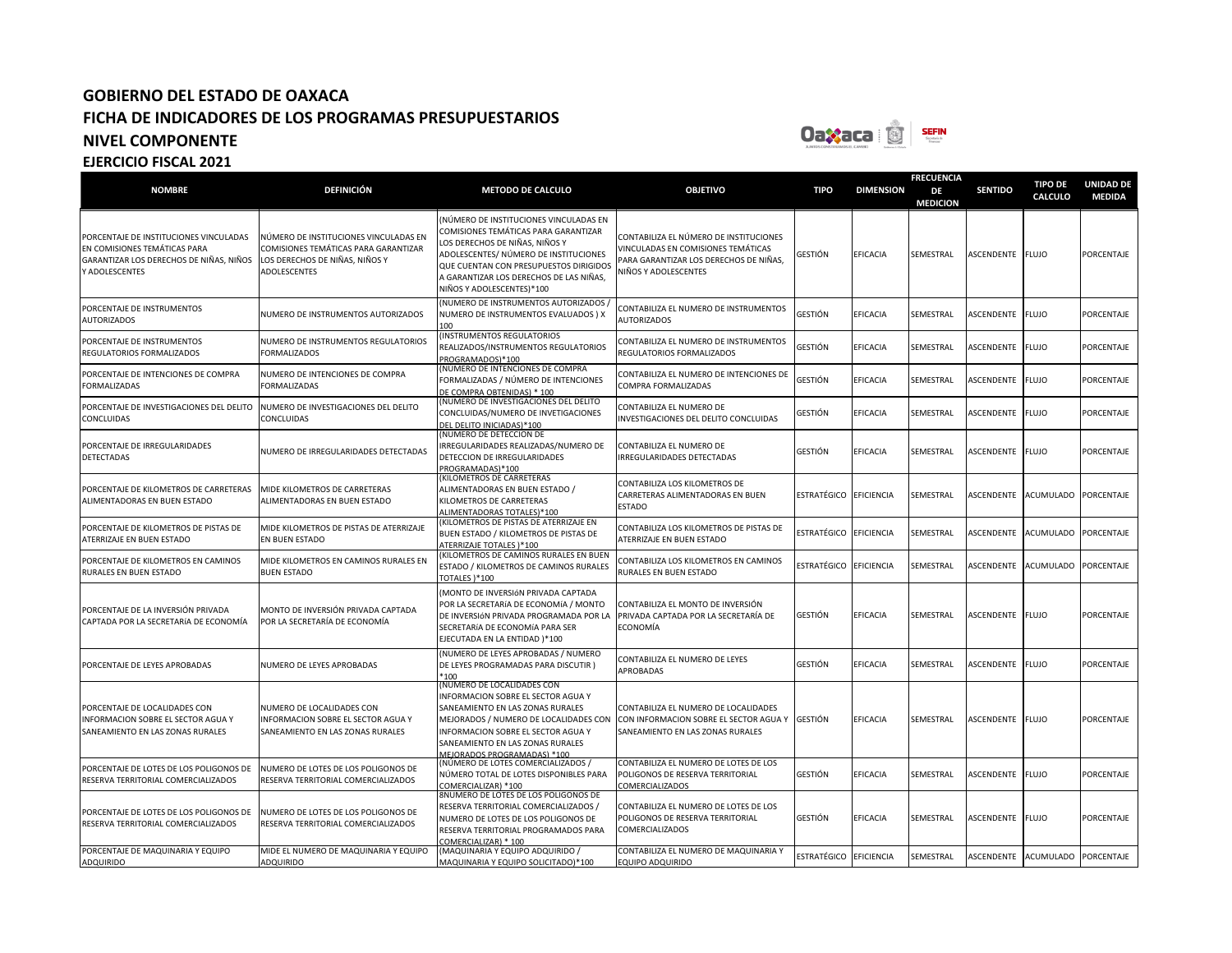

### **NOMBRE DEFINICIÓN METODO DE CALCULO OBJETIVO TIPO DIMENSION FRECUENCIA DE MEDICION SENTIDO TIPO DE CALCULO UNIDAD DE MEDIDA** PORCENTAJE DE MAQUINARIA Y EQUIPO CON MANTENIMIENTO MIDE EL NUMERO DE MAQUINARIA Y EQUIPOS CON MANTENIMIENTO (NUMERO DE MAQUINARIA Y EQUIPO CON MANTENIMIENTO / NUMERO DE MAQUINARIA Y EQUIPO EXISTENTE)\*100 CONTABILIZA EL NUMERO DE MAQUINARIA Y EQUIPOS CON MANTENIMIENTO ESTRATÉGICO EFICIENCIA SEMESTRAL ASCENDENTE ACUMULADO PORCENTAJE PORCENTAJE DE MARCO LEGAL Y REGULATORIO DEL SECTOR DE AGUA Y SANEAMIENTO EN EL ESTADO MODERNIZADOS NUMERO DE MARCO LEGAL Y REGULATORIO DEL SECTOR DE AGUA Y SANEAMIENTO EN EL ESTADO MODERNIZADOS (NUMERO DE MARCO LEGAL Y REGULATORIO DEL SECTOR DE AGUA Y SANEAMIENTO EN EL ESTADO MODERNIZADOS REALIZADA/ NUMERO DE MARCO LEGAL Y REGULATORIO DEL SECTOR DE AGUA Y SANEAMIENTO EN EL ESTADO MODERNIZADOS PROGRAMADA ) \*100 CONTABILIZA EL NUMERO DE MARCO LEGAL Y REGULATORIO DEL SECTOR DE AGUA Y **SANEAMIENTO EN EL ESTADO MODERNIZADOS** GESTIÓN EFICACIA SEMESTRAL ASCENDENTE FLUJO PORCENTAJE PORCENTAJE DE MARCO NORMATIVO VALIDADO NUMERO DE MARCO NORMATIVO VALIDADO (NUMERO DE MARCO NORMATIVO VALIDADO / NUMERO DE MARCO NORMATIVO A VALIDAR PLANEADAS) \* 100<br>(MATRÍCULA ATENDIDA/MATRÍCULA CONTABILIZA EL NUMERO DE MARCO NORMATIVO VALIDADO GESTIÓN EFICACIA SEMESTRAL ASCENDENTE FLUJO PORCENTAJE PORCENTAJE DE MATRÍCULA ATENDIDA NÚMERO DE MATRÍCULA ATENDIDA PROGRAMADA)\*100 CONTABILIZA EL NÚMERO DE MATRÍCULA ATENDIDA GESTIÓN EFICACIA SEMESTRAL ASCENDENTE FLUJO PORCENTAJE PORCENTAJE DE MECANISMOS DE PARTICIPACIÓN CIUDADANA ORGANIZADOS NÚMERO DE MECANISMOS DE PARTICIPACIÓN CIUDADANA ORGANIZADOS (NÚMERO DE MECANISMOS DE PARTICIPACIÓN CIUDADANA ORGANIZADOS / NÚMERO DE MECANISMOS DE PARTICIPACIÓN CIUDADANA SOLICITADOS)\*100 CONTABILIZA EL NÚMERO DE MECANISMOS DE PARTICIPACIÓN CIUDADANA ORGANIZADOS GESTIÓN EFICACIA SEMESTRAL ASCENDENTE FLUJO PORCENTAJE PORCENTAJE DE MECANISMOS DEL PROCESO DE PLANEACION INTEGRAL IMPLEMENTADOS NUMERO DE MECANISMOS DEL PROCESO DE PLANEACION INTEGRAL IMPLEMENTADOS (NUMERO DE MECANISMOS DEL PROCESO DE **PLANEACION INTEGRAL IMPLEMENTADOS/** NUMERO DE MECANISMOS DEL PROCESO DE PLANEACION INTEGRAL PLANEADOS)\*100 CONTABILIZA EL NUMERO DE MECANISMOS DEL PROCESO DE PLANEACION INTEGRAL MPI EMENTADOS GESTIÓN EFICACIA SEMESTRAL ASCENDENTE FLUJO PORCENTAJE PORCENTAJE DE MEJORAS DE LA CALIDAD DE LOS SERVICIOS NUMERO DE MEJORAS DE LA CALIDAD DE LOS SERVICIOS (NUM DE ORGANISMOS OPERADORES DE AGUA QUE HAN MEJORADO LA CONTINUIDAD DE SUS SERVICIOS /NUM DE ORGANISMOS OPERADORES DE AGUA QUE HAN MEJORADO LA CONTINUIDAD DE SUS SERVICIOS PROGRAMADOS) \* 100 (NUMERO DE ORGANISMOS OPERADORES DE CONTABILIZA EL NUMERO DE MEJORAS DE LA CALIDAD DE LOS SERVICIOS GESTIÓN EFICACIA SEMESTRAL ASCENDENTE FLUJO PORCENTAJE PORCENTAJE DE MEJORAS DE LA SOSTENIBILIDAD DE LOS SERVICIOS NUMERO DE MEJORAS DE LA SOSTENIBILIDAD DE LOS SERVICIOS AGUA CUYOS INGRESOS POR SERVICIO SON MAYORES QUE SUS GASTOS OPERATIVOS / NUMERO DE ORGANISMOS OPERADORES DE AGUA CUYOS INGRESOS POR SERVICIO SON MAYORES QUE SUS GASTOS OPERATIVOS PROGRAMADOS) \* 100 CONTABILIZA EL NUMERO DE MEJORAS DE LA SOSTENIBILIDAD DE LOS SERVICIOS GESTIÓN EFICACIA SEMESTRAL ASCENDENTE FLUJO PORCENTAJE PORCENTAJE DE METROS LINEALES DE PUENTES VEHICULARES EN CAMINOS RURALES EN BUEN ESTADO MIDE METROS LINEALES DE PUENTES VEHICULARES EN CAMINOS RURALES EN BUEN ESTADO (METROS LINEALES DE PUENTES VEHICULARES EN CAMINOS RURALES EN BUEN ESTADO / METROS LINEALES DE PUENTES VEHICULARES EN CAMINOS RURALES TOTALES)\*100 CONTABILIZA LOS METROS LINEALES DE PUENTES VEHICULARES EN CAMINOS RURALES EN BUEN ESTADO ESTRATÉGICO EFICIENCIA SEMESTRAL ASCENDENTE ACUMULADO PORCENTAJE PORCENTAJE DE METROS LINEALES DE PUENTES VEHICULARES EN CARRETERAS ALIMENTADORAS EN BUEN ESTADO MIDE METROS LINEALES DE PUENTES VEHICULARES EN CARRETERAS ALIMENTADORAS EN BUEN ESTADO REALIZADOS (METROS LINEALES DE PUENTES VEHICULARES EN CARRETERAS ALIMENTADORAS EN BUEN ESTADO / METROS LINEALES DE PUENTES VEHICULARES EN CARRETERAS ALIMENTADORAS TOTALES)\*100 CONTABILIZA LOS METROS LINEALES DE PUENTES VEHICULARES EN CARRETERAS ALIMENTADORAS EN BUEN ESTADO REALIZADOS ESTRATÉGICO EFICIENCIA SEMESTRAL ASCENDENTE ACUMULADO PORCENTAJE PORCENTAJE DE MICROCRÉDITOS ENTREGADOS NÚMERO DE MICROCRÉDITOS ENTREGADOS (NÚMERO DE MICROCRÉDITOS ENTREGADOS/NÚMERO DE MICROCRÉDITOS PROYECTADOS EN EL PERIODO ) \*100 CONTABILIZA EL NÚMERO DE MICROCRÉDITOS **ENTREGADOS** GESTIÓN EFICACIA SEMESTRAL ASCENDENTE FLUJO PORCENTAJE PORCENTAJE DE MIGRANTES CAPACITADOS PARA EL DESARROLLO DE LAS ACTIVIDADES **PRODUCTIVAS** NUMERO DE MIGRANTES CAPACITADOS PARA EL DESARROLLO DE LAS ACTIVIDADES **PRODUCTIVAS** (NUMERO DE MIGRANTES CAPACITADOS/ NUMERO DE MIGRANTES PROGRAMADOS)\*100 CONTABILIZA EL NUMERO DE MIGRANTES CAPACITADOS PARA EL DESARROLLO DE LAS ACTIVIDADES PRODUCTIVAS GESTIÓN EFICACIA SEMESTRAL ASCENDENTE FLUJO PORCENTAJE PORCENTAJE DE MOBILIARIO URBANO REALIZADO NUMERO DE MOBILIARIO URBANO REALIZADO (NUMERO DE OBRAS O ACCIONES DE MOBILIARIO URBANO REALIZADO / NUMERO DE OBRAS O ACCIONES PROGRAMADAS EN EL BANCO DE PROYECTOS DE INVERSION)\*100 CONTABILIZA EL NUMERO DE MOBILIARIO URBANO REALIZADO GESTIÓN EFICACIA SEMESTRAL ASCENDENTE FLUJO PORCENTAJE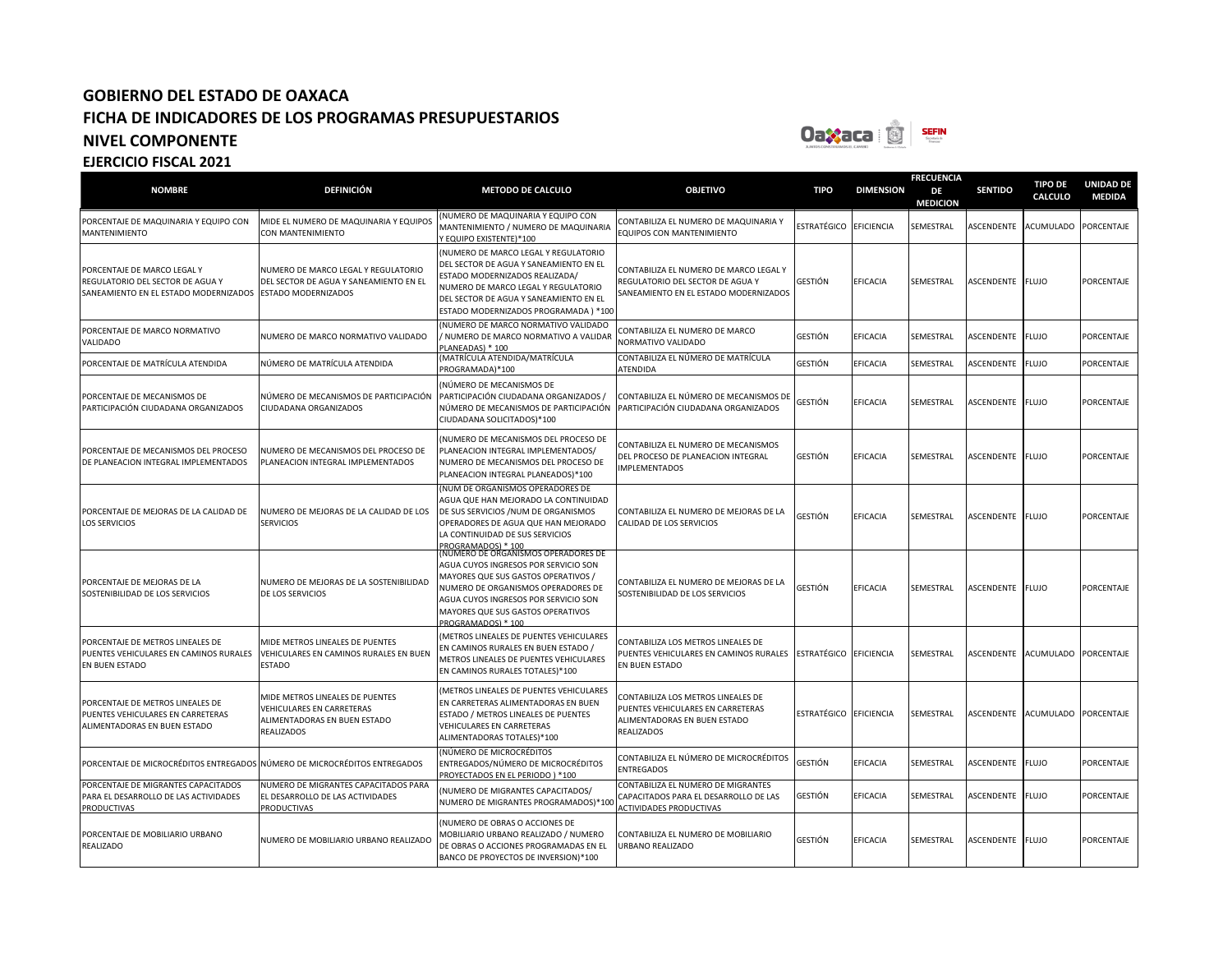

| <b>NOMBRE</b>                                                                                                                               | <b>DEFINICIÓN</b>                                                                                                   | <b>METODO DE CALCULO</b>                                                                                                                                                                                | <b>OBJETIVO</b>                                                                                                                              | <b>TIPO</b>    | <b>DIMENSION</b>  | <b>FRECUENCIA</b><br>DE<br><b>MEDICION</b> | <b>SENTIDO</b>    | <b>TIPO DE</b><br><b>CALCULO</b> | <b>UNIDAD DE</b><br><b>MEDIDA</b> |
|---------------------------------------------------------------------------------------------------------------------------------------------|---------------------------------------------------------------------------------------------------------------------|---------------------------------------------------------------------------------------------------------------------------------------------------------------------------------------------------------|----------------------------------------------------------------------------------------------------------------------------------------------|----------------|-------------------|--------------------------------------------|-------------------|----------------------------------|-----------------------------------|
| PORCENTAJE DE MÓDULOS PARA EL<br>DESARROLLO DE COMPETENCIAS VINCULADOS                                                                      | NÚMERO DE MÓDULOS PARA EL DESARROLLO<br>DE COMPETENCIAS VINCULADOS                                                  | (NÚMERO DE MÓDULOS VINCULADOS PARA<br>EL DESARROLLO DE COMPETENCIAS/NÚMERO<br>DE MÓDULOS PROGRAMADOS PARA EL<br>DESARROLLO DE COMPETENCIAS))*100                                                        | CONTABILIZA EL NÚMERO DE MÓDULOS PARA<br>EL DESARROLLO DE COMPETENCIAS<br><b>VINCULADOS</b>                                                  | GESTIÓN        | <b>EFICACIA</b>   | SEMESTRAL                                  | ASCENDENTE        | <b>FLUJO</b>                     | PORCENTAJE                        |
| PROMEDIO DE MUJERES VÍCTIMAS DE<br>VIOLENCIA DE GÉNERO ATENDIDAS                                                                            | MIDE EL PROMEDIO DE MUJERES VÍCTIMAS DE<br>VIOLENCIA DE GÉNERO ATENDIDAS                                            | (NÚMERO DE LA MUJERES VÍCTIMAS DE<br>VIOLENCIA DE GÉNERO ATENDIDAS/ TOTAL DE<br>MUJERES VÍCTIMAS DE VIOLENCIA DE GÉNERO)<br>$*100$                                                                      | CONTABILIZA EL NÚMERO DE MUJERES<br>VÍCTIMAS DE VIOLENCIA DE GÉNERO<br>ATENDIDAS                                                             | GESTIÓN        | <b>EFICACIA</b>   | SEMESTRAL                                  | ASCENDENTE        | <b>FLUJO</b>                     | PROMEDIO                          |
| PORCENTAJE DE MUNICIPIOS CON GRADO DE<br>CUMPLIMIENTO COMPLETO EN EL TABLERO DE<br>CONTROL EN EL SISPLADE REGISTRADOS                       | NUMERO DE MUNICIPIOS CON GRADO DE<br>CUMPLIMIENTO COMPLETO EN EL TABLERO DE<br>CONTROL EN EL SISPLADE REGISTRADOS   | PORCENTAJE DE MUNICIPIOS CON GRADO DE<br>CUMPLIMIENTO COMPLETO EN EL TABLERO DE<br>CONTROL EN EL SISPLADE REGISTRADOS ENTRE<br>NUMERO DE MUNICIPIOS DEL ESTADO)*100                                     | CONTABILIZA EL NUMERO DE MUNICIPIOS CON<br>GRADO DE CUMPLIMIENTO COMPLETO EN EL<br>TABLERO DE CONTROL EN EL SISPLADE<br><b>REGISTRADOS</b>   | ESTRATÉGICO    | <b>EFICIENCIA</b> | SEMESTRAL                                  | ASCENDENTE FLUJO  |                                  | PORCENTAJE                        |
| PORCENTAJE DE MUNICIPIOS CON VOCACION<br>TURISTICA ATENDIDOS                                                                                | NUMERO DE MUNICIPIOS CON VOCACION<br><b>TURISTICA ATENDIDOS</b>                                                     | (NUMERO DE MUNICIPIOS CON VOCACIONES<br>TURISTICAS ATENDIDOS / NUMERO DE<br>MUNICIPIOS CON VOCACIONES TURISTICAS<br>CATALOGADOS)*100                                                                    | CONTABILIZA EL NUMERO DE MUNICIPIOS CON<br><b>VOCACION TURISTICA ATENDIDOS</b>                                                               | GESTIÓN        | <b>EFICACIA</b>   | SEMESTRAL                                  | ASCENDENTE FLUJO  |                                  | PORCENTAJE                        |
| PORCENTAJE DE MUNICIPIOS INCORPORADOS<br>AL SISTEMA DE TRANSPARENCIA MUNICIPAL<br>(SITRAM)                                                  | NUMERO DE MUNICIPIOS INCORPORADOS AL<br>SISTEMA DE TRANSPARENCIA MUNICIPAL<br>(SITRAM)                              | (NUMERO DE MUNICIPIOS INCORPORADOS AL<br>SITRAM / NUMERO DE MUNICIPIOS<br>PROGRAMADOS ) *100                                                                                                            | CONTABILIZA EL NUMERO DE MUNICIPIOS<br>INCORPORADOS AL SISTEMA DE<br>TRANSPARENCIA MUNICIPAL (SITRAM)                                        | GESTIÓN        | EFICACIA          | SEMESTRAL                                  | ASCENDENTE        | <b>FLUJO</b>                     | PORCENTAJE                        |
| PORCENTAJE DE MUNICIPIOS QUE CUENTAN<br>CON AVANCES EN LOS CRITERIOS DE<br>ADAPTACION AL CAMBIO CLIMATICO<br><b>IMPLEMENTADOS</b>           | NUMERO DE MUNICIPIOS QUE CUENTAN CON<br>AVANCES EN LOS CRITERIOS DE ADAPTACION<br>AL CAMBIO CLIMATICO IMPLEMENTADOS | NUMERO DE MUNICIPIOS QUE CUENTAN CON<br>CRITERIOS DE ADAPTACION EN EL AÑO ACTUAI<br>/ NUMERO DE MUNICIPIOS AGENDADOS QUE<br>CUENTAN CON CRITERIOS DE ADAPTACION) X<br>100                               | CONTABILIZA EL NUMERO DE MUNICIPIOS QUE<br>CUENTAN CON AVANCES EN LOS CRITERIOS DE<br>ADAPTACION AL CAMBIO CLIMATICO<br><b>IMPLEMENTADOS</b> | GESTIÓN        | EFICACIA          | SEMESTRAL                                  | ASCENDENTE        | <b>FLUJO</b>                     | PORCENTAJE                        |
| PORCENTAJE DE MUNICIPIOS QUE CUENTAN<br>CON CAPACIDADES TÉCNICAS MANEJO<br>INTEGRAL DE LOS RESIDUOS SÓLIDOS<br>URBANOS Y DE MANEJO ESPECIAL | NÚMERO DE MUNICIPIOS ATENDIDOS                                                                                      | (NÚMERO DE MUNICIPIOS ATENDIDOS /<br>NÚMERO DE MUNICIPIOS AGENDADOS ) X 100                                                                                                                             | CONTABILIZA EL NUMERO DE MUNICIPIOS<br><b>ATENDIDOS</b>                                                                                      | GESTIÓN        | EFICACIA          | SEMESTRAL                                  | REGULAR           | <b>FLUJO</b>                     | PORCENTAJE                        |
| PORCENTAJE DE NIÑAS, NIÑOS Y<br>ADOLESCENTES EN SITUACIÓN DE ABANDONO<br><b>ATENDIDOS</b>                                                   | MIDE EL NÚMERO DE NIÑAS, NIÑOS Y<br>ADOLESCENTES EN SITUACIÓN DE ABANDONO<br><b>ATENDIDOS</b>                       | NÚMERO DE NIÑAS, NIÑOS Y ADOLESCENTES<br>EN SITUACIÓN DE ABANDONO ATENDIDOS /<br>NÚMERO DE NIÑAS, NIÑOS Y ADOLESCENTES<br>QUE REQUIEREN ASISTENCIA)*100                                                 | CONTABILIZA EL NÚMERO DE NIÑAS, NIÑOS Y<br>ADOLESCENTES EN SITUACIÓN DE ABANDONO<br><b>ATENDIDOS</b>                                         | GESTIÓN        | <b>EFICACIA</b>   | SEMESTRAL                                  | ASCENDENTE        | <b>FLUJO</b>                     | PORCENTAJE                        |
| PORCENTAJE DE OBRAS CONSTRUIDAS                                                                                                             | NUMERO DE OBRAS CONSTRUIDAS                                                                                         | (NUMERO DE OBRAS CONSTRUIDAS / NUMERO<br>DE OBRAS PROGRAMADAS PARA CONSTRUIR)<br>$*100$                                                                                                                 | CONTABILIZA EL NUMERO DE OBRAS<br>CONSTRUIDAS                                                                                                | GESTIÓN        | <b>EFICACIA</b>   | SEMESTRAL                                  | <b>ASCENDENTE</b> | <b>FLUJO</b>                     | PORCENTAJE                        |
| PORCENTAJE DE OBRAS CONSTRUIDAS                                                                                                             | NUMERO DE OBRAS CONSTRUIDAS                                                                                         | (NÚMERO DE OBRAS CONSTRUIDAS / NÚMERO CONTABILIZA EL NUMERO DE OBRAS<br>TOTAL DE OBRAS CONTRATADAS) *100                                                                                                | CONSTRUIDAS                                                                                                                                  | GESTIÓN        | <b>EFICACIA</b>   | <b>SEMESTRAL</b>                           | ASCENDENTE FLUJO  |                                  | PORCENTAJE                        |
| PORCENTAJE DE OBRAS DE EQUIPAMIENTO<br>REALIZADAS                                                                                           | NUMERO DE OBRAS DE EQUIPAMIENTO<br>REALIZADAS                                                                       | NUMERO DE OBRAS EQUIPADAS/ TOTAL DE<br>OBRAS AUTORIZADAS A EQUIPAR)*100                                                                                                                                 | CONTABILIZA EL NUMERO DE OBRAS DE<br>EQUIPAMIENTO REALIZADAS                                                                                 | GESTIÓN        | EFICACIA          | SEMESTRAL                                  | ASCENDENTE        | <b>FLUJO</b>                     | PORCENTAJE                        |
| PORCENTAJE DE OBRAS DE EQUIPAMIENTO<br>URBANO E INFRAESTRUCTURA REALIZADAS                                                                  | NUMERO DE OBRAS DE EQUIPAMIENTO<br>URBANO E INFRAESTRUCTURA REALIZADAS                                              | (NUMERO DE OBRAS DE EQUIPAMIENTO<br>URBANO E INFRAESTRUCTURA REALIZADAS /<br>NUMERO DE OBRAS DE QUIPAMIENTO<br>URBANO E INFRAESTRUCTURA<br>CONTEMPLADOS EN EL BANCO DE PROYECTOS<br>DE INVERSION) * 100 | CONTABILIZA EL NUMERO DE OBRAS DE<br>EQUIPAMIENTO URBANO E INFRAESTRUCTURA<br>REALIZADAS                                                     | <b>GESTIÓN</b> | <b>EFICACIA</b>   | SEMESTRAL                                  | ASCENDENTE FLUJO  |                                  | PORCENTAJE                        |
| PORCENTAJE DE OBRAS DE INFRAESTRUCTURA<br>DEPORTIVA CONSTRUIDAS                                                                             | NUMERO DE OBRAS DE INFRAESTRUCTURA<br>DEPORTIVA CONSTRUIDAS                                                         | OBRAS DE INFRAESTRUCTURA DEPORTIVA<br>CONSTRUIDAS / OBRAS DE INFRAESTRUCTURA<br>DEPORTIVA PROGRAMADAS) *100                                                                                             | CONTABILIZA EL NUMERO DE OBRAS DE<br>INFRAESTRUCTURA DEPORTIVA CONSTRUIDAS                                                                   | GESTIÓN        | <b>EFICACIA</b>   | SEMESTRAL                                  | ASCENDENTE FLUJO  |                                  | PORCENTAJE                        |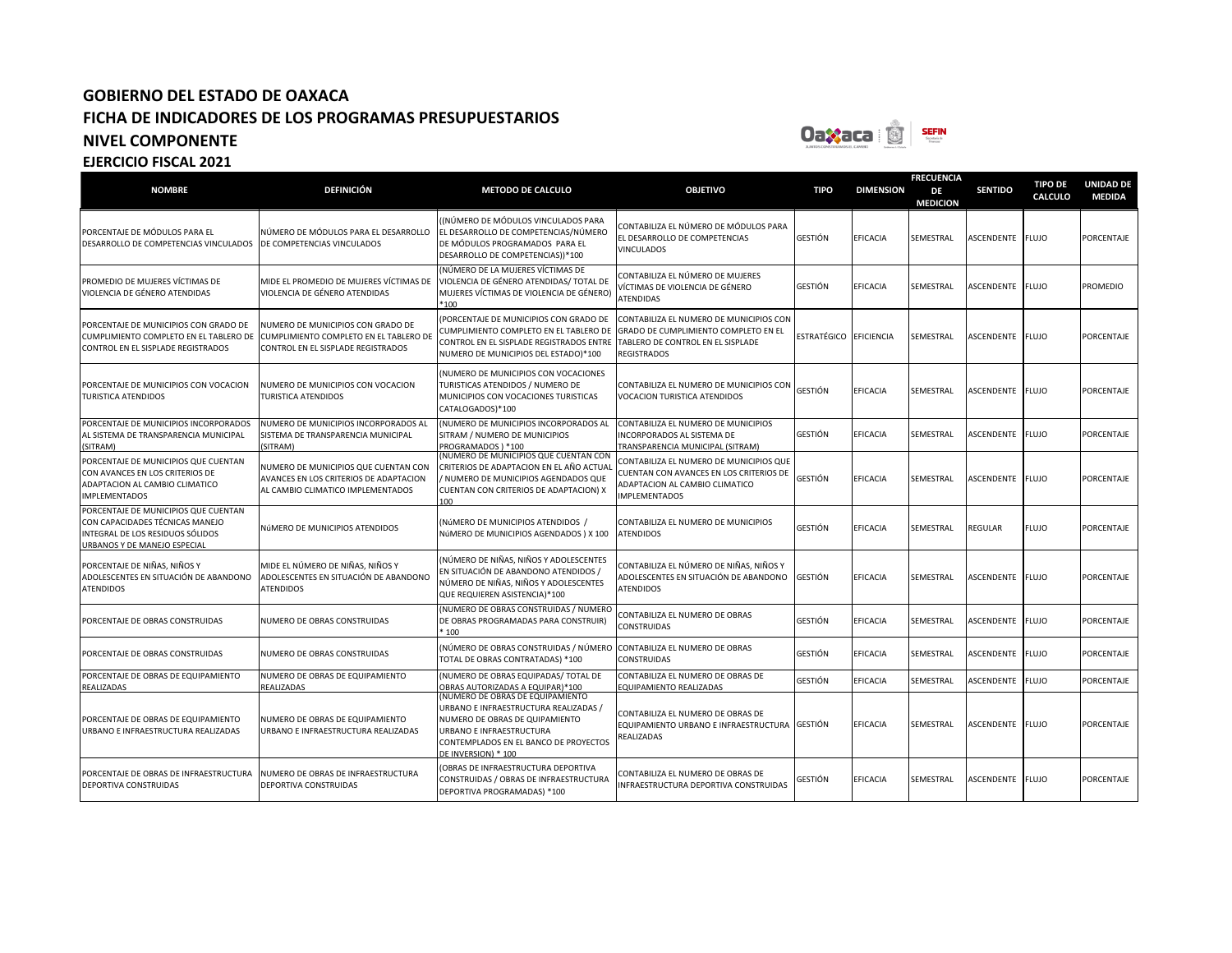

| <b>NOMBRE</b>                                                                                                                    | <b>DEFINICIÓN</b>                                                                                                            | <b>METODO DE CALCULO</b>                                                                                                                                                                                                                                                | <b>OBJETIVO</b>                                                                                                                             | <b>TIPO</b>          | <b>DIMENSION</b> | <b>FRECUENCIA</b><br>DE<br><b>MEDICION</b> | <b>SENTIDO</b>   | <b>TIPO DE</b><br>CALCULO | <b>UNIDAD DE</b><br><b>MEDIDA</b> |
|----------------------------------------------------------------------------------------------------------------------------------|------------------------------------------------------------------------------------------------------------------------------|-------------------------------------------------------------------------------------------------------------------------------------------------------------------------------------------------------------------------------------------------------------------------|---------------------------------------------------------------------------------------------------------------------------------------------|----------------------|------------------|--------------------------------------------|------------------|---------------------------|-----------------------------------|
| PORCENTAJE DE OBRAS DE INFRAESTRUCTURA<br>PARA LA DISPOSICION FINAL Y EL<br>SANEAMIENTO DE LOS RESIDUOS SOLIDOS<br>REALIZADAS    | NUMERO DE OBRAS DE INFRAESTRUCTURA<br>PARA LA DISPOSICION FINAL Y EL<br>SANEAMIENTO DE LOS RESIDUOS SOLIDOS<br>REALIZADAS    | NUMERO DE OBRAS DE INFRAESTRUCTURA<br>PARA LA DISPOSICION FINAL Y EL<br>SANEAMIENTO DE LOS RESIDUOS SOLIDOS<br>REALIZADAS / NUMERO DE OBRAS DE<br>INFRAESTRUCTURA PARA LA DISPOSICION<br>FINAL Y EL SANEAMIENTO DE LOS RESIDUOS<br>SOLIDOS SOLICITADA)*100              | CONTABILIZA EL NUMERO DE OBRAS DE<br>INFRAESTRUCTURA PARA LA DISPOSICION<br>FINAL Y EL SANEAMIENTO DE LOS RESIDUOS<br>SOLIDOS REALIZADAS    | GESTIÓN              | <b>EFICACIA</b>  | SEMESTRAL                                  | ASCENDENTE FLUJO |                           | PORCENTAJE                        |
| PORCENTAJE DE OBRAS DE INFRAESTRUCTURA<br>PARA LA DISPOSICION FINAL Y EL<br>SANEAMIENTO DE LOS RESIDUOS SoLIDOS<br>REALIZADOS    | NUMERO DE OBRAS DE INFRAESTRUCTURA<br>PARA LA DISPOSICION FINAL Y EL<br>SANEAMIENTO DE LOS RESIDUOS SoLIDOS<br>REALIZADAS    | (NuMERO DE OBRAS DE INFRAESTRUCTURA<br>PARA LA DISPOSICION FINAL DE RESIDUOS<br>SoLIDOS Y EL SANEAMIENTO DE LOS RESIDUOS<br>REALIZADAS / NuMERO DE OBRAS DE<br>INFRAESTRUCTURA PARA LA DISPOSICION<br>FINAL Y EL SANEAMIENTO DE LOS RESIDUOS<br>SOLIDOS SOLICITADA)*100 | CONTABILIZA EL NUMERO DE OBRAS DE<br>INFRAESTRUCTURA PARA LA DISPOSICION<br>FINAL Y EL SANEAMIENTO DE LOS RESIDUOS<br>SoLIDOS REALIZADAS    | ESTRATÉGICO EFICACIA |                  | SEMESTRAL                                  | ASCENDENTE FLUJO |                           | PORCENTAJE                        |
| PORCENTAJE DE OBRAS DE INFRAESTRUCTURA<br>PENITENCIARIA REALIZADA                                                                | NUMERO DE OBRAS DE INFRAESTRUCTURA<br>PENITENCIARIA MEJORADA                                                                 | NUMERO DE OBRAS DE INFRAESTRUCTURA)<br>PENITENCIARIA MEJORADA/ NUMERO DE<br>OBRAS DE INFRAESTRUCTURA PENITENCIARIA<br>PROGRAMADA A MEJORAR) *100                                                                                                                        | CONTABILIZA EL NUMERO DE OBRAS DE<br>INFRAESTRUCTURA PENITENCIARIA MEJORADA                                                                 | GESTIÓN              | EFICACIA         | SEMESTRAL                                  | ASCENDENTE FLUJO |                           | PORCENTAJE                        |
| PORCENTAJE DE OBRAS DE INFRAESTRUCTURA<br>PENITENCIARIA REALIZADA                                                                | NUMERO DE OBRAS DE INFRAESTRUCTURA<br>PENITENCIARA CONSTRUIDA                                                                | NUMERO DE OBRAS DE INFRAESTRUCTURA)<br>PENITENCIARA CONSTRUIDA / NUMERO DE<br>OBRAS DE INFRAESTRUCTURA PENITENCIARIA<br>PROGRAMADA A CONSTRUIR) *100                                                                                                                    | CONTABILIZA EL NUMERO DE OBRAS DE<br>INFRAESTRUCTURA PENITENCIARA<br>CONSTRUIDA                                                             | GESTIÓN              | EFICACIA         | SEMESTRAL                                  | ASCENDENTE       | <b>FLUJO</b>              | PORCENTAJE                        |
| PORCENTAJE DE OBRAS DE INFRAESTRUCTURA<br>PÚBLICA MUNICIPAL REALIZADA                                                            | NÚMERO DE OBRAS DE INFRAESTRUCTURA<br>PÚBLICA MUNICIPAL REALIZADA                                                            | (NÚMERO DE OBRA DE INFRAESTRUCTURA<br>PÚBLICA MUNICIPAL REALIZADA / NÚMERO DE CONTABILIZA EL NÚMERO DE OBRAS DE<br>OBRA DE INFRAESTRUCTURA PÚBLICA<br>MUNICIPAL PROGRAMADA EN EL BANCO DE<br>PROYECTOS DE INVERSION) *100                                               | INFRAESTRUCTURA PÚBLICA MUNICIPAL<br>REALIZADA                                                                                              | GESTIÓN              | EFICACIA         | SEMESTRAL                                  | ASCENDENTE       | <b>FLUJO</b>              | PORCENTAJE                        |
| PORCENTAJE DE OBRAS DE TRATAMIENTO DE<br>AGUAS RESIDUALES OTORGADAS                                                              | NUMERO DE OBRAS DE TRATAMIENTO DE<br>AGUAS RESIDUALES OTORGADAS                                                              | NUMERO DE OBRAS OBRAS DE TRATAMIENTO<br>DE AGUAS RESIDUALES OTORGADAS /<br>NUMERO DE OBRAS OBRAS DE TRATAMIENTO<br>DE AGUAS RESIDUALES PROGRAMADAS) * 100                                                                                                               | CONTABILIZA EL NUMERO DE OBRAS DE<br>TRATAMIENTO DE AGUAS RESIDUALES<br><b>OTORGADAS</b>                                                    | ESTRATÉGICO          | <b>EFICACIA</b>  | SEMESTRAL                                  | ASCENDENTE FLUJO |                           | PORCENTAJE                        |
| PORCENTAJE DE OBRAS DE URBANIZACION<br>REALIZADAS                                                                                | NUMERO DE OBRAS DE URBANIZACION<br>REALIZADAS                                                                                | (NUMERO DE OBRAS DE URBANIZACION<br>REALIZADAS / NUMERO DE OBRAS DE<br>URBANIZACION PROGRAMADAS EN EL BANCO<br>DE PROYECTOS DE INVESION)*100                                                                                                                            | CONTABILIZA EL NUMERO DE OBRAS DE<br>URBANIZACION REALIZADAS                                                                                | GESTIÓN              | EFICACIA         | SEMESTRAL                                  | ASCENDENTE       | <b>FLUJO</b>              | PORCENTAJE                        |
| PORCENTAJE DE ORGANISMOS OPERADORES<br>DE AGUA QUE CUENTAN CON UN PROGRAMA<br>DE INTERVENCIONES DE IMPACTO INMEDIATO<br>APROBADO | NUMERO DE ORGANISMOS OPERADORES DE<br>AGUA QUE CUENTAN CON UN PROGRAMA DE<br>INTERVENCIONES DE IMPACTO INMEDIATO<br>APROBADO | NUMERO DE ORGANISMOS OPERADORES DE<br>AGUA QUE CUENTAN CON UN PROGRAMA DE<br>INTERVENCIONES DE IMPACTO INMEDIATO<br>APROBADO /NUMERO DE ORGANISMOS<br>OPERADORES DE AGUA QUE CUENTAN CON<br>UN PROGRAMA DE INTERVENCIONES DE<br>IMPACTO INMEDIATO PROGRAMADO) * 100     | CONTABILIZA EL NUMERO DE ORGANISMOS<br>OPERADORES DE AGUA QUE CUENTAN CON<br>UN PROGRAMA DE INTERVENCIONES DE<br>IMPACTO INMEDIATO APROBADO | GESTIÓN              | EFICACIA         | SEMESTRAL                                  | ASCENDENTE FLUJO |                           | PORCENTAJE                        |
| PORCENTAJE DE PAGOS REALIZADOS                                                                                                   | NUMERO DE PAGOS REALIZADOS                                                                                                   | NUMERO DE SERVICIOS PAGADOS / NUMERO<br>DE SERVICIOS A PAGAR PROGRAMADOS) * 100                                                                                                                                                                                         | CONTABILIZA EL NUMERO DE PAGOS<br><b>REALIZADOS</b>                                                                                         | GESTIÓN              | EFICACIA         | SEMESTRAL                                  | ASCENDENTE       | <b>FLUJO</b>              | <b>PORCENTAJE</b>                 |
| PORCENTAJE DE PARQUES EOLICOS<br>EVALUADOS Y DICTAMINADOS                                                                        | NUMERO DE PARQUES EOLICOS EVALUADOS Y<br><b>DICTAMINADOS</b>                                                                 | PARQUES EOLICOS EVALUADOS Y<br>DICTAMINADOS/PARQUES EOLICOS<br>AGENDADOS)*100                                                                                                                                                                                           | CONTABILIZA EL NUMERO DE PARQUES<br>EOLICOS EVALUADOS Y DICTAMINADOS                                                                        | GESTIÓN              | EFICACIA         | SEMESTRAL                                  | ASCENDENTE       | <b>FLUJO</b>              | PORCENTAJE                        |
| PORCENTAJE DE PATRIMONIOS CULTURALES Y<br>ARTISTICOS INTERVENIDOS Y RESCATADOS                                                   | NUMERO DE PATRIMONIOS CULTURALES Y<br>ARTISTICOS INTERVENIDOS Y RESCATADOS                                                   | (NUMERO DEL PATRIMONIO CULTURAL Y<br>ARTISTICO INTERVENIDO Y RESCATADO/ TOTAL CONTABILIZA EL NUMERO DE PATRIMONIOS<br>DE PATRIMONIOS CULTURALES Y ARTISTICOS A<br>INTERVENIR Y RESCATAR SOLICITADOS AL<br><b>NPAC</b>                                                   | CULTURALES Y ARTISTICOS INTERVENIDOS Y<br><b>RESCATADOS</b>                                                                                 | GESTIÓN              | <b>EFICACIA</b>  | SEMESTRAL                                  | ASCENDENTE       | <b>FLUJO</b>              | PORCENTAJE                        |
| PORCENTAJE DE PERSONAL DIRECTIVO<br>EVALUADO                                                                                     | NUMERO DE PERSONAL DIRECTIVO EVALUADO                                                                                        | NUMERO DE PERSONAL DIRECTIVO<br>EVALUADO / TOTAL DEL PERSONAL DIRECTIVO)<br>100                                                                                                                                                                                         | CONTABILIZA EL NUMERO DE PERSONAL<br>DIRECTIVO EVALUADO                                                                                     | GESTIÓN              | <b>EFICACIA</b>  | SEMESTRAL                                  | ASCENDENTE       | <b>ACUMULADO</b>          | PORCENTAJE                        |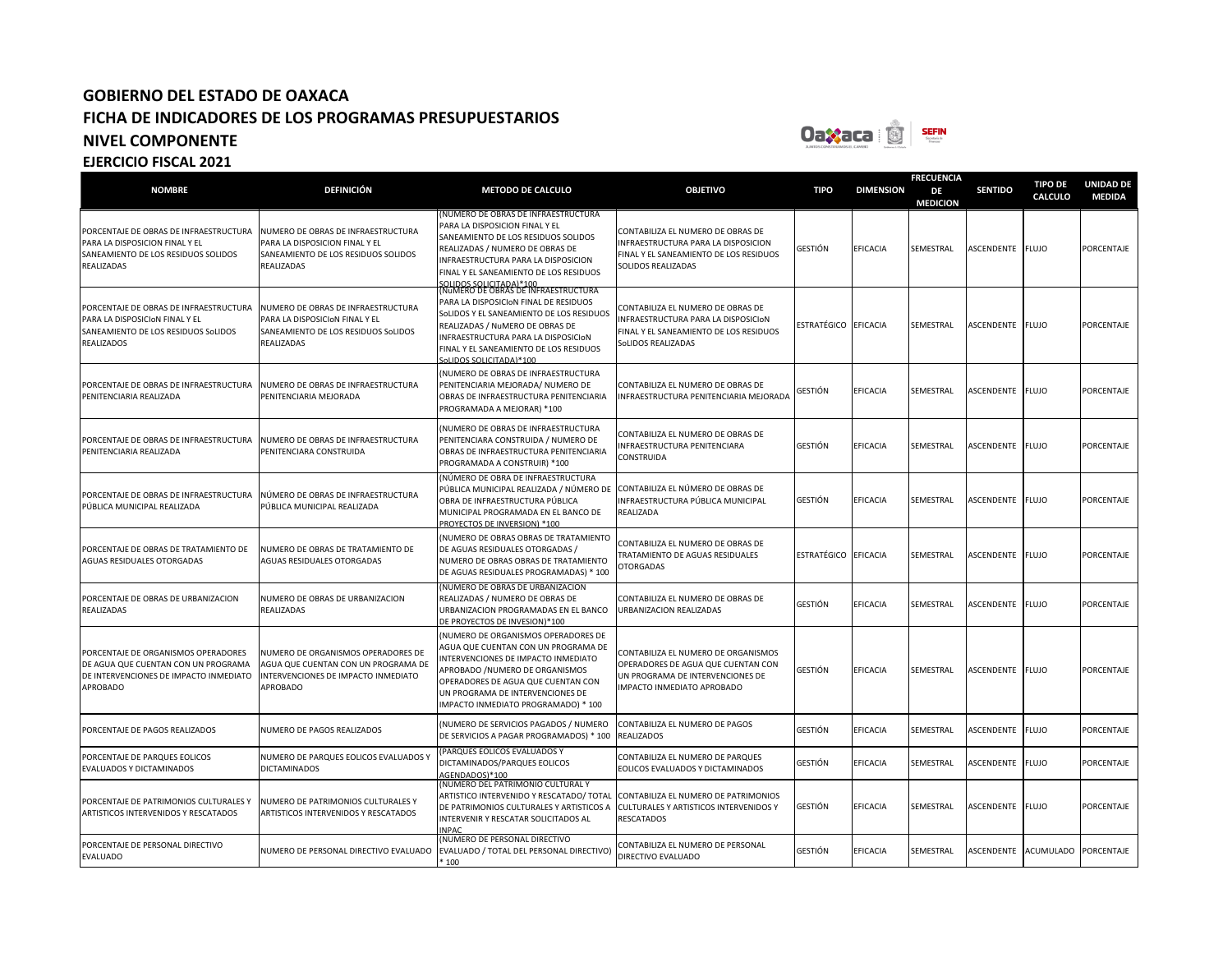

|                                                                                                                 |                                                                                                             |                                                                                                                                                                      |                                                                                                                                      |             |                  | <b>FRECUENCIA</b>     |                   |                                  |                                   |
|-----------------------------------------------------------------------------------------------------------------|-------------------------------------------------------------------------------------------------------------|----------------------------------------------------------------------------------------------------------------------------------------------------------------------|--------------------------------------------------------------------------------------------------------------------------------------|-------------|------------------|-----------------------|-------------------|----------------------------------|-----------------------------------|
| <b>NOMBRE</b>                                                                                                   | <b>DEFINICIÓN</b>                                                                                           | <b>METODO DE CALCULO</b>                                                                                                                                             | <b>OBJETIVO</b>                                                                                                                      | <b>TIPO</b> | <b>DIMENSION</b> | DE<br><b>MEDICION</b> | <b>SENTIDO</b>    | <b>TIPO DE</b><br><b>CALCULO</b> | <b>UNIDAD DE</b><br><b>MEDIDA</b> |
| PORCENTAJE DE PERSONAL DOCENTE<br>EVALUADO                                                                      | NUMERO DE PERSONAL DOCENTE EVALUADO                                                                         | (NUMERO DE DOCENTES EVALUADOS / TOTAL<br>DE PERSONAL DOCENTE) * 100                                                                                                  | CONTABILIZA EL NUMERO DE PERSONAL<br>DOCENTE EVALUADO                                                                                | GESTIÓN     | EFICACIA         | SEMESTRAL             | ASCENDENTE        | <b>ACUMULADO</b>                 | PORCENTAJE                        |
| PORCENTAJE DE PERSONAS ASESORADAS                                                                               | NUMERO DE PERSONAS ASESORADAS                                                                               | (NUMERO DE ASUNTOS JURIDICOS<br>ASESORADOS/NUMERO DE ASUNTOS<br>JURIDICOS CON SOLICITUD DE ASESORIA) *100                                                            | CONTABILIZA EL NUMERO DE PERSONAS<br><b>ASESORADAS</b>                                                                               | GESTIÓN     | EFICACIA         | SEMESTRAL             | <b>ASCENDENTE</b> | <b>FLUJO</b>                     | PORCENTAJE                        |
| PORCENTAJE DE PERSONAS ATENDIDAS EN<br>MATERIA DE DERECHOS HUMANOS                                              | NUMERO DE PERSONAS ATENDIDAS EN<br>MATERIA DE DERECHOS HUMANOS                                              | (NUMERO DE PERSONAS ATENDIDAS EN<br>MATERIA DE DERECHOS HUMANOS / NUMERO<br>DE PERSONAS QUE SOLICITAN EL SERVICIO EN<br>MATERIA DE DERECHOS HUMANOS) * 100           | CONTABILIZA EL NUMERO DE PERSONAS<br>ATENDIDAS EN MATERIA DE DERECHOS<br><b>HUMANOS</b>                                              | GESTIÓN     | <b>EFICACIA</b>  | SEMESTRAL             | ASCENDENTE        | <b>FLUJO</b>                     | PORCENTAJE                        |
| PORCENTAJE DE PERSONAS BENEFICIADAS                                                                             | NUMERO DE PERSONAS BENEFICIADAS                                                                             | (NUMERO DE PERSONAS BENEFICIADAS /<br>NUMERO DE PERSONAS AGENDADAS) *100                                                                                             | CONTABILIZA EL NUMERO DE PERSONAS<br><b>BENEFICIADAS</b>                                                                             | GESTIÓN     | EFICACIA         | SEMESTRAL             | ASCENDENTE        | <b>FLUJO</b>                     | PORCENTAJE                        |
| PORCENTAJE DE PERSONAS CAPACITADAS                                                                              | NUMERO DE PERSONAS CAPACITADAS                                                                              | (NUMERO DE PERSONAS CAPACITADAS<br>REALIZADAS / NUMERO DE PERSONAS<br>CAPACITADAS PROGRAMADAS)*100                                                                   | CONTABILIZA EL NUMERO DE PERSONAS<br>CAPACITADAS                                                                                     | GESTIÓN     | <b>EFICACIA</b>  | SEMESTRAL             | ASCENDENTE        | <b>FLUJO</b>                     | PORCENTAJE                        |
| PORCENTAJE DE PERSONAS CERTIFICADAS                                                                             | NUMERO DE PERSONAS CERTIFICADAS                                                                             | (NUMERO DE PERSONAS CERTIFICADAS/<br>NUMERO DE PERSONAS AGENDADAS PARA<br>CERTIFICAR ) *100                                                                          | CONTABILIZA EL NUMERO DE PERSONAS<br><b>CERTIFICADAS</b>                                                                             | GESTIÓN     | EFICACIA         | SEMESTRAL             | ASCENDENTE        | <b>FLUJO</b>                     | PORCENTAJE                        |
| PORCENTAJE DE PERSONAS CON<br>DISCAPACIDAD ATENDIDAS                                                            | MIDE EL NUMERO DE PERSONAS CON<br>DISCAPACIDAD ATENDIDAS                                                    | (NUMERO DE PERSONAS CON DISCAPCIDAD<br>ATENDIDAS / NUMERO DE PERSONAS CON<br>DISCAPACIDAD PROYECTADAS PARA SU<br>ATENCION)*100                                       | CONTABILIZA EL NUMERO DE PERSONAS CON<br>DISCAPACIDAD ATENDIDAS                                                                      | GESTIÓN     | EFICACIA         | SEMESTRAL             | ASCENDENTE        | <b>FLUJO</b>                     | PORCENTAJE                        |
| PORCENTAJE DE PERSONAS DE PROSPERA<br>PROGRAMA DE INCLUSIÓN SOCIAL<br><b>BENEFICIADOS</b>                       | NÚMERO DE PERSONAS DE PROSPERA<br>PROGRAMA DE INCLUSIÓN SOCIAL<br><b>BENEFICIADOS</b>                       | (PERSONA DE PROSPERA PROGRAMA DE<br>INCLUSIÓN SOCIAL BENEFICIADOS/TOTAL DE<br>PERSONAS INCORPORADAS EN EL<br>PROGRAMA)*100                                           | CONTABILIZA EL NÚMERO DE PERSONAS DE<br>PROSPERA PROGRAMA DE INCLUSIÓN SOCIAL<br><b>BENEFICIADOS</b>                                 | GESTIÓN     | EFICACIA         | SEMESTRAL             | <b>ASCENDENTE</b> | <b>FLUJO</b>                     | PORCENTAJE                        |
| PORCENTAJE DE PERSONAS DESOCUPADAS<br>CON SUBSIDIO RECIBIDO                                                     | NUMERO DE PERSONAS DESOCUPADAS CON<br><b>SUBSIDIO RECIBIDO</b>                                              | (NUMERO DE PERSONAS DESOCUPADAS QUE<br>RECIBEN UN SUBSIDIO / NUMERO DE<br>PERSONAS DESOCUPADAS QUE SOLICITAN UN<br>SUBSIDIO) * 100                                   | CONTABILIZA EL NUMERO DE PERSONAS<br>DESOCUPADAS CON SUBSIDIO RECIBIDO                                                               | GESTIÓN     | <b>EFICACIA</b>  | SEMESTRAL             | ASCENDENTE        | <b>FLUJO</b>                     | PORCENTAJE                        |
| PORCENTAJE DE PERSONAS EN MATERIA<br>AMBIENTAL CAPACITADAS                                                      | NUMERO DE PERSONAS EN MATERIA<br>AMBIENTAL CAPACITADAS                                                      | (NUMERO DE PERSONAS CAPACITADAS /<br>NUMERO DE PERSONAS AGENDADAS PARA<br>CAPACITACION) * 100                                                                        | CONTABILIZA EL NUMERO DE PERSONAS EN<br>MATERIA AMBIENTAL CAPACITADAS                                                                | GESTIÓN     | EFICACIA         | SEMESTRAL             | ASCENDENTE        | <b>FLUJO</b>                     | PORCENTAJE                        |
| PORCENTAJE DE PERSONAS<br>PROFESIONALIZADAS                                                                     | NUMERO DE PERSONAS PROFESIONALIZADAS                                                                        | (NUMERO DE PERSONAS<br>PROFESIONALIZADAS/TOTAL DE TALLERES DE<br>PROFESIONALIZACION REALIZADOS)*100                                                                  | CONTABILIZA EL NUMERO DE PERSONAS<br>PROFESIONALIZADAS                                                                               | GESTIÓN     | <b>EFICACIA</b>  | SEMESTRAL             | ASCENDENTE        | <b>FLUJO</b>                     | PORCENTAJE                        |
| PORCENTAJE DE PESCADORES REGULARIZADOS                                                                          | NUMERO DE PESCADORES REGULARIZADOS                                                                          | (NUMERO DE PESCADORES REGULARIZADOS /<br>NUMERO DE PESCADORES REGISTRADOS)*100                                                                                       | CONTABILIZA EL NUMERO DE PESCADORES<br><b>REGULARIZADOS</b>                                                                          | GESTIÓN     | EFICACIA         | SEMESTRAL             | ASCENDENTE        | <b>FLUJO</b>                     | PORCENTAJE                        |
| PORCENTAJE DE PLANES ESTRATEGICOS<br>DESARROLLADOS                                                              | NUMERO DE PLANES ESTRATEGICOS<br>DESARROLLADOS                                                              | (NUMERO DE PLANES ESTRATEGICOS<br>DESARROLLADOS / NUMERO DE PLANES<br>ESTRATEGICOS PROGRAMADOS ) *100                                                                | CONTABILIZA EL NUMERO DE PLANES<br>ESTRATEGICOS DESARROLLADOS                                                                        | GESTIÓN     | EFICACIA         | SEMESTRAL             | ASCENDENTE        | <b>FLUJO</b>                     | PORCENTAJE                        |
| PORCENTAJE DE PLANTELES ACREDITADOS EN<br>EL PADRON DE BUENA CALIDAD                                            | NUMERO DE PLANTELES ACREDITADOS EN EL<br>PADRON DE BUENA CALIDAD                                            | (NUMERO DE PLANTELES ACREDITADOS /<br>NUMERO DE PLANTELES PROGRAMADOS) *100                                                                                          | CONTABILIZA EL NUMERO DE PLANTELES<br>ACREDITADOS EN EL PADRON DE BUENA<br>CALIDAD                                                   | GESTIÓN     | EFICACIA         | SEMESTRAL             | ASCENDENTE        | <b>FLUJO</b>                     | PORCENTAJE                        |
| PORCENTAJE DE POBLACIÓN MIGRANTE Y SUS<br>FAMILIAS BENEFICIADAS CON<br>CAPACITACIONES PROGRAMADAS               | NÚMERO DE POBLACIÓN MIGRANTE Y SUS<br>FAMILIAS BENEFICIADAS CON<br>CAPACITACIONES PROGRAMADAS               | (NÚMERO DE POBLACIÓN MIGRANTE Y SUS<br>FAMILIAS BENEFICIADAS CON CAPACITACIÓN /<br>NÚMERO DE POBLACIÓN MIGRANTE Y SUS<br>FAMILIAS PROGRAMADAS PARA CAPACITAR)<br>100 | CONTABILIZA EL NÚMERO DE POBLACIÓN<br>MIGRANTE Y SUS FAMILIAS BENEFICIADAS CON GESTIÓN<br>CAPACITACIONES PROGRAMADAS                 |             | <b>EFICACIA</b>  | SEMESTRAL             | ASCENDENTE        | <b>FLUJO</b>                     | PORCENTAJE                        |
| PORCENTAJE DE POBLACION OAXAQUEÑA DE<br>LAS REGIONES DEL ESTADO QUE PARTICIPAN<br>EN LAS ACTIVIDADES DEPORTIVAS | NUMERO DE POBLACION OAXAQUEÑA DE LAS<br>REGIONES DEL ESTADO QUE PARTICIPAN EN<br>LAS ACTIVIDADES DEPORTIVAS | (NUMERO DE PERSONAS PARTICIPANTES /<br>NUMERO DE PERSONAS CALENDARIZADAS) *<br>100                                                                                   | CONTABILIZA EL NUMERO DE POBLACION<br>OAXAQUEÑA DE LAS REGIONES DEL ESTADO<br>QUE PARTICIPAN EN LAS ACTIVIDADES<br><b>DEPORTIVAS</b> | GESTIÓN     | <b>EFICACIA</b>  | SEMESTRAL             | ASCENDENTE        | <b>FLUJO</b>                     | <b>PORCENTAJE</b>                 |
| PORCENTAJE DE POBLACIÓN VULNERABLE<br>ASISTIDA                                                                  | MIDE EL NÚMERO DE POBLACIÓN VULNERABLE<br><b>ASISTIDA</b>                                                   | (NÚMERO DE PERSONAS VULNERABLES<br>ASISTIDAS / NÚMERO DE PERSONAS<br>VULNERBALES QUE SOLICITARON<br>ASISTENCIA)*100                                                  | CONTABILIZA EL NÚMERO DE POBLACIÓN<br>VULNERABLE ASISTIDA                                                                            | GESTIÓN     | EFICACIA         | SEMESTRAL             | ASCENDENTE        | <b>FLUJO</b>                     | PORCENTAJE                        |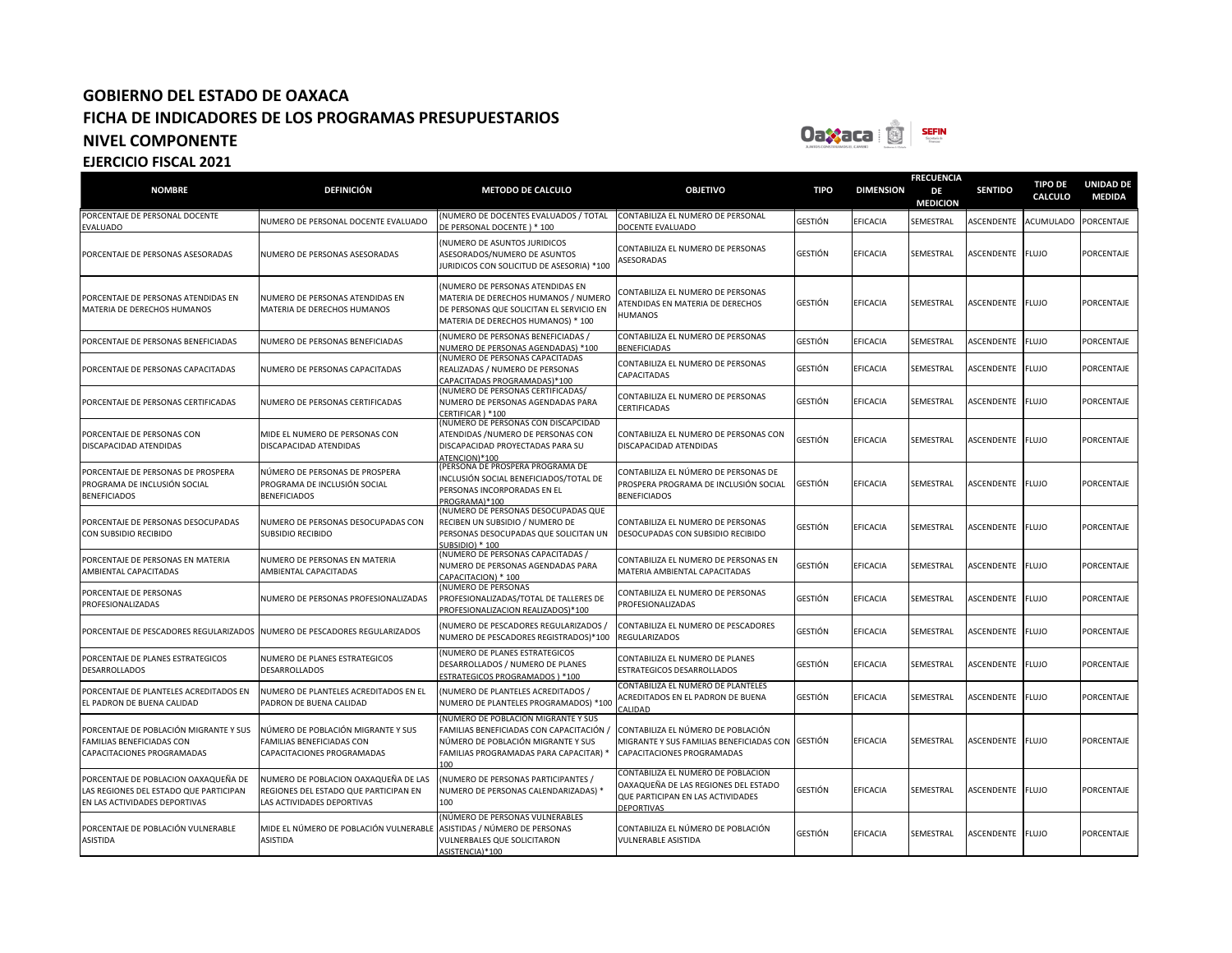

**FRECUENCIA** 

| <b>NOMBRE</b>                                                                                                    | <b>DEFINICIÓN</b>                                                                                     | <b>METODO DE CALCULO</b>                                                                                                                                                                                                              | <b>OBJETIVO</b>                                                                                    | <b>TIPO</b> | <b>DIMENSION</b> | DE<br><b>MEDICION</b> | <b>SENTIDO</b>    | <b>TIPO DE</b><br><b>CALCULO</b> | <b>UNIDAD DE</b><br><b>MEDIDA</b> |
|------------------------------------------------------------------------------------------------------------------|-------------------------------------------------------------------------------------------------------|---------------------------------------------------------------------------------------------------------------------------------------------------------------------------------------------------------------------------------------|----------------------------------------------------------------------------------------------------|-------------|------------------|-----------------------|-------------------|----------------------------------|-----------------------------------|
| PORCENTAJE DE POBLACIONES MARGINADAS<br><b>VISITADAS</b>                                                         | MIDE EL NUMERO DE POBLACIONES<br>MARGINADAS VISITADAS                                                 | (NUMERO DE POBLACIONES MARGINADAS<br>VISITADAS/NUMERO DE POBLACIONES<br>PROYECTADAS PARA SU VISITA)*100                                                                                                                               | CONTABILIZA EL NÚMERO DE POBLACIONES<br><b>MARGINADAS VISITADAS</b>                                | GESTIÓN     | EFICACIA         | SEMESTRAL             | ASCENDENTE        | <b>FLUJO</b>                     | PORCENTAJE                        |
| PORCENTAJE DE PREDIOS CON CERTEZA<br><b>JURIDICA</b>                                                             | NUMERO DE PREDIOS CON CERTEZA JURIDICA                                                                | (PREDIOS CON CERTEZA JURIDICA<br>OTORGADA/PREDIOS CON CERTEZA JURIDICA<br>SOLICITADOS)*100                                                                                                                                            | CONTABILIZA EL NUMERO DE PREDIOS CON<br>CERTEZA JURIDICA                                           | GESTIÓN     | <b>EFICACIA</b>  | SEMESTRAL             | ASCENDENTE        | <b>FLUJO</b>                     | PORCENTAJE                        |
| PORCENTAJE DE PROCEDIMIENTOS DE<br>RESPONSABILIDADES ADMINISTRATIVAS<br><b>RESUELTOS</b>                         | NUMERO DE PROCEDIMIENTOS DE<br>RESPONSABILIDADES ADMINISTRATIVAS<br>RESUELTOS                         | (NUMERO DE PROCEDIMIENTOS DE<br>RESPONSABILIDADES ADMINISTRATIVAS<br>RESUELTOS/TOTAL DE PROCEDIMIENTOS DE<br>RESPONSABILIDADES ADMINISTRATIVAS<br>INICIADOS)*100                                                                      | CONTABILIZA EL NUMERO DE<br>PROCEDIMIENTOS DE RESPONSABILIDADES<br>ADMINISTRATIVAS RESUELTOS       | GESTIÓN     | <b>EFICACIA</b>  | SEMESTRAL             | ASCENDENTE        | <b>FLUJO</b>                     | PORCENTAJE                        |
| PORCENTAJE DE PROCEDIMIENTOS VALIDADOS NUMERO DE PROCEDIMIENTOS VALIDADOS                                        |                                                                                                       | (TOTAL DE PROCEDIMIENTOS DE<br>CONTRATACION DE ADQUISICIONES, BIENES,<br>SERVICIOS Y OBRA PUBLICA REVISADOS)/<br>(TOTAL DE PROCEDIMIENTOS DE<br>CONTRATACION DE ADQUISICOONES, BIENES Y<br>SERVICIOS Y OBRA PUBLICA INGRESADOS) * 100 | CONTABILIZA EL NUMERO DE<br>PROCEDIMIENTOS VALIDADOS                                               | GESTIÓN     | EFICACIA         | SEMESTRAL             | ASCENDENTE        | <b>FLUJO</b>                     | PORCENTAJE                        |
| PORCENTAJE DE PROCESOS DE CONTROL<br>ESCOLAR MODERNIZADOS                                                        | NUMERO DE PROCESOS DE CONTROL ESCOLAR<br><b>MODERNIZADOS</b>                                          | (NUMERO DE PROCESOS DE CONTROL<br>ESCOLAR MODERNIZADOS/ TOTAL DE<br>PROCESOS MODERNIZADOS DE CONTROL<br>ESCOLAR) *100                                                                                                                 | CONTABILIZA EL NUMERO DE PROCESOS DE<br>CONTROL ESCOLAR MODERNIZADOS                               | GESTIÓN     | EFICACIA         | SEMESTRAL             | ASCENDENTE        | <b>ACUMULADO</b>                 | PORCENTAJE                        |
| PORCENTAJE DE PROCESOS DE GESTIÓN DEL<br>TRANSPORTE SIMPLIFICADOS Y MEJORADOS                                    | NÚMERO DE PROCESOS DE GESTIÓN DEL<br>TRANSPORTE SIMPLIFICADOS Y MEJORADOS                             | (NÚMERO DE PROCESOS DE GESTIÓN DEL<br>TRANSPORTE SIMPLIFICADOS Y MEJORADOS<br>REALIZADOS/NÚMERO DE PROCESOS DE<br>GESTIÓN DEL TRANSPORTE SIMPLIFICADOS Y<br>MEJORADOS PROGRAMADOS)*100                                                | CONTABILIZA EL NÚMERO DE PROCESOS DE<br>GESTIÓN DEL TRANSPORTE SIMPLIFICADOS Y<br><b>MEJORADOS</b> | GESTIÓN     | <b>EFICACIA</b>  | SEMESTRAL             | <b>ASCENDENTE</b> | <b>FLUJO</b>                     | PORCENTAJE                        |
| PORCENTAJE DE PRODUCTORES CON EQUIPO,<br>INFRAESTRUCTURA Y MAQUINARIA<br><b>BENEFICIADOS</b>                     | NUMERO DE PRODUCTORES CON EQUIPO,<br>INFRAESTRUCTURA Y MAQUINARIA<br><b>BENEFICIADOS</b>              | (PRODUCTORES BENEFICIADOS CON EQUIPO,<br>INFRAESTRUCTURA Y MAQUINARIA<br>PECUARIA/PRODUCTORES PROGRAMADOS<br>CON EQUIPO, INFRAESTRUCTURA Y<br>MAQUINARIA)*100                                                                         | CONTABILIZA EL NUMERO DE PRODUCTORES<br>CON EQUIPO, INFRAESTRUCTURA Y<br>MAQUINARIA BENEFICIADOS   | GESTIÓN     | <b>EFICACIA</b>  | SEMESTRAL             | ASCENDENTE        | <b>FLUJO</b>                     | <b>PORCENTAJE</b>                 |
| PORCENTAJE DE PRODUCTORES CON<br><b>INVERSION PARA LA PRODUCCION Y</b><br>COMERCIALIZACION PECUARIA BENEFICIADOS | NUMERO DE PRODUCTORES CON INVERSION<br>PARA LA PRODUCCION Y COMERCIALIZACION<br>PECUARIA BENEFICIADOS | (PRODUCTORES CON INVERSION PARA LA<br>PRODUCCION Y COMERCIALIZACION PECUARIA CONTABILIZA EL NUMERO DE PRODUCTORES<br>ATENDIDOS/ PRODUCTORES CON INVERSION<br>PARA LA PRODUCCION Y COMERCIALIZACION<br>PECUARIA PROGRAMADOS)*100       | CON INVERSION PARA LA PRODUCCION Y<br>COMERCIALIZACION PECUARIA BENEFICIADOS                       | GESTIÓN     | EFICACIA         | SEMESTRAL             | ASCENDENTE        | <b>FLUJO</b>                     | PORCENTAJE                        |
| PORCENTAJE DE PRODUCTORES EN<br>DESARROLLO DE CAPACIDADES ATENDIDOS                                              | NUMERO DE PRODUCTORES EN DESARROLLO<br>DE CAPACIDADES ATENDIDOS                                       | (SERVICIOS BRINDADOS EN DESARROLLO DE<br>CAPACIDADES/SERVICIOS PROGRAMADOS EN<br>DESARROLLO DE CAPACIDADES)*100                                                                                                                       | CONTABILIZA EL NUMERO DE PRODUCTORES<br>EN DESARROLLO DE CAPACIDADES ATENDIDOS                     | GESTIÓN     | EFICACIA         | SEMESTRAL             | ASCENDENTE        | <b>FLUJO</b>                     | PORCENTAJE                        |
| PORCENTAJE DE PRODUCTOS DE<br><b>INVESTIGACION REALIZADOS</b>                                                    | NUMERO DE PRODUCTOS DE INVESTIGACION<br><b>REALIZADOS</b>                                             | NUMERO DE PRODUCTOS DE INVESTIGACION<br>REALIZADOS / NUMERO DE PRODUCTOS DE<br>INVESTIGACION PROGRAMADOS)*100                                                                                                                         | CONTABILIZA EL NUMERO DE PRODUCTOS DE<br><b>INVESTIGACION REALIZADOS</b>                           | GESTIÓN     | EFICACIA         | SEMESTRAL             | ASCENDENTE        | <b>FLUJO</b>                     | PORCENTAJE                        |
| PORCENTAJE DE PRODUCTOS TURISTICOS<br>DESARROLLADOS                                                              | NUMERO DE PRODUCTOS TURISTICOS<br>DESARROLLADOS                                                       | (NUMERO DE PRODUCTOS TURISTICOS<br>DESARROLLADOS/ NUMERO DE PRPDUCTOS<br>URISTICOS PROGRAMADOS)*100                                                                                                                                   | CONTABILIZA EL NUMERO DE PRODUCTOS<br>TURISTICOS DESARROLLADOS                                     | GESTIÓN     | <b>EFICACIA</b>  | SEMESTRAL             | ASCENDENTE        | <b>FLUJO</b>                     | PORCENTAJE                        |
| PORCENTAJE DE PROGRAMAS DE DESARROLLO<br>URBANO ELABORADOS Y VALIDADOS                                           | NUMERO DE PROGRAMAS DE DESARROLLO<br>URBANO ELABORADOS Y VALIDADOS                                    | (NUMERO DE PROGRAMAS DE DESARROLLO<br><b>URBANO ELABORADOS Y</b><br>VALIDADOS/NUMERO DE PROGRAMAS DE<br>DESARROLLO URBANO ELABORADOS Y<br>VALIDADOS CONTEMPLADOS EN EL BANCO DE<br>PROYECTOS)*100                                     | CONTABILIZA EL NUMERO DE PROGRAMAS DE<br>DESARROLLO URBANO ELABORADOS Y<br>VALIDADOS               | GESTIÓN     | EFICACIA         | SEMESTRAL             | <b>ASCENDENTE</b> | <b>FLUJO</b>                     | PORCENTAJE                        |
| PORCENTAJE DE PROGRAMAS DE EDUCACIÓN<br><b>SUPERIOR AVALADOS</b>                                                 | NÚMERO DE PROGRAMAS DE EDUCACIÓN<br><b>SUPERIOR AVALADOS</b>                                          | PROGRAMAS EDUCATIVOS CON AVAL DE<br>PERTINENCIA EMITIDOS/ PROGRAMAS<br>EDUCATIVOS CON AVAL DE PERTINENCIA<br>SOLICITADOS )*100                                                                                                        | CONTABILIZA EL NÚMERO DE PROGRAMAS DE<br>EDUCACIÓN SUPERIOR AVALADOS                               | GESTIÓN     | <b>EFICACIA</b>  | SEMESTRAL             | ASCENDENTE        | <b>FLUJO</b>                     | PORCENTAJE                        |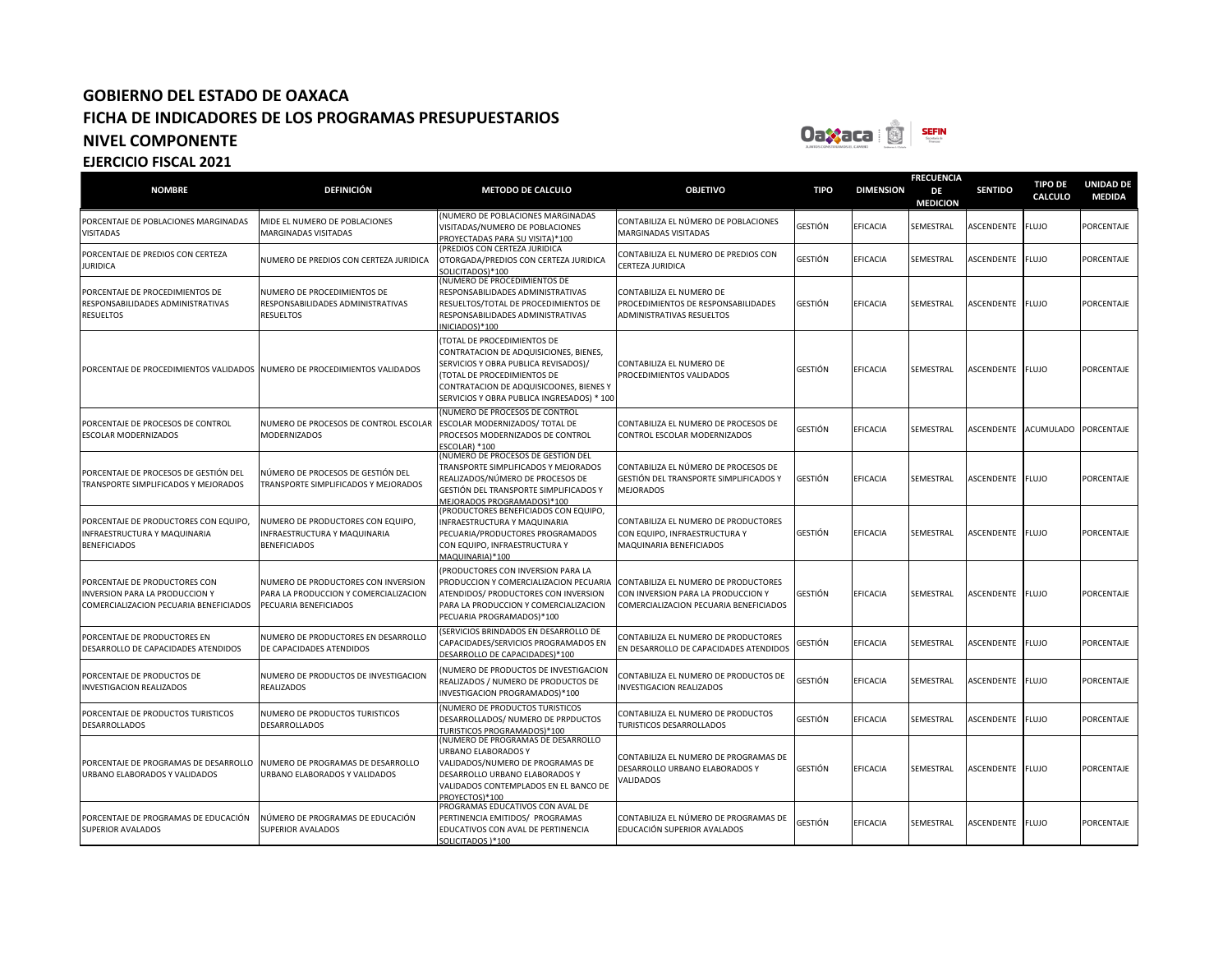

| <b>NOMBRE</b>                                                                                                              | <b>DEFINICIÓN</b>                                                                                                      | <b>METODO DE CALCULO</b>                                                                                                                                                                                                                                     | <b>OBJETIVO</b>                                                                                                                       | <b>TIPO</b>    | <b>DIMENSION</b> | <b>FRECUENCIA</b><br>DE<br><b>MEDICION</b> | <b>SENTIDO</b>    | <b>TIPO DE</b><br><b>CALCULO</b> | <b>UNIDAD DE</b><br><b>MEDIDA</b> |
|----------------------------------------------------------------------------------------------------------------------------|------------------------------------------------------------------------------------------------------------------------|--------------------------------------------------------------------------------------------------------------------------------------------------------------------------------------------------------------------------------------------------------------|---------------------------------------------------------------------------------------------------------------------------------------|----------------|------------------|--------------------------------------------|-------------------|----------------------------------|-----------------------------------|
| PORCENTAJE DE PROGRAMAS DE ESTUDIO<br>APERTURADOS Y/O ACTUALIZADOS                                                         | NUMERO DE PROGRAMAS DE ESTUDIO<br>APERTURADOS Y/O ACTUALIZADOS                                                         | PROGRAMAS DE ESTUDIO APERTURADOS Y/O<br>ACTUALIZADOS/ PROGRAMAS DE ESTUDIO<br>APERTURADOS Y/O ACTUALIZADOS<br>PROGRAMADOS)*100                                                                                                                               | CONTABILIZA EL NUMERO DE PROGRAMAS DE<br>ESTUDIO APERTURADOS Y/O ACTUALIZADOS                                                         | <b>GESTIÓN</b> | EFICACIA         | SEMESTRAL                                  | ASCENDENTE        | <b>FLUJO</b>                     | PORCENTAJE                        |
| PORCENTAJE DE PROGRAMAS DE ESTUDIO DE<br>NIVEL SUPERIOR ACREDITADOS                                                        | NUMERO DE PROGRAMAS DE ESTUDIO DE<br>NIVEL SUPERIOR ACREDITADOS                                                        | PROGRAMA DE ESTUDIOS DE NIVEL SUPERIOR<br>ACREDITADOS / PROGRAMA DE ESTUDIOS DE<br>NIVEL SUPERIOR PROGRAMADOS)*100                                                                                                                                           | CONTABILIZA EL NUMERO DE PROGRAMAS DE<br>ESTUDIO DE NIVEL SUPERIOR ACREDITADOS                                                        | SESTIÓN        | EFICACIA         | SEMESTRAL                                  | ASCENDENTE        | <b>FLUJO</b>                     | PORCENTAJE                        |
| <b>PORCENTAJE DE PROGRAMAS DE</b><br>ORDENAMIENTO TERRITORIAL ELABORADOS Y<br>VALIDADOS                                    | NUMERO DE PROGRAMAS DE ORDENAMIENTO<br>TERRITORIAL ELABORADOS Y VALIDADOS                                              | (NUMERO DE PROGRAMAS DE<br>ORDENAMIENTO TERRITORIAL ELABORADOS Y<br>VALIDADOS/NUMERO DE PROGRAMAS DE<br>ORDENAMIENTO TERRITORIAL ELABORADOS Y<br>VALIDADOS CONTEMPLADOS EN EL BANCO DE<br>PROYECTOS)*100                                                     | CONTABILIZA EL NUMERO DE PROGRAMAS DE<br>ORDENAMIENTO TERRITORIAL ELABORADOS Y<br>VALIDADOS                                           | <b>GESTIÓN</b> | EFICACIA         | SEMESTRAL                                  | ASCENDENTE        | <b>FLUJO</b>                     | <b>PROMEDIO</b>                   |
| ORCENTAJE DE PROGRAMAS DE RADIO<br>PRODUCIDOS Y TRANSMITIDOS                                                               | NUMERO DE PROGRAMAS DE RADIO<br>PRODUCIDOS Y TRANSMITIDOS                                                              | (NUMERO DE PROGRAMAS PRODUCIDOS Y<br>TRANSMITIDOS/NUMERO DE PROGRAMAS<br>PROGRAMADOS) *100                                                                                                                                                                   | CONTABILIZA EL NUMERO DE PROGRAMAS DE<br>RADIO PRODUCIDOS Y TRANSMITIDOS                                                              | GESTIÓN        | EFICACIA         | SEMESTRAL                                  | REGULAR           | <b>FLUJO</b>                     | PORCENTAJE                        |
| PORCENTAJE DE PROGRAMAS DE TELEVISION<br>PRODUCIDOS Y TRANSMITIDOS                                                         | NUMERO DE PROGRAMAS DE TELEVISION<br>PRODUCIDOS Y TRANSMITIDOS                                                         | (NUMERO DE PROGRAMAS PRODUCIDOS Y<br>TRANSMITIDOS/ NUMERO DE PROGRAMAS<br>PROGRAMADOS)*100                                                                                                                                                                   | CONTABILIZA EL NUMERO DE PROGRAMAS DE<br>TELEVISION PRODUCIDOS Y TRANSMITIDOS                                                         | GESTIÓN        | EFICACIA         | SEMESTRAL                                  | REGULAR           | <b>FLUJO</b>                     | PORCENTAJE                        |
| PORCENTAJE DE PROYECTOS APOYADOS Y<br><b>DIFUNDIDOS</b>                                                                    | NUMERO DE PROYECTOS APOYADOS Y<br><b>DIFUNDIDOS</b>                                                                    | NUMERO DE PROYECTOS COMUNITARIOS<br>APOYADOS Y DIFUNDIDOS / TOTAL DE<br>SOLICITUDES RECIBIDAS) *100                                                                                                                                                          | CONTABILIZA EL NUMERO DE PROYECTOS<br>APOYADOS Y DIFUNDIDOS                                                                           | GESTIÓN        | <b>EFICACIA</b>  | SEMESTRAL                                  | ASCENDENTE        | <b>FLUJO</b>                     | PORCENTAJE                        |
| PORCENTAJE DE PROYECTOS AUTORIZADOS                                                                                        | NUMERO DE PROYECTOS AUTORIZADOS                                                                                        | (NUMERO DE PROYECTOS AUTORIZADOS /<br>NuMERO DE PROYECTOS ELABORADOS ) X 100                                                                                                                                                                                 | CONTABILIZA EL NUMERO DE PROYECTOS<br>AUTORIZADOS                                                                                     | GESTIÓN        | EFICACIA         | SEMESTRAL                                  | ASCENDENTE        | <b>FLUJO</b>                     | PORCENTAJE                        |
| PORCENTAJE DE PROYECTOS CON<br>INFRAESTRUCTURA Y EQUIPAMIENTO<br><b>DOTADOS</b>                                            | NUMERO DE PROYECTOS DOTADOS CON<br>INFRAESTRUCTURA Y EQUIPAMIENTO                                                      | (PROYECTOS DOTADOS CON<br>INFRAESTRUCTURA Y EQUIPAMIENTO /<br>PROYECTOS DOTADOS CON<br>INFRAESTRUCTURA Y EQUIPAMIENTO<br>RECIBIDOS)*100                                                                                                                      | CONTABILIZA EL NUMERO DE PROYECTOS CON<br>INFRAESTRUCTURA Y EQUIPAMIENTO<br><b>DOTADOS</b>                                            | GESTIÓN        | EFICACIA         | SEMESTRAL                                  | <b>ASCENDENTE</b> | <b>FLUJO</b>                     | PORCENTAJE                        |
| PORCENTAJE DE PROYECTOS DE DIFUSIÓN Y<br>COMUNICACIÓN IMPLEMENTADOS                                                        | NÚMERO DE PROYECTOS DE DIFUSIÓN Y<br>COMUNICACIÓN IMPLEMENTADOS                                                        | (NÚMERO DE PROYECTOS DE DIFUSIÓN Y<br>COMUNICACIÓN IMPLEMENTADOS/ TOTAL DE<br>PROYECTOS DE DIFUSIÓN Y COMUNICACIÓN<br>PROGRAMADOS)*100                                                                                                                       | CONTABILIZA EL NÚMERO DE PROYECTOS DE<br>DIFUSIÓN Y COMUNICACIÓN IMPLEMENTADOS                                                        | GESTIÓN        | EFICACIA         | SEMESTRAL                                  | ASCENDENTE        | <b>FLUJO</b>                     | PORCENTAJE                        |
| PORCENTAJE DE PROYECTOS INTEGRALES<br>EJECUTADOS                                                                           | NUMERO DE PROYECTOS INTEGRALES<br><b>EJECUTADOS</b>                                                                    | NÚMERO DE PROYECTOS INTEGRALES<br>EJECUTADOS/ NÚMERO DE PROYECTOS<br>NTEGRALES AGENDADOS)*100                                                                                                                                                                | CONTABILIZA EL NUMERO DE PROYECTOS<br><b>INTEGRALES EJECUTADOS</b>                                                                    | GESTIÓN        | <b>EFICACIA</b>  | SEMESTRAL                                  | ASCENDENTE        | <b>FLUJO</b>                     | PORCENTAJE                        |
| PORCENTAJE DE QUEJAS, DENUNCIAS,<br>SUGERENCIAS CIUDADANAS E<br>INCONFORMIDADES DE PROVEEDORES Y<br>CONTRATISTAS ATENDIDAS | NUMERO DE QUEJAS, DENUNCIAS,<br>SUGERENCIAS CIUDADANAS E<br>INCONFORMIDADES DE PROVEEDORES Y<br>CONTRATISTAS ATENDIDAS | (NUMERO DE EXPEDIENTES DE QUEJAS,<br>DENUNCIAS Y SUGERENCIAS CIUDADANAS E<br>INCONFORMIDADES DE PROVEEDORES Y<br>CONTRATISTAS ATENDIDOS/QUEJAS,<br>DENUNCIAS Y SUGERENCIAS CIUDADANAS E<br>INCONFORMIDADES DE PROVEEDORES Y<br>CONTRATISTAS RECIBIDAS) * 100 | CONTABILIZA EL NUMERO DE QUEJAS,<br>DENUNCIAS, SUGERENCIAS CIUDADANAS E<br>INCONFORMIDADES DE PROVEEDORES Y<br>CONTRATISTAS ATENDIDAS | GESTIÓN        | <b>EFICACIA</b>  | SEMESTRAL                                  | <b>ASCENDENTE</b> | <b>FLUJO</b>                     | <b>PORCENTAJE</b>                 |
| PORCENTAJE DE RECURSOS EJERCIDOS                                                                                           | NUMERO DE RECURSOS EJERCIDOS                                                                                           | (TOTAL DE RECURSOS EJERCIDOS EN EL<br>EJERCICIO FISCAL 2020/TOTAL DE RECURSOS<br>ASIGNADOS 2020)*100                                                                                                                                                         | CONTABILIZA EL NUMERO DE RECURSOS<br><b>EJERCIDOS</b>                                                                                 | GESTIÓN        | <b>EFICACIA</b>  | SEMESTRAL                                  | <b>ASCENDENTE</b> | <b>FLUJO</b>                     | <b>PORCENTAJE</b>                 |
| PORCENTAJE DE REDES DE COMERCIALIZACION<br>REALIZADAS                                                                      | MIDE EL NUMERO DE REDES DE<br>COMERCIALIZACION REALIZADAS                                                              | (REDES DE COMERCIALIZACION REALIZADAS<br>REDES DE COMERCIALIZACION<br>PROGAMADAS)*100                                                                                                                                                                        | CONTABILIZA EL NUMERO DE REDES DE<br>COMERCIALIZACION REALIZADAS                                                                      | GESTIÓN        | EFICACIA         | SEMESTRAL                                  | ASCENDENTE        | <b>FLUJO</b>                     | PORCENTAJE                        |
| PORCENTAJE DE REFORMAS A LA LEY<br>APROBADAS                                                                               | NUMERO DE REFORMAS A LA LEY APROBADAS                                                                                  | NUMERO DE REFORMAS DE LEY APROBADAS /<br>NUMERO DE INICIATIVAS DE REFORMA DE LEY<br>PROGRAMADAS PARA SU DISCUSION) * 100                                                                                                                                     | CONTABILIZA EL NUMERO DE REFORMAS A LA<br>LEY APROBADAS                                                                               | GESTIÓN        | EFICACIA         | SEMESTRAL                                  | ASCENDENTE        | <b>FLUJO</b>                     | PORCENTAJE                        |
| PORCENTAJE DE REPRESENTACIONES<br>JURIDICAS OTORGADAS                                                                      | NUMERO DE REPRESENTACIONES JURIDICAS<br><b>OTORGADAS</b>                                                               | NUMERO DE REPRESENTACIONES JURIDICAS<br>OTORGADAS / NUMERO DE<br>REPRESENTACIONES JURIDICAS<br>SOLICITADAS)*100                                                                                                                                              | CONTABILIZA EL NUMERO DE<br>REPRESENTACIONES JURIDICAS OTORGADAS                                                                      | GESTIÓN        | <b>EFICACIA</b>  | SEMESTRAL                                  | ASCENDENTE        | <b>FLUJO</b>                     | PORCENTAJE                        |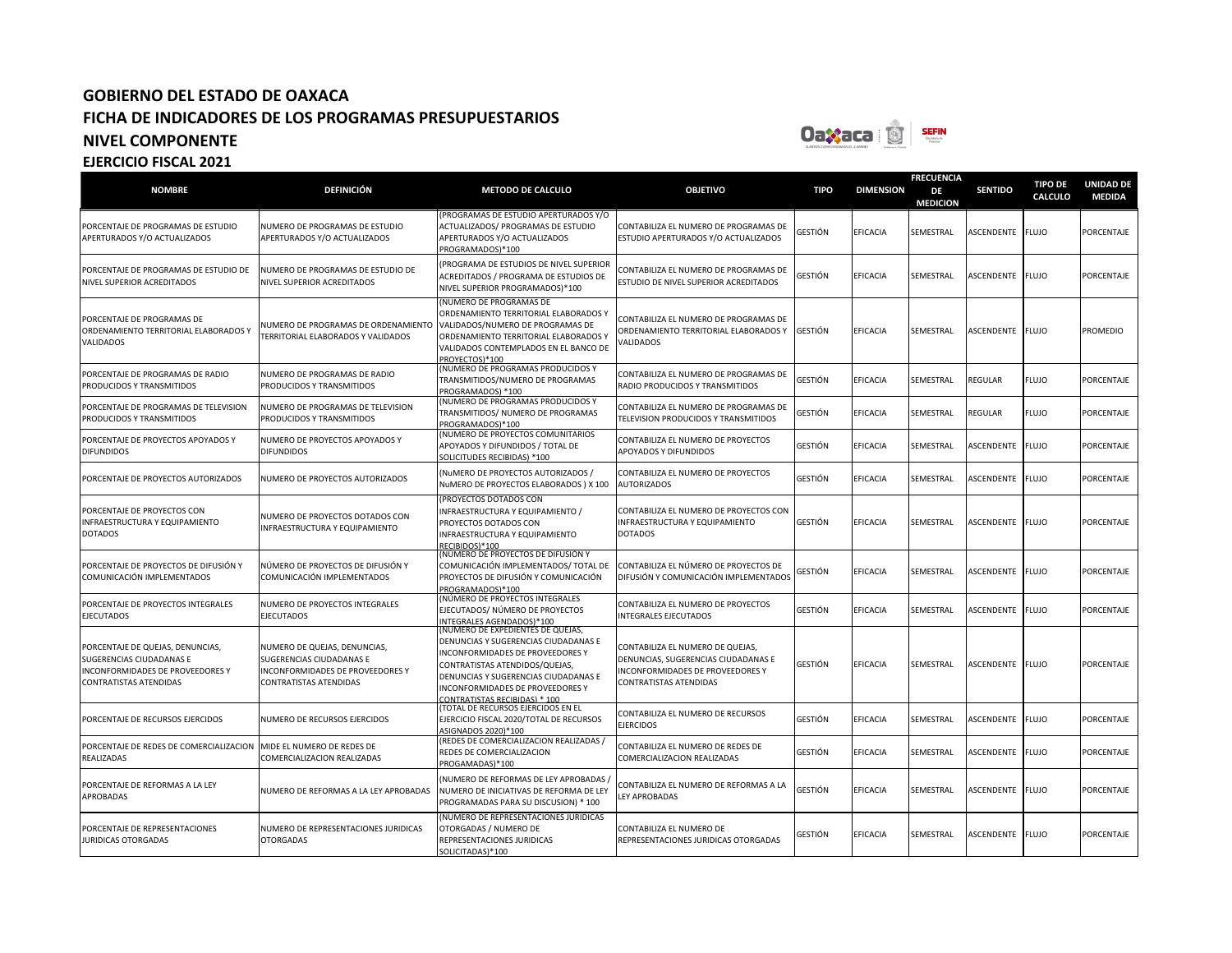

| <b>NOMBRE</b>                                                                                             | <b>DEFINICIÓN</b>                                                                                     | <b>METODO DE CALCULO</b>                                                                                                                                                                        | <b>OBJETIVO</b>                                                                                                         | <b>TIPO</b>    | <b>DIMENSION</b> | <b>FRECUENCIA</b><br>DE<br><b>MEDICION</b> | <b>SENTIDO</b>    | <b>TIPO DE</b><br><b>CALCULO</b> | <b>UNIDAD DE</b><br><b>MEDIDA</b> |
|-----------------------------------------------------------------------------------------------------------|-------------------------------------------------------------------------------------------------------|-------------------------------------------------------------------------------------------------------------------------------------------------------------------------------------------------|-------------------------------------------------------------------------------------------------------------------------|----------------|------------------|--------------------------------------------|-------------------|----------------------------------|-----------------------------------|
| PORCENTAJE DE RESOLUCIONES EN MATERIA<br>ELECTORAL EMITIDAS                                               | NUMERO DE RESOLUCIONES EN MATERIA<br><b>ELECTORAL EMITIDAS</b>                                        | (NUMERO DE RESOLUCIONES EN MATERIA<br>ELECTORAL EMITIDAS / NUMERO DE<br>IMPUGNACIONES EN MATERIA ELECTORAL<br>RECIBIDAS) *100                                                                   | CONTABILIZA EL NUMERO DE RESOLUCIONES<br>EN MATERIA ELECTORAL EMITIDAS                                                  | GESTIÓN        | <b>EFICACIA</b>  | SEMESTRAL                                  | <b>ASCENDENTE</b> | <b>FLUJO</b>                     | PORCENTAJE                        |
| PORCENTAJE DE REUNIONES DE TRABAJO<br>REALIZADAS                                                          | NUMERO DE REUNIONES DE TRABAJO<br><b>REALIZADAS</b>                                                   | (NÚMERO TOTAL DE LOCALIDADES<br>INFORMADAS/ NÚMERO TOTAL DE<br>LOCALIDADES AGENDADAS)*100                                                                                                       | CONTABILIZA EL NUMERO DE REUNIONES DE<br>TRABAJO REALIZADAS                                                             | <b>GESTIÓN</b> | <b>EFICACIA</b>  | SEMESTRAL                                  | ASCENDENTE FLUJO  |                                  | PORCENTAJE                        |
| PORCENTAJE DE SERVICIOS AGRICOLAS<br><b>OTORGADOS</b>                                                     | MIDE EL NUMERO DE SERVICIOS AGRICOLAS<br><b>OTORGADOS</b>                                             | (SERVICIOS OTORGADOS / SERVICIOS<br>SOLICITADOS) *100                                                                                                                                           | CONTABILIZA EL NUMERO DE SERVICIOS<br><b>AGRICOLAS OTORGADOS</b>                                                        | <b>GESTIÓN</b> | EFICACIA         | SEMESTRAL                                  | ASCENDENTE        | <b>FLUJO</b>                     | PORCENTAJE                        |
| PORCENTAJE DE SERVICIOS AL CAPITAL<br><b>HUMANO OTORGADOS</b>                                             | NUMERO DE SERVICIOS AL CAPITAL HUMANO<br><b>OTORGADOS</b>                                             | (SUMA DE SERVICIOS OTORGADOS/ TOTAL DE<br><b>SERVICIOS PLANEADOS) * 100</b>                                                                                                                     | CONTABILIZA EL NUMERO DE SERVICIOS AL<br>CAPITAL HUMANO OTORGADOS                                                       | <b>GESTIÓN</b> | EFICACIA         | SEMESTRAL                                  | ASCENDENTE        | <b>FLUJO</b>                     | PORCENTAJE                        |
| PORCENTAJE DE SERVICIOS DE CONTROL<br><b>VEHICULAR PRESTADOS</b>                                          | NUMERO DE SERVICIOS DE CONTROL<br><b>VEHICULAR PRESTADOS</b>                                          | (NUMERO DE SERVICIOS DE CONTROL<br>VEHICULAR PRESTADOS)/(NUMERO DE<br>SERVICIOS DE CONTROL VEHICULAR<br>PROGRAMADOS)*100                                                                        | CONTABILIZA EL NUMERO DE SERVICIOS DE<br>CONTROL VEHICULAR PRESTADOS                                                    | <b>GESTIÓN</b> | EFICACIA         | SEMESTRAL                                  | ASCENDENTE FLUJO  |                                  | PORCENTAJE                        |
| PORCENTAJE DE SERVICIOS DE PREVENCION<br><b>DEL DELITO REALIZADOS</b>                                     | NUMERO DE SERVICIOS DE PREVENCION DEL<br><b>DELITO REALIZADOS</b>                                     | (NUMERO DE SERVICIOS DE PREVENCION DEL<br>DELITO REALIZADOS/NUMERO DE SERVICIOS<br>PROYECTADOS)*100                                                                                             | CONTABILIZA EL NUMERO DE SERVICIOS DE<br>PREVENCION DEL DELITO REALIZADOS                                               | <b>GESTIÓN</b> | EFICACIA         | SEMESTRAL                                  | ASCENDENTE FLUJO  |                                  | PORCENTAJE                        |
| PORCENTAJE DE SERVICIOS DE PROTECCIÓN Y<br>ORDEN PÚBLICO BRINDADOS                                        | NÚMERO DE SERVICIOS DE PROTECCIÓN<br><b>REALIZADOS</b>                                                | (NÚMERO DE SERVICIOS DE PROTECCIÓN<br>REALIZADOS/NÚMERO DE SERVICIOS DE<br>PROTECCIÓN PROYECTADOS)*100                                                                                          | CONTABILIZA EL NÚMERO DE SERVICIOS DE<br>PROTECCIÓN REALIZADOS                                                          | <b>GESTIÓN</b> | EFICACIA         | SEMESTRAL                                  | ASCENDENTE        | <b>FLUJO</b>                     | PORCENTAJE                        |
| PORCENTAJE DE SERVICIOS DE VIALIDAD<br><b>OTORGADOS</b>                                                   | NUMERO DE SERVICIOS DE VIALIDAD<br><b>OTORGADOS</b>                                                   | (NUMERO DE SERVICIOS DE VIALIDAD<br>BRINDADOS / NUMERO DE SERVICIOS<br>PROYECTADOS)*100                                                                                                         | CONTABILIZA EL NUMERO DE SERVICIOS DE<br>VIALIDAD OTORGADOS                                                             | <b>GESTIÓN</b> | <b>EFICACIA</b>  | SEMESTRAL                                  | ASCENDENTE        | <b>FLUJO</b>                     | PORCENTAJE                        |
| PORCENTAJE DE SERVICIOS EDUCATIVOS A<br>NIVEL CENTRAL PROPORCIONADOS                                      | NUMERO DE SERVICIOS EDUCATIVOS A NIVEL<br><b>CENTRAL PROPORCIONADOS</b>                               | (SERVICIOS EDUCATIVOS A NIVEL CENTRAL<br>PROPORCIONADOS / SERVICIOS EDUCATIVOS A<br>NIVEL CENTRAL SOLICITADOS)*100                                                                              | CONTABILIZA EL NUMERO DE SERVICIOS<br>EDUCATIVOS A NIVEL CENTRAL<br><b>PROPORCIONADOS</b>                               | <b>GESTIÓN</b> | <b>EFICACIA</b>  | SEMESTRAL                                  | ASCENDENTE FLUJO  |                                  | PORCENTAJE                        |
| PORCENTAJE DE SERVICIOS EDUCATIVOS DE LA<br>CALIDAD PROPORCIONADO EN EL NIVEL<br><b>MEDIO SUPERIOR</b>    | NUMERO DE SERVICIOS EDUCATIVOS DE LA<br>CALIDAD PROPORCIONADO EN EL NIVEL<br><b>MEDIO SUPERIOR</b>    | (NUMERO DE SERVICIOS EDUCATIVOS DE LA<br>CALIDAD PROPORCIONADO EN EL NIVEL<br>MEDIO SUPERIOR / NUMERO DE SERVICIOS<br>EDUCATIVOS DE LA CALIDAD EN EL NIVEL<br>MEDIO SUPERIOR PROGRAMADOS) * 100 | CONTABILIZA EL NUMERO DE SERVICIOS<br>EDUCATIVOS DE LA CALIDAD<br>PROPORCIONADO EN EL NIVEL MEDIO<br><b>SUPERIOR</b>    | <b>GESTIÓN</b> | <b>EFICACIA</b>  | SEMESTRAL                                  | <b>ASCENDENTE</b> | ACUMULADO                        | PORCENTAJE                        |
| PORCENTAJE DE SERVICIOS GENERALES<br><b>PROPORCIONADOS</b>                                                | NUMERO DE SERVICIOS GENERALES<br><b>PROPORCIONADOS</b>                                                | (NUMERO DE SERVICIOS PROPORCIONADOS)<br>NUMERO DE SERVICIOS PLANEADOS) * 100                                                                                                                    | CONTABILIZA EL NUMERO DE SERVICIOS<br>GENERALES PROPORCIONADOS                                                          | <b>GESTIÓN</b> | EFICACIA         | SEMESTRAL                                  | ASCENDENTE FLUJO  |                                  | PORCENTAJE                        |
| PORCENTAJE DE SERVICIOS OTORGADOS                                                                         | NUMERO DE SERVICIOS OTORGADOS                                                                         | (NUMERO DE SERVICIOS OTORGADOS /<br>NUMERO DE SERVICIOS PROGRAMADOS) * 100                                                                                                                      | CONTABILIZA EL NUMERO DE SERVICIOS<br><b>OTORGADOS</b>                                                                  | <b>GESTIÓN</b> | EFICACIA         | SEMESTRAL                                  | ASCENDENTE        | <b>FLUJO</b>                     | PORCENTAJE                        |
| PORCENTAJE DE SERVICIOS PROFESIONALES DE<br>ATENCIÓN MÉDICA FINANCIADOS                                   | NÚMERO DE SERVICIOS PROFESIONALES DE<br>ATENCIÓN MÉDICA FINANCIADOS                                   | (SERVICIOS PROFESIONALES DE ATENCIÓN<br>MéDICA FINANCIADOS/TOTAL DE SERVICIOS<br>PROFESIONALES DE ATENCIÓN MÉDICA<br>PROGRAMADOS A FINANCIAR)*100                                               | CONTABILIZA EL NúMERO DE SERVICIOS<br>PROFESIONALES DE ATENCIÓN MÉDICA<br><b>FINANCIADOS</b>                            | <b>GESTIÓN</b> | <b>EFICACIA</b>  | SEMESTRAL                                  | <b>ASCENDENTE</b> | <b>FLUJO</b>                     | PORCENTAJE                        |
| PORCENTAJE DE SERVICIOS PROPORCIONADOS                                                                    | NUMERO DE SERVICIOS PROPORCIONADOS                                                                    | (PORCENTAJE DE SERVICIOS<br>PROPORCIONADOS / SERVICIOS<br>PROPORCIONADOS PROGRAMADOS)*100                                                                                                       | CONTABILIZA EL NUMERO DE SERVICIOS<br><b>PROPORCIONADOS</b>                                                             | <b>GESTIÓN</b> | <b>EFICACIA</b>  | SEMESTRAL                                  | ASCENDENTE FLUJO  |                                  | PORCENTAJE                        |
| PORCENTAJE DE SERVICIOS Y ACTOS<br><b>REGISTRALES PRESTADOS</b>                                           | NUMERO DE SERVICIOS Y ACTOS REGISTRALES<br><b>PRESTADOS</b>                                           | NUMERO DE SERVICIOS Y ACTOS REGISTRALES<br>PRESTADOS / NUMERO DE SERVICIOS Y ACTOS<br>REGISTRALES SOLICITADOS)*100                                                                              | CONTABILIZA EL NUMERO DE SERVICIOS Y<br><b>ACTOS REGISTRALES PRESTADOS</b>                                              | <b>GESTIÓN</b> | <b>EFICACIA</b>  | SEMESTRAL                                  | ASCENDENTE FLUJO  |                                  | PORCENTAJE                        |
| PORCENTAJE DE SISTEMAS MUNICIPALES DE<br>PROTECCIÓN INTEGRAL CREADOS, QUE<br>OPERAN UN PROGRAMA MUNICIPAL | NÚMERO DE SISTEMAS MUNICIPALES DE<br>PROTECCIÓN INTEGRAL CREADOS, QUE<br>OPERAN UN PROGRAMA MUNICIPAL | (NÚMERO DE ACTAS DE CABILDO<br>MUNICIPALES CREADOS/ NÚMERO DE<br>MUNICIPIOS PROGRAMADOS)*100                                                                                                    | CONTABILIZA EL NÚMERO DE SISTEMAS<br>MUNICIPALES DE PROTECCIÓN INTEGRAL<br>CREADOS, QUE OPERAN UN PROGRAMA<br>MUNICIPAL | <b>GESTIÓN</b> | <b>EFICACIA</b>  | SEMESTRAL                                  | ASCENDENTE        | <b>FLUJO</b>                     | PORCENTAJE                        |
| PORCENTAJE DE SISTEMAS TECNOLOGICOS<br>PARA LA DISPONIBILIDAD DE LA INFORMACION<br><b>IMPLEMENTADOS</b>   | NUMERO DE SISTEMAS TECNOLOGICOS PARA<br>LA DISPONIBILIDAD DE LA INFORMACION<br><b>IMPLEMENTADOS</b>   | (NUMERO DE SISTEMAS TECNOLOGICOS<br>IMPLEMENTADOS EN POZOS/ NUMERO DE<br>POZOS CONSTRUIDOS) *100                                                                                                | CONTABILIZA EL NUMERO DE SISTEMAS<br>TECNOLOGICOS PARA LA DISPONIBILIDAD DE<br>LA INFORMACION IMPLEMENTADOS             | <b>GESTIÓN</b> | <b>EFICACIA</b>  | SEMESTRAL                                  | ASCENDENTE FLUJO  |                                  | PORCENTAJE                        |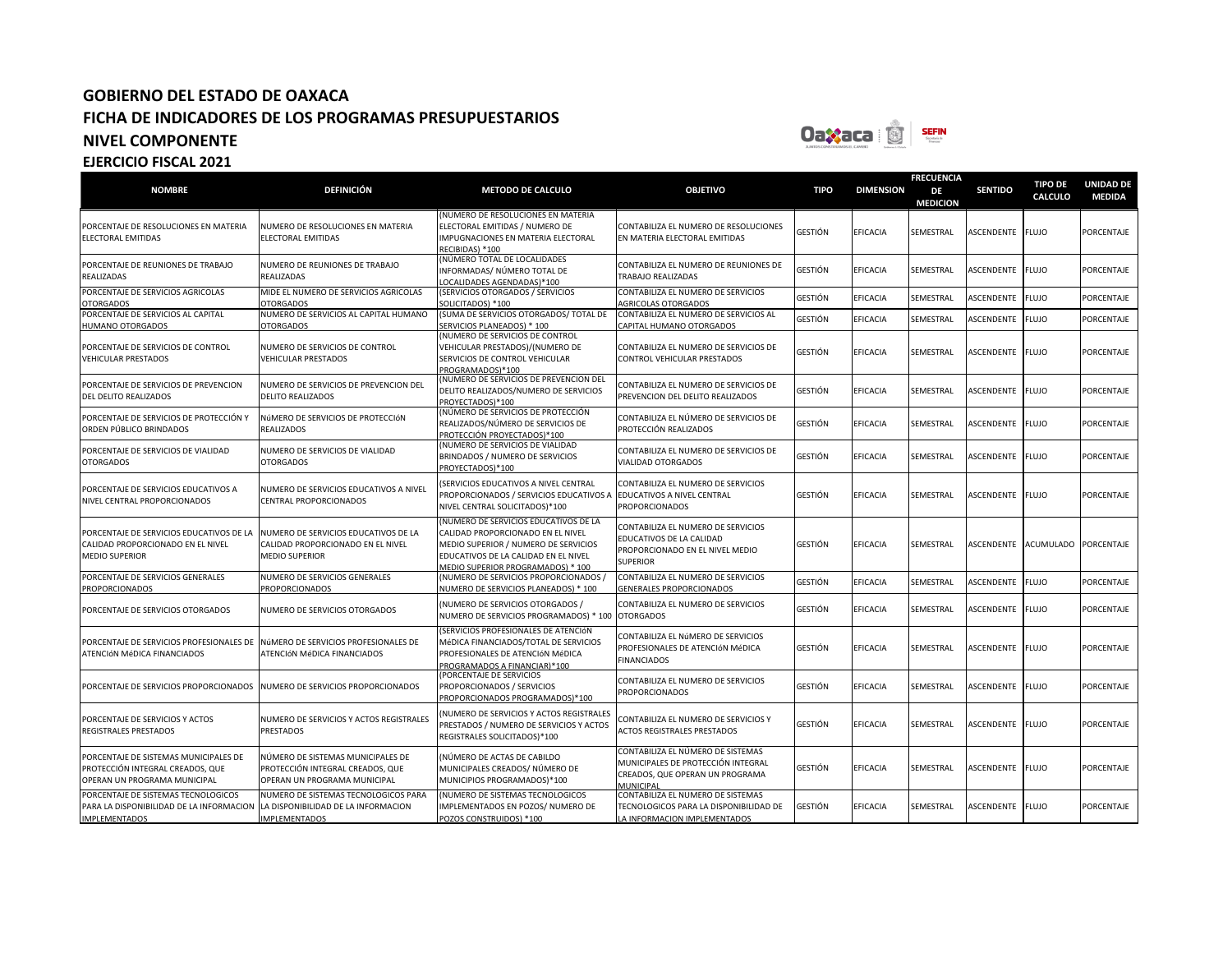

| <b>NOMBRE</b>                                                                                         | <b>DEFINICIÓN</b>                                                                                 | <b>METODO DE CALCULO</b>                                                                                                                                                         | <b>OBJETIVO</b>                                                                                                            | <b>TIPO</b>          | <b>DIMENSION</b> | <b>FRECUENCIA</b><br>DE<br><b>MEDICION</b> | <b>SENTIDO</b>   | <b>TIPO DE</b><br>CALCULO | <b>UNIDAD DE</b><br><b>MEDIDA</b> |
|-------------------------------------------------------------------------------------------------------|---------------------------------------------------------------------------------------------------|----------------------------------------------------------------------------------------------------------------------------------------------------------------------------------|----------------------------------------------------------------------------------------------------------------------------|----------------------|------------------|--------------------------------------------|------------------|---------------------------|-----------------------------------|
| PORCENTAJE DE SISTEMAS TECNOLÓGICOS,<br>ESTADÍSTICOS Y DE INFORMACIÓN<br><b>IMPLEMENTADOS</b>         | NÚMERO DE SISTEMAS TECNOLÓGICOS,<br>ESTADÍSTICOS Y DE INFORMACIÓN<br><b>IMPLEMENTADOS</b>         | NÚMERO DE SISTEMAS TECNOLÓGICOS,<br>ESTADÍSTICOS Y DE INFORMACIÓN<br>IMPLEMENTADOS/NÚMERO DE SISTEMAS<br>TECNOLÓGICOS, ESTADÍSTICOS Y DE<br>INFORMACIÓN PROGRAMADOS) * 100       | CONTABILIZA EL NÚMERO DE SISTEMAS<br>TECNOLÓGICOS, ESTADÍSTICOS Y DE<br>INFORMACIÓN IMPLEMENTADOS                          | GESTIÓN              | <b>EFICACIA</b>  | SEMESTRAL                                  | ASCENDENTE       | <b>ACUMULADO</b>          | PORCENTAJE                        |
| PORCENTAJE DE SOLICITUDES DE<br>INFORMACIÓN ATENDIDAS                                                 | NúMERO DE SOLICITUDES DE INFORMACIÓN<br><b>ATENDIDAS</b>                                          | (NÚMERO DE SOLICITUDES DE INFORMACIÓN<br>ATENDIDAS/ TOTAL DE SOLICITUDES DE<br>INFORMACIÓN RECIBIDAS POR LOS SUJETOS<br>OBLIGADOS) *100                                          | CONTABILIZA EL NúMERO DE SOLICITUDES DE<br>INFORMACIÓN ATENDIDAS                                                           | GESTIÓN              | EFICACIA         | SEMESTRAL                                  | ASCENDENTE       | <b>FLUJO</b>              | PORCENTAJE                        |
| PORCENTAJE DE SUJETOS VULNERABLES CON<br>DOTACIONES DE ALIMENTOS CON CALIDAD<br>NUTRICIA BENEFICIADOS | NUMERO DE SUJETOS VULNERABLES CON<br>DOTACIONES DE ALIMENTOS CON CALIDAD<br>NUTRICIA BENEFICIADOS | NúMERO DE SUJETOS VULNERABLES<br>BENEFICIADOS CON DOTACIONES DE<br>ALIMENTOS DE CALIDAD NUTRICIA / NúMERO<br>DE SUJETOS VULNERABLES PROGRAMADOS DE<br>ATENCIÓN) *100             | CONTABILIZA EL NUMERO DE SUJETOS<br>VULNERABLES CON DOTACIONES DE<br>ALIMENTOS CON CALIDAD NUTRICIA<br><b>BENEFICIADOS</b> | GESTIÓN              | <b>EFICACIA</b>  | SEMESTRAL                                  | ASCENDENTE FLUJO |                           | PORCENTAJE                        |
| PORCENTAJE DE TALENTOS Y DEPORTISTAS DE<br>ALTO RENDIMIENTO Y DEPORTE ADAPTADO<br><b>BENEFICIADOS</b> | NUMERO DE TALENTOS Y DEPORTISTAS DE<br>ALTO RENDIMIENTO Y DEPORTE ADAPTADO<br><b>BENEFICIADOS</b> | NUMERO DE DEPORTISTAS ACREEDORES A<br>BENEFICIOS / NUMERO BENEFICIOS<br>AGENDADOS A ENTREGAR A DEPORTISTAS) '<br>100                                                             | CONTABILIZA EL NUMERO DE TALENTOS Y<br>DEPORTISTAS DE ALTO RENDIMIENTO Y<br>DEPORTE ADAPTADO BENEFICIADOS                  | GESTIÓN              | EFICACIA         | SEMESTRAL                                  | ASCENDENTE       | <b>FLUJO</b>              | PORCENTAJE                        |
| PORCENTAJE DE TITULOS DE PROPIEDAD<br><b>ENTREGADOS</b>                                               | NUMERO DE TITULOS DE PROPIEDAD<br><b>ENTREGADOS</b>                                               | (NUMERO DE TITULOS DE PROPIEDAD<br>ENTREGADOS / NUMERO DE TITULOS DE<br>PROPIEDAD PROGRAMADOS)*100                                                                               | CONTABILIZA EL NUMERO DE TITULOS DE<br>PROPIEDAD ENTREGADOS                                                                | GESTIÓN              | <b>EFICACIA</b>  | SEMESTRAL                                  | ASCENDENTE       | <b>FLUJO</b>              | PORCENTAJE                        |
| PORCENTAJE DE TRABAJADORES<br>BENEFICIADOS POR LA SOLUCIÓN DE<br>DEMANDAS                             | NÚMERO DE TRABAJADORES BENEFICIADOS<br>POR LA SOLUCIÓN DE DEMANDAS                                | (NÚMERO DE TRABAJADORES DEL GOBIERNO<br>DEL ESTADO Y SUS AYUNTAMIENTOS<br>BENEFICIADOS POR LA SOLUCIÓN DE<br>DEMANDAS/NÚMERO TRABAJADORES<br>PROMOVENTES DE JUICIO LABORAL) *100 | CONTABILIZA EL NÚMERO DE TRABAJADORES<br>BENEFICIADOS POR LA SOLUCIÓN DE<br>DEMANDAS                                       | ESTRATÉGICO          | <b>EFICACIA</b>  | SEMESTRAL                                  | ASCENDENTE       | <b>FLUJO</b>              | PORCENTAJE                        |
| PORCENTAJE DE TRABAJADORES Y<br>BENEFICIARIOS FAVORECIDOS CON LA<br>REPRESENTACIÓN JURÍDICA LABORAL   | NÚMERO DE TRABAJADORES Y BENEFICIARIOS<br>FAVORECIDOS CON LA REPRESENTACIÓN<br>JURÍDICA LABORAL   | NÚMERO TRABAJADORES Y BENEFICIARIOS,<br>FAVORECIDOS CON LA REPRESENTACIÓN<br>JURÍDICA LABORAL / NÚMERO DE<br>TRABAJADORES Y BENEFICIARIOS,<br>SOLICITANTES ) *100                | CONTABILIZA EL NÚMERO DE TRABAJADORES Y<br>BENEFICIARIOS FAVORECIDOS CON LA<br>REPRESENTACIÓN JURÍDICA LABORAL             | ESTRATÉGICO EFICACIA |                  | SEMESTRAL                                  | ASCENDENTE       | <b>FLUJO</b>              | PORCENTAJE                        |
| PORCENTAJE DE UNIDADES DE PRODUCCION<br>PECUARIAS EN MATERIA DE SANIDAD Y<br>SEGURIDAD ATENDIDAS      | NUMERO DE UNIDADES DE PRODUCCION<br>PECUARIAS EN MATERIA DE SANIDAD Y<br>SEGURIDAD ATENDIDAS      | (UNIDADES DE PRODUCCION PECUARIAS<br>ATENDIDAS EN MATERIA DE SANIDAD Y<br>SEGURIDAD/ UNIDADES DE PRODUCCION<br>PECUARIAS PROGRAMADAS EN MATERIA DE<br>SANIDAD Y SEGURIDAD)*100   | CONTABILIZA EL NUMERO DE UNIDADES DE<br>PRODUCCION PECUARIAS EN MATERIA DE<br>SANIDAD Y SEGURIDAD ATENDIDAS                | GESTIÓN              | EFICACIA         | SEMESTRAL                                  | ASCENDENTE       | <b>FLUJO</b>              | <b>PORCENTAJE</b>                 |
| PORCENTAJE DE UNIDADES ECONÓMICAS<br><b>BENEFICIADAS</b>                                              | NÚMERO DE UNIDADES ECONÓMICAS<br><b>BENEFICIADAS</b>                                              | (NÚMERO DE UNIDADES ECONÓMICAS<br>BENEFICIADAS / NÚMERO DE UNIDADES<br>ECONÓMICAS AGENDADAS) *100                                                                                | CONTABILIZA EL NÚMERO DE UNIDADES<br>ECONÓMICAS BENEFICIADAS                                                               | GESTIÓN              | <b>EFICACIA</b>  | SEMESTRAL                                  | ASCENDENTE       | <b>FLUJO</b>              | PORCENTAJE                        |
| PORCENTAJE DE UNIDADES MéDICAS<br>ABASTECIDAS DE MEDICAMENTOS E INSUMOS                               | NÚMERO DE UNIDADES MéDICAS<br>ABASTECIDAS DE MEDICAMENTOS E INSUMOS                               | UNIDADES MéDICAS ABASTECIDAS DE<br>MEDICAMENTOS E INSUMOS/TOTAL DE<br>UNIDADES MéDICAS QUE ATIENDEN A<br>BENEFICIARIOS DEL SEGURO POPULAR)*100                                   | CONTABILIZA EL NúMERO DE UNIDADES<br>MéDICAS ABASTECIDAS DE MEDICAMENTOS E<br><b>INSUMOS</b>                               | <b>GESTIÓN</b>       | <b>EFICACIA</b>  | SEMESTRAL                                  | ASCENDENTE       | <b>FLUJO</b>              | PORCENTAJE                        |
| PORCENTAJE DE UNIDADES RESPONSABLES<br>CAPACITADAS                                                    | NUMERO DE UNIDADES RESPONSABLES<br>CAPACITADAS                                                    | (NUMERO DE UNIDADES RESPONSABLES<br>CAPACITADAS / EL TOTAL DE UNIDADES<br>RESPONSABLES EXISTENTES) * 100                                                                         | CONTABILIZA EL NUMERO DE UNIDADES<br>RESPONSABLES CAPACITADAS                                                              | GESTIÓN              | EFICACIA         | SEMESTRAL                                  | ASCENDENTE       | <b>FLUJO</b>              | PORCENTAJE                        |
| PORCENTAJE DE USUARIOS ACTIVOS CON<br>SERVICIOS CONTINUOS MEJORADOS                                   | NUMERO DE USUARIOS ACTIVOS CON<br>SERVICIOS CONTINUOS MEJORADOS                                   | NUMERO DE USUARIOS ACTIVOS CON<br>SERVICIOS CONTINUO MEJORADO / TOTAL DE<br>USUARIOS ACTIVOS EN EL MACROSECTOR) *<br>100                                                         | CONTABILIZA EL NUMERO DE USUARIOS<br><b>ACTIVOS CON SERVICIOS CONTINUOS</b><br><b>MEJORADOS</b>                            | GESTIÓN              | <b>EFICACIA</b>  | SEMESTRAL                                  | ASCENDENTE       | <b>FLUJO</b>              | PORCENTAJE                        |
| PORCENTAJE DE VERIFICACIONES<br>NORMATIVAS REALIZADAS                                                 | NUMERO DE VERIFICACIONES NORMATIVAS<br>REALIZADAS                                                 | (NUMERO DE VERIFICACIONES NORMATIVAS<br>REALIZADAS / NUMERO DE VERIFICACIONES<br>NORMATIVAS PROGRAMADAS)*100                                                                     | CONTABILIZA EL NUMERO DE VERIFICACIONES<br>NORMATIVAS REALIZADAS                                                           | GESTIÓN              | <b>EFICACIA</b>  | SEMESTRAL                                  | ASCENDENTE FLUJO |                           | <b>PORCENTAJE</b>                 |
| PORCENTAJE DE VINCULACIONES NACIONALES<br>E INTERNACIONALES REALIZADAS                                | NUMERO DE VINCULACIONES NACIONALES E<br>INTERNACIONALES REALIZADAS                                | NUMERO DE VINCULACIONES NACIONALES E<br>INTERNACIONALES REALIZADAS/TOTAL DE<br>VINCULACIONES NACIONALES E<br>INTERNACIONALES PROGRAMADAS)*100                                    | CONTABILIZA EL NUMERO DE VINCULACIONES<br>NACIONALES E INTERNACIONALES REALIZADAS                                          | GESTIÓN              | EFICACIA         | SEMESTRAL                                  | ASCENDENTE       | <b>FLUJO</b>              | PORCENTAJE                        |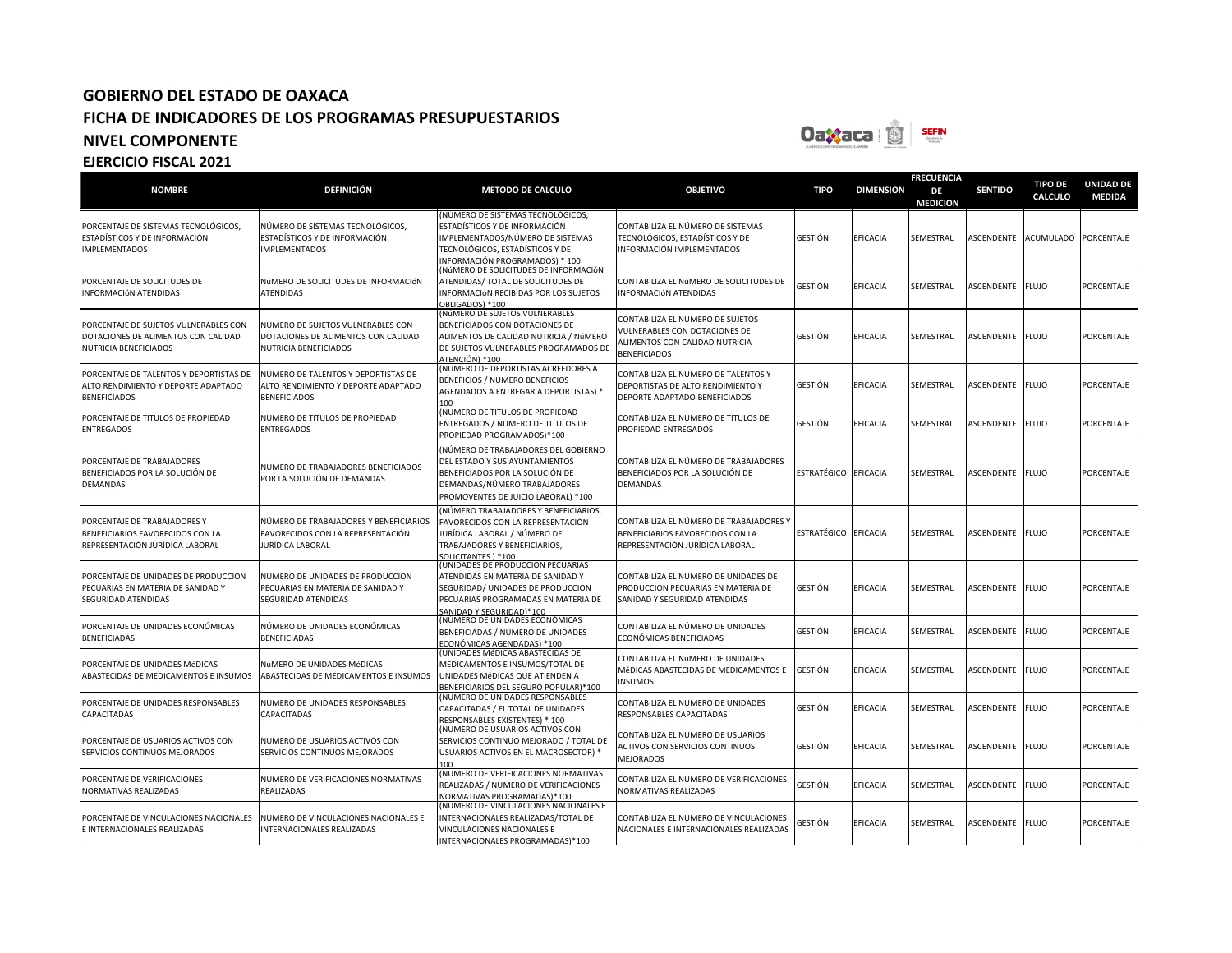

| <b>NOMBRE</b>                                                                                   | <b>DEFINICIÓN</b>                                                                                                                    | <b>METODO DE CALCULO</b>                                                                                                                                                                                    | <b>OBJETIVO</b>                                                                                                                      | <b>TIPO</b> | <b>DIMENSION</b> | <b>FRECUENCIA</b><br>DE<br><b>MEDICION</b> | <b>SENTIDO</b>        | <b>TIPO DE</b><br>CALCULO | <b>UNIDAD DE</b><br><b>MEDIDA</b> |
|-------------------------------------------------------------------------------------------------|--------------------------------------------------------------------------------------------------------------------------------------|-------------------------------------------------------------------------------------------------------------------------------------------------------------------------------------------------------------|--------------------------------------------------------------------------------------------------------------------------------------|-------------|------------------|--------------------------------------------|-----------------------|---------------------------|-----------------------------------|
| PORCENTAJE DE VIVIENDAS CONSTRUIDAS                                                             | NUMERO DE VIVIENDAS CONSTRUIDAS                                                                                                      | (VIVIENDAS CONSTRUIDAS<br>EJECUTADAS/VIVIENDAS CONSTRUIDAS<br>AUTORIZADAS)*100                                                                                                                              | CONTABILIZA EL NUMERO DE VIVIENDAS<br>CONSTRUIDAS                                                                                    | GESTIÓN     | <b>EFICACIA</b>  | SEMESTRAL                                  | ASCENDENTE            | <b>FLUJO</b>              | <b>PORCENTAJE</b>                 |
| PORCENTAJE DE VIVIENDAS HABITADAS CON<br>ACCESO AL SERVICIO DE ALCANTARILLADO                   | NUMERO DE VIVIENDAS HABITADAS CON<br>ACCESO AL SERVICIO DE ALCANTARILLADO                                                            | (NUMERO DE VIVIENDAS HABITADAS CON<br>SERVICIOS DE ALCANTARILADO OTORGADOS /<br>NUMERO DE VIVIENDAS HABITADAS CON<br>SERVICIOS DE ALCANTARILADO<br>PROGRAMADOS) * 100                                       | CONTABILIZA EL NUMERO DE VIVIENDAS<br>HABITADAS CON ACCESO AL SERVICIO DE<br><b>ALCANTARILLADO</b>                                   | ESTRATÉGICO | <b>EFICACIA</b>  | SEMESTRAL                                  | ASCENDENTE            | <b>FLUJO</b>              | PORCENTAJE                        |
| PORCENTAJE DE VIVIENDAS HABITADAS CON<br>SERVICIOS DE AGUA POTABLE EN EL ESTADO<br>DE OAXACA    | NUMERO DE VIVIENDAS HABITADAS CON<br>SERVICIOS DE AGUA POTABLE EN EL ESTADO<br>DE OAXACA                                             | NUMERO DE VIVIENDA HABITADAS CON<br>SERVICIO DE AGUA POTABLE EN EL ESTADO DE<br>OAXACA BRINDADOS/ NUMERO DE VIVIENDA<br>CON SERVICIO DE AGUA POTABLE EN EL<br>ESTADO DE OAXACA PROGRAMADO) *100             | CONTABILIZA EL NUMERO DE VIVIENDAS<br>HABITADAS CON SERVICIOS DE AGUA POTABLE GESTIÓN<br>EN EL ESTADO DE OAXACA                      |             | <b>EFICACIA</b>  | SEMESTRAL                                  | ASCENDENTE            | <b>FLUJO</b>              | PORCENTAJE                        |
| PORCENTAJE DE VIVIENDAS MEJORADAS                                                               | NUMERO DE VIVIENDAS MEJORADAS                                                                                                        | (VIVIENDAS MEJORADAS EJECUTADO<br>VIVIENDAS MEJORADAS AUTORIZADO)*100                                                                                                                                       | CONTABILIZA EL NUMERO DE VIVIENDAS<br>MEJORADAS                                                                                      | GESTIÓN     | <b>EFICACIA</b>  | SEMESTRAL                                  | <b>ASCENDENTE</b>     | <b>FLUJO</b>              | <b>PORCENTAJE</b>                 |
| PORCENTAJE DE VUELOS DEL EJECUTIVO<br><b>REALIZADOS</b>                                         | NUMERO DE VUELOS DEL EJECUTIVO<br><b>REALIZADOS</b>                                                                                  | NUMERO DE VUELOS DEL EJECUTIVO<br>REALIZADOS/TOTAL DE VUELOS DEL EJECUTIVO<br>PROGRAMADOS)*100                                                                                                              | CONTABILIZA EL NUMERO DE VUELOS DEL<br>EJECUTIVO REALIZADOS                                                                          | GESTIÓN     | <b>EFICACIA</b>  | SEMESTRAL                                  | ASCENDENTE            | <b>FLUJO</b>              | PORCENTAJE                        |
| PORCENTAJE DE ZONAS CON MANEJO<br>SUSTENTABLE ATENDIDAS                                         | NUMERO DE ZONAS CON MANEJO<br><b>SUSTENTABLE ATENDIDAS</b>                                                                           | (ZONAS CON MANEJO SUSTENTABLE<br>ATENDIDAS/ ZONAS CON MANEJO<br>SUSTENTABLE PROGRAMADAS)*100                                                                                                                | CONTABILIZA EL NUMERO DE ZONAS CON<br>MANEJO SUSTENTABLE ATENDIDAS                                                                   | GESTIÓN     | <b>EFICACIA</b>  | SEMESTRAL                                  | ASCENDENTE            | <b>FLUJO</b>              | PORCENTAJE                        |
| PORCENTAJE DE ZONAS PRODUCTIVAS<br>PESQUERAS Y ACUICOLAS ATENDIDAS                              | NUMERO DE ZONAS PRODUCTIVAS<br>PESQUERAS Y ACUICOLAS ATENDIDAS                                                                       | PORCENTAJE DE ZONAS PRODUCTIVAS<br>PESQUERAS Y ACUICOLAS ATENDIDAS / ZONAS<br>PRODUCTIVAS PESQUERAS Y ACUICOLAS<br>PROGRAMADAS)*100                                                                         | CONTABILIZA EL NUMERO DE ZONAS<br>PRODUCTIVAS PESQUERAS Y ACUICOLAS<br><b>ATENDIDAS</b>                                              | GESTIÓN     | <b>EFICACIA</b>  | SEMESTRAL                                  | ASCENDENTE            | <b>FLUJO</b>              | PORCENTAJE                        |
| PRESENTACIONES DE LAS INSTITUCIONES<br>ARTISTICAS Y CULTURALES REALIZADAS                       | MIDE LA VARIACIÓN DE LAS PRESENTACIONES<br>DE LAS INSTITUCIONES ARTISTICAS Y<br>CULTURALES REALIZADAS RESPECTO AL AÑO<br><b>BASE</b> | ((NÚMERO DE PRESENTACIONES DE LAS<br>INSTITUCIONES ARTISTICAS Y CULTURALES<br>REALIZADAS EN EL AÑO T/NÚMERO DE<br>PRESENTACIONES DE LAS INSTITUCIONES<br>ARTISTICAS Y CULTURALES EN EL AÑO T-1)-<br>$1*100$ | CONTABILIZA LA VARIACIÓN DE LAS<br>PRESENTACIONES DE LAS INSTITUCIONES<br>ARTISTICAS Y CULTURALES REALIZADAS<br>RESPECTO AL AÑO BASE | GESTIÓN     | <b>EFICACIA</b>  | SEMESTRAL                                  | ASCENDENTE FLUJO      |                           | TASA                              |
| PROMEDIO DE JOVENES EN LOS COMEDORES<br><b>INSTALADOS ATENDIDOS</b>                             | NUMERO DE JOVENES EN LOS COMEDORES<br>INSTALADOS ATENDIDOS                                                                           | (JOVENES BENEFICIARIOS COMEDOR<br>1+JOVENES BENEFICIARIOS COMEDOR<br>2+JOVENES BENEFICIARIOS COMEDOR 3) /<br>NUMERO DE COMEDORES INSTALADOS                                                                 | CONTABILIZA EL NUMERO DE JOVENES EN LOS<br>COMEDORES INSTALADOS ATENDIDOS                                                            | GESTIÓN     | <b>EFICACIA</b>  | SEMESTRAL                                  | ASCENDENTE            | <b>FLUJO</b>              | PROMEDIO                          |
| PROMEDIO DE SOCIOS ATENDIDOS EN EL<br>SEMESTRE                                                  | NUMERO DE SOCIOS ATENDIDOS EN EL<br>SEMESTRE                                                                                         | SUMA (TOTAL DE SOCIOS ATENDIDOS EN EL<br>MES 1+TOTAL DE SOCIOS ATENDIDOS EN EL<br>MES 2+TOTAL DE SOCIOS ATENDIDOS EN EL<br>MES N) / TOTAL DE MESES DEL PERIODO T                                            | CONTABILIZA EL NUMERO DE SOCIOS<br>ATENDIDOS EN EL SEMESTRE                                                                          | GESTIÓN     | EFICACIA         | SEMESTRAL                                  | ASCENDENTE            | <b>FLUJO</b>              | PROMEDIO                          |
| PROYECTOS DE EFICIENCIA ENERGÉTICA<br><b>GESTIONADOS</b>                                        | MIDE EL NÚMERO DE PROYECTOS DE<br>EFICIENCIA ENERGÉTICA GESTIONADOS<br>RESPECTO A LOS SOLICITADO                                     | (NÚMERO DE PROYECTOS DE EFICIENCIA<br>ENERGÉTICA GESTIONADOS / NÚMERO DE<br>PROYECTOS DE EFICIENCIA ENERGÉTICA<br>SOLICITADOS)*100                                                                          | CONTABILIZA EL NÚMERO DE PROYECTOS DE<br>EFICIENCIA ENERGÉTICA GESTIONADOS<br>RESPECTO A LOS SOLICITADO                              | GESTIÓN     | <b>EFICACIA</b>  | SEMESTRAL                                  | ASCENDENTE            | <b>FLUJO</b>              | PORCENTAJE                        |
| RAZON DE COSTO DE ATENCION POR<br><b>BENEFICIARIO</b>                                           | COSTO TOTAL DE UTILES ADQUIRIDOS                                                                                                     | (COSTO TOTAL DE UTILES<br>ADQUIRIDOS/NUMERO DE BENEFICIARIOS)                                                                                                                                               | CONTABILIZA EL COSTO TOTAL DE UTILES<br><b>ADQUIRIDOS</b>                                                                            | GESTIÓN     | EFICACIA         | SEMESTRAL                                  | ASCENDENTE            | <b>FLUJO</b>              | RAZÓN                             |
| RAZON DE COSTO DE ATENCION POR<br><b>BENEFICIARIO</b>                                           | COSTO TOTAL DE UNIFORMES Y VALES PARA<br>UNIFORMES ADQUIRIDOS                                                                        | COSTO TOTAL DE UNIFORMES Y VALES PARA<br>UNIFORMES ADQUIRIDOS/NUMERO DE<br><b>BENEFICIARIOS)</b>                                                                                                            | CONTABILIZA EL COSTO TOTAL DE UNIFORMES<br>Y VALES PARA UNIFORMES ADQUIRIDOS                                                         | GESTIÓN     | EFICACIA         | SEMESTRAL                                  | ASCENDENTE            | <b>FLUJO</b>              | RAZÓN                             |
| RAZON DE INFORMES PROMOVIDOS DE<br>PRESUNTA RESPONSABILIDAD A LOS ENTES<br><b>FISCALIZABLES</b> | NUMERO DE INFORMES PROMOVIDOS DE<br>PRESUNTA RESPONSABILIDAD A LOS ENTES<br><b>FISCALIZABLES</b>                                     | (NUMERO DE INFORMES PROMOVIDOS DE<br>PRESUNTA RESPONSABILIDAD DE LOS ENTES<br>FISCALIZABLES REALIZADOS / NUMERO DE<br>ENTES FISCALIZADOS EN EL EJERCICIO)                                                   | CONTABILIZA EL NUMERO DE INFORMES<br>PROMOVIDOS DE PRESUNTA<br>RESPONSABILIDAD A LOS ENTES FISCALIZABLES                             | GESTIÓN     | EFICACIA         | SEMESTRAL                                  | DESCENDENTE ACUMULADO |                           | RAZÓN                             |
| REPORTES DE CALIDAD DEL AIRE DENTRO DE<br>LAS NORMAS AMBIENTALES                                | MIDE EL NÚMERO DE REPORTES DE CALIDAD<br>DEL AIRE DENTRO DE LAS NORMAS<br>AMBIENTALES RESPECTO AL TOTAL DE<br><b>REPORTES</b>        | (NÚMERO DE REPORTES DE CALIDAD DEL AIRE<br>DENTRO DE LAS NORMAS AMBIENTALES/<br>TOTAL DE REPORTES DE CALIDAD DEL<br>AIRE) * 100                                                                             | CONTABILIZA EL NÚMERO DE REPORTES DE<br>CALIDAD DEL AIRE DENTRO DE LAS NORMAS<br>AMBIENTALES RESPECTO AL TOTAL DE<br><b>REPORTES</b> | GESTIÓN     | <b>EFICACIA</b>  | SEMESTRAL                                  | ASCENDENTE            | <b>FLUJO</b>              | PORCENTAJE                        |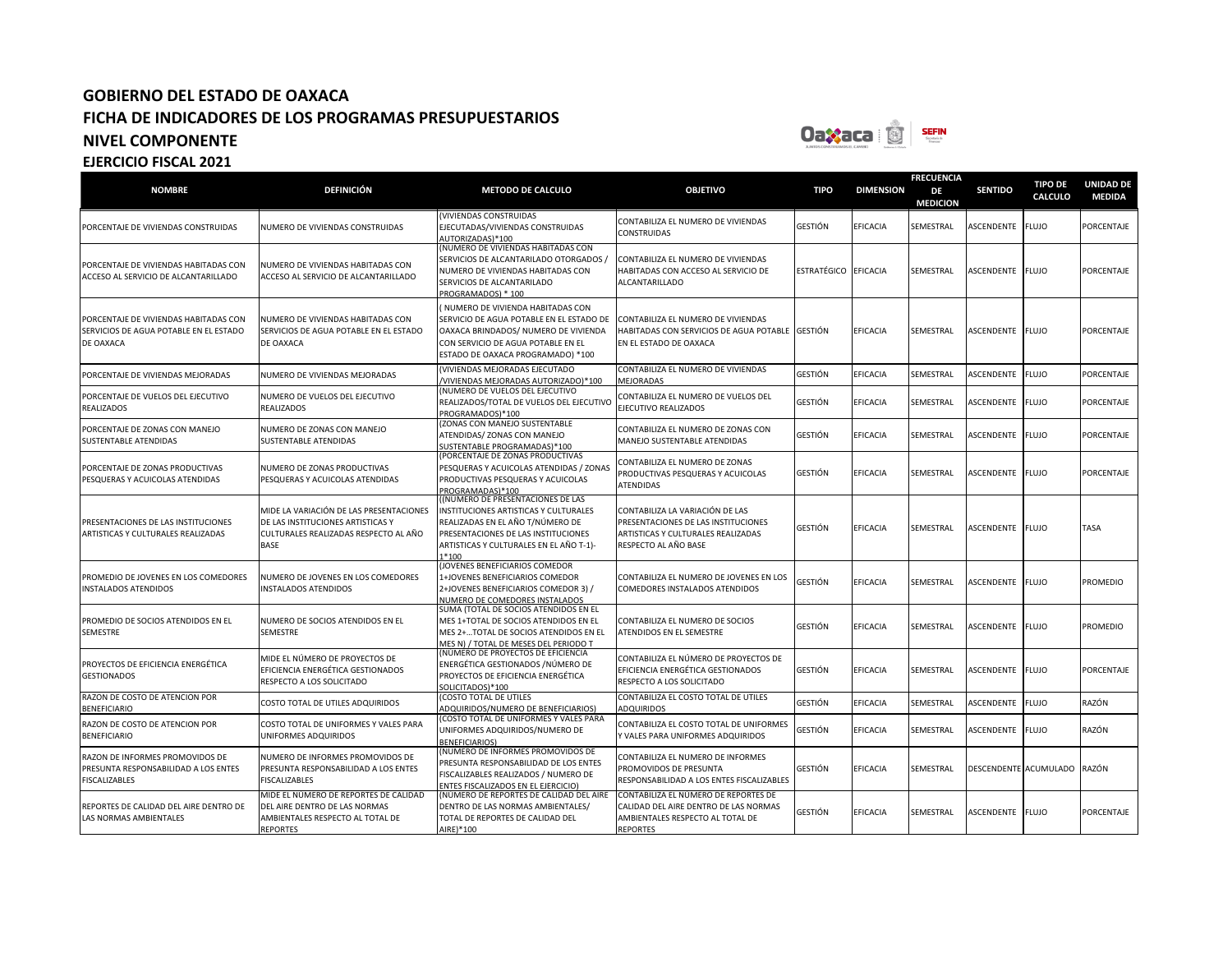

| <b>NOMBRE</b>                                                                                    | <b>DEFINICIÓN</b>                                                                                  | <b>METODO DE CALCULO</b>                                                                                                                                                                                        | <b>OBJETIVO</b>                                                                                                   | <b>TIPO</b>    | <b>DIMENSION</b> | <b>FRECUENCIA</b><br>DE<br><b>MEDICION</b> | <b>SENTIDO</b>    | <b>TIPO DE</b><br>CALCULO | <b>UNIDAD DE</b><br><b>MEDIDA</b> |
|--------------------------------------------------------------------------------------------------|----------------------------------------------------------------------------------------------------|-----------------------------------------------------------------------------------------------------------------------------------------------------------------------------------------------------------------|-------------------------------------------------------------------------------------------------------------------|----------------|------------------|--------------------------------------------|-------------------|---------------------------|-----------------------------------|
| TASA DE ACCIONES DE FOMENTO A LA<br>COMERCIALIZACIÓN DE PRODUCTOS Y<br>SERVICIOS LOCALES EN 2019 | NÚMERO DE ACCIONES DE FOMENTO A LA<br>COMERCIALIZACIÓN DE PRODUCTOS Y<br>SERVICIOS LOCALES EN 2019 | [(ACCIONES DE FOMENTO A LA<br>COMERCIALIZACIÓN REALIZADAS EN EL<br>PERIODO ACTUAL / ACCIONES DE FOMENTO A<br>LA COMERCIALIZACIÓN REALIZADAS EN EL<br>PERIODO BASE ) -11*100                                     | CONTABILIZA EL NÚMERO DE ACCIONES DE<br>FOMENTO A LA COMERCIALIZACIÓN DE<br>PRODUCTOS Y SERVICIOS LOCALES EN 2019 | GESTIÓN        | EFICACIA         | SEMESTRAL                                  | ASCENDENTE        | <b>FLUJO</b>              | TASA                              |
| TASA DE ACCIONES PREVENTIVAS                                                                     | NÚMERO DE ACCIONES PREVENTIVAS                                                                     | [(NÚMERO DE ACCIONES DE PREVENCIÓN<br>REALIZADAS/NúMERO DE ACCIONES DE<br>PREVENCIÓN PROGRAMADAS) -11*100                                                                                                       | CONTABILIZA EL NÚMERO DE ACCIONES<br>PREVENTIVAS                                                                  | GESTIÓN        | EFICACIA         | SEMESTRAL                                  | ASCENDENTE        | <b>FLUJO</b>              | TASA                              |
| TASA DE ACCIONES REALIZADAS                                                                      | MIDE EL NUMERO DE ACCIONES REALIZADAS<br>RESPECTO A LAS ACCIONES PROGRAMADAS                       | ((ACCIONES REALIZADAS EN EL AÑO ACTUAL /<br>ACCIONES REALIZADAS EN EL AÑO BASE)-<br>1)*100                                                                                                                      | CONTABILIZA EL NUMERO DE ACCIONES<br>REALIZADAS RESPECTO A LAS ACCIONES<br>PROGRAMADAS                            | GESTIÓN        | EFICACIA         | SEMESTRAL                                  | REGULAR           | <b>FLUJO</b>              | TASA                              |
| TASA DE ACTOS DE INSCRIPCION A PERSONAS<br>FISICAS Y MORALES REGISTRADOS                         | NUMERO DE ACTOS DE INSCRIPCION A<br>PERSONAS FISICAS Y MORALES REGISTRADOS                         | (ACTOS DE INSCRIPCION REGISTRALES DE<br>PERSONAS FISICAS Y MORALES REALIZADOS EN<br>EL AñO ACTUAL/ ACTOS DE INSCRIPCION<br>REGISTRALES DE PERSONAS FISICAS Y<br>MORALES REALIZADOS EN EL AÑO BASE) -<br>$1*100$ | CONTABILIZA EL NUMERO DE ACTOS DE<br>INSCRIPCION A PERSONAS FISICAS Y MORALES<br><b>REGISTRADOS</b>               | GESTIÓN        | EFICACIA         | SEMESTRAL                                  | <b>ASCENDENTE</b> | <b>FLUJO</b>              | TASA                              |
| TASA DE APOSTILLA DE DOCUMENTOS Y<br><b>REGISTRO DE FIRMAS</b>                                   | NUMERO DE APOSTILLA DE DOCUMENTOS Y<br><b>REGISTRO DE FIRMAS</b>                                   | (NUMERO DE APOSTILLA DE DOCUMENTOS Y<br>REGISTRO DE FIRMAS REALIZADOS / NUMERO<br>DE APOSTILLA DE DOCUMENTOS Y REGISTRO<br>DE FIRMAS REALIZADOS EN EL AÑO BASES)-1<br>$*100$                                    | CONTABILIZA EL NUMERO DE APOSTILLA DE<br>DOCUMENTOS Y REGISTRO DE FIRMAS                                          | GESTIÓN        | EFICACIA         | SEMESTRAL                                  | ASCENDENTE        | <b>FLUJO</b>              | TASA                              |
| TASA DE ATENCIONES BRINDADAS AL SECTOR<br>DE AHORRO Y CREDITO POPULAR EN EL 2019                 | NUMERO DE ATENCIONES BRINDADAS AL<br>SECTOR DE AHORRO Y CREDITO POPULAR EN<br>EL 2019              | <b>ILATENCIONES BRINDADAS EN EL PERIODO</b><br>2019/ATENCIONES BRINDADAS EN EL 2018)<br>11*100                                                                                                                  | CONTABILIZA EL NUMERO DE ATENCIONES<br>BRINDADAS AL SECTOR DE AHORRO Y CREDITO<br>POPULAR EN EL 2019              | <b>GESTIÓN</b> | EFICACIA         | SEMESTRAL                                  | ASCENDENTE        | <b>FLUJO</b>              | TASA                              |
| TASA DE CRÉDITOS OTORGADOS                                                                       | NÚMERO DE CRÉDITOS OTORGADOS                                                                       | <b>Í(CRÉDITOS OTORGADOS EN EL PERIODO</b><br>ACTUAL/CRÉDITOS OTORGADOS EN EL AñO<br>BASE ) -11*100                                                                                                              | CONTABILIZA EL NÚMERO DE CRÉDITOS<br><b>OTORGADOS</b>                                                             | GESTIÓN        | EFICACIA         | SEMESTRAL                                  | ASCENDENTE        | <b>FLUJO</b>              | TASA                              |
| TASA DE DISTINTIVOS DE CALIDAD<br><b>AUTORIZADOS</b>                                             | NUMERO DE DISTINTIVOS DE CALIDAD<br><b>AUTORIZADOS</b>                                             | (NUMERO DE DISTITIVOS TURISTICOS<br>OTORGADOS/ NUMERO DE DISTINTIVOS<br>TURISTICOS OTORGADOS DEL SEMESTRE<br>ANTERIOR 1 *100                                                                                    | CONTABILIZA EL NUMERO DE DISTINTIVOS DE<br>CALIDAD AUTORIZADOS                                                    | GESTIÓN        | EFICACIA         | SEMESTRAL                                  | ASCENDENTE        | <b>FLUJO</b>              | TASA                              |
| TASA DE ELEMENTOS POLICIALES CERTIFICADO                                                         | NUMERO DE ELEMENTOS POLICIALES<br><b>CERTIFICADOS</b>                                              | [(ELEMENTOS POLICIALES CERTIFICADOS EN<br>PRESENTE AÑO /ELEMENTOS CERTIFICADOS EN<br>FL AÑO BASE)-11*100                                                                                                        | CONTABILIZA EL NUMERO DE ELEMENTOS<br>POLICIALES CERTIFICADOS                                                     | GESTIÓN        | EFICACIA         | SEMESTRAL                                  | ASCENDENTE        | <b>FLUJO</b>              | TASA                              |
| TASA DE ESTABLECIMIENTOS QUE HAN<br>RECIBIDO FOMENTO SANITARIO                                   | NUMERO DE ESTABLECIMIENTOS QUE HAN<br>RECIBIDO FOMENTO SANITARIO                                   | ((ESTABLECIMIENTOS QUE HAN RECIBIDO<br>FOMENTO SANITARIO EN EL<br>PERIODO/ESTABLECIMIENTO QUE HAN<br>RECIBIDO FOMENTO SANITARIO EN EL<br>PERIODO DEL AÑO BASE) -1)*100                                          | CONTABILIZA EL NUMERO DE<br>ESTABLECIMIENTOS QUE HAN RECIBIDO<br><b>FOMENTO SANITARIO</b>                         | GESTIÓN        | EFICACIA         | SEMESTRAL                                  | ASCENDENTE        | <b>FLUJO</b>              | TASA                              |
| TASA DE ESTABLECIMIENTOS VERIFICADOS<br>DENTRO DE LA NORMA                                       | NUMERO DE ESTABLECIMIENTOS VERIFICADOS<br>DENTRO DE LA NORMA                                       | ((ESTABLECIMIENTOS VERIFICADOS DENTRO DE<br>LA NORMA EN EL PERIODO/ESTABLECIMIENTO<br>VERIFICADOS DENTRO DE LA NORMA EN EL<br>PERIODO DEL AÑO BASE) -1)*100                                                     | CONTABILIZA EL NUMERO DE<br>ESTABLECIMIENTOS VERIFICADOS DENTRO DE<br>LA NORMA                                    | GESTIÓN        | EFICACIA         | SEMESTRAL                                  | ASCENDENTE        | <b>FLUJO</b>              | TASA                              |
| TASA DE ESTÍMULOS OTORGADOS                                                                      | NÚMERO DE ESTÍMULOS OTORGADOS                                                                      | ((ESTÍMULOS OTORGADOS EN EL PERIODO<br>ACTUAL/ESTÍMULOS OTORGADOS EN EL AñO<br>BASE ) -11*100                                                                                                                   | CONTABILIZA EL NÚMERO DE ESTÍMULOS<br><b>OTORGADOS</b>                                                            | GESTIÓN        | <b>EFICACIA</b>  | SEMESTRAL                                  | ASCENDENTE        | <b>FLUJO</b>              | TASA                              |
| TASA DE HECTAREAS FORESTALES PROTEGIDAS                                                          | NUMERO DE HECTAREAS FORESTALES<br><b>PROTEGIDAS</b>                                                | ((HA FORESTALES PROTEGIDAS AÑO ACTUAL /<br>HA FORESTALES PROTEGIDAS EN EL AÑO BASE)-<br>1)*100                                                                                                                  | CONTABILIZA EL NUMERO DE HECTAREAS<br>FORESTALES PROTEGIDAS                                                       | GESTIÓN        | EFICACIA         | SEMESTRAL                                  | ASCENDENTE        | <b>FLUJO</b>              | TASA                              |
| TASA DE INSTRUMENTOS PARA LA<br>CONSERVACION DE LOS RECURSOS DEL<br><b>ESTADO FORMALIZADOS</b>   | NUMERO DE INSTRUMENTOS PARA LA<br>CONSERVACION DE LOS RECURSOS DEL<br>ESTADO FORMALIZADOS          | [(INSTRUMENTOS DE CONSERVACION DE LOS<br>RECURSOS DEL ESTADO FORMALIZADOS DEL<br>AÑO ACTUAL / INSTRUMENTOS DE<br>CONSERVACION DE LOS RECURSOS DEL<br>ESTADO FORMALIZADOS DEL AÑO BASE) -<br>1*100]              | CONTABILIZA EL NUMERO DE INSTRUMENTOS<br>PARA LA CONSERVACION DE LOS RECURSOS<br>DEL ESTADO FORMALIZADOS          | GESTIÓN        | <b>EFICACIA</b>  | SEMESTRAL                                  | ASCENDENTE FLUJO  |                           | TASA                              |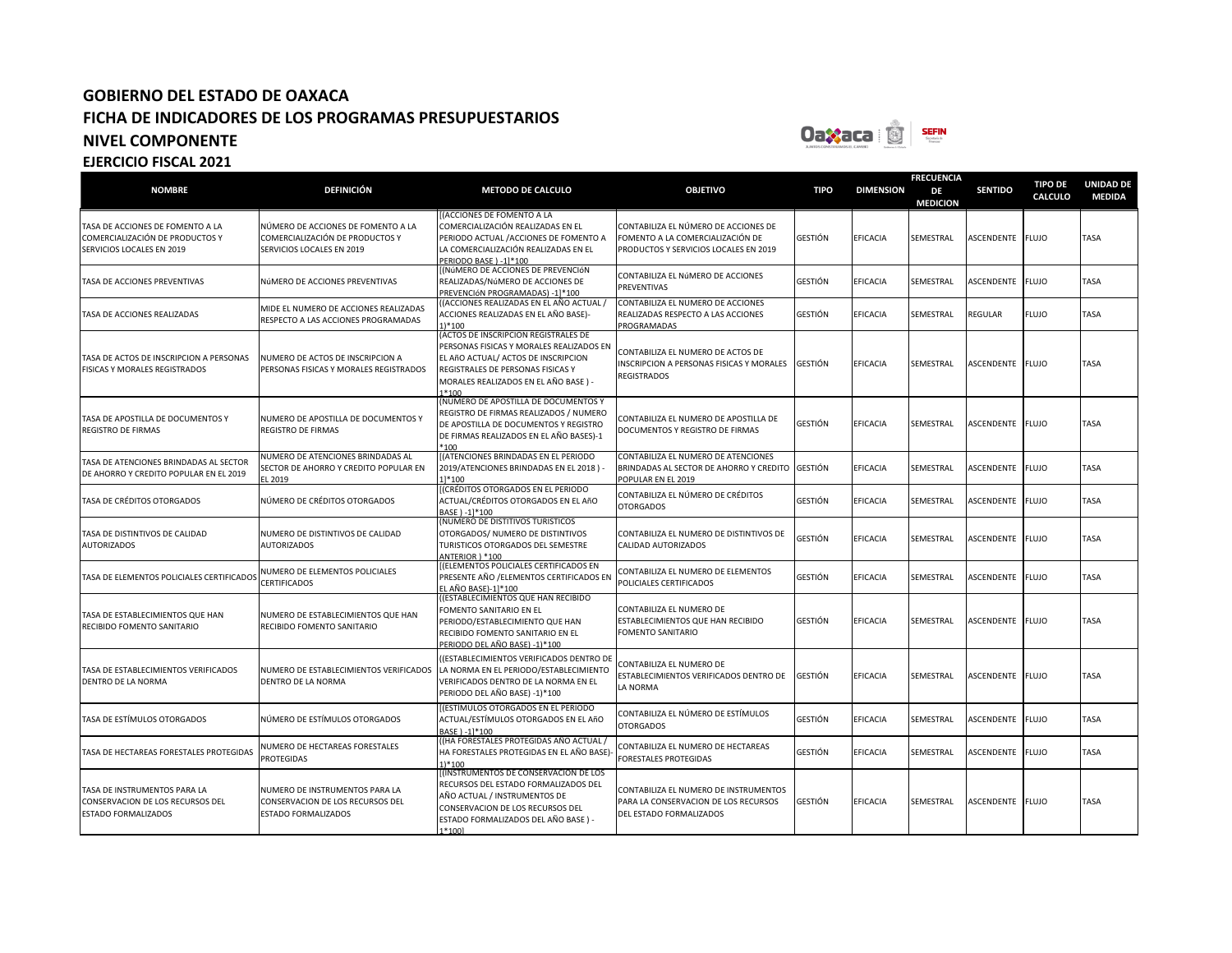

| <b>NOMBRE</b>                                                                                                                     | <b>DEFINICIÓN</b>                                                                                                            | <b>METODO DE CALCULO</b>                                                                                                                                                         | <b>OBJETIVO</b>                                                                                                                             | <b>TIPO</b> | <b>DIMENSION</b> | <b>FRECUENCIA</b><br>DE<br><b>MEDICION</b> | <b>SENTIDO</b>    | <b>TIPO DE</b><br>CALCULO | <b>UNIDAD DE</b><br><b>MEDIDA</b> |
|-----------------------------------------------------------------------------------------------------------------------------------|------------------------------------------------------------------------------------------------------------------------------|----------------------------------------------------------------------------------------------------------------------------------------------------------------------------------|---------------------------------------------------------------------------------------------------------------------------------------------|-------------|------------------|--------------------------------------------|-------------------|---------------------------|-----------------------------------|
| TASA DE PERSONAL DE EMPRESAS TURISTICAS<br>CAPACITADO                                                                             | NUMERO DE PERSONAL DE EMPRESAS<br>TURISTICAS CAPACITADO                                                                      | ((NUMERO DE PERSONAL DE EMPRESAS<br>TURISTCAS CAPACITADO EN EL PERIODO T/<br>NUMERO DE PERSONAL DE EMPRESAS<br>TURISTCAS CAPACITADO EN EL PERIODO T-1)-<br>$1) * 100$            | CONTABILIZA EL NUMERO DE PERSONAL DE<br>EMPRESAS TURISTICAS CAPACITADO                                                                      | GESTIÓN     | <b>EFICACIA</b>  | SEMESTRAL                                  | <b>ASCENDENTE</b> | <b>FLUJO</b>              | TASA                              |
| TASA DE PERSONAS BENEFICIADAS CON LA<br>DIFUSIÓN Y PROMOCIÓN DE LOS DERECHOS<br>DE LA POBLACIÓN MIGRANTE                          | NÚMERO DE PERSONAS BENEFICIADAS CON LA<br>DIFUSIÓN Y PROMOCIÓN DE LOS DERECHOS<br>DE LA POBLACIÓN MIGRANTE                   | ((NÚMERO DE PERSONAS BENEFICIADAS EN EL<br>AÑO ACTUAL/NÚMERO DE PERSONAS<br>BENEFICIADAS EN EL AÑO ANTERIOR)-1)*100                                                              | CONTABILIZA EL NÚMERO DE PERSONAS<br>BENEFICIADAS CON LA DIFUSIÓN Y<br>PROMOCIÓN DE LOS DERECHOS DE LA<br>POBLACIÓN MIGRANTE                | GESTIÓN     | <b>EFICACIA</b>  | SEMESTRAL                                  | <b>ASCENDENTE</b> | <b>FLUJO</b>              | TASA                              |
| TASA DE PERSONAS COLOCADAS EN UN<br>EMPLEO FORMAL A TRAVES DE LA<br>COORDINACION DEL SERVICIO NACIONAL DE<br><b>EMPLEO OAXACA</b> | NUMERO DE PERSONAS COLOCADAS EN UN<br>EMPLEO FORMAL A TRAVES DE LA<br>COORDINACION DEL SERVICIO NACIONAL DE<br>EMPLEO OAXACA | ((NUMERO DE PERSONAS COLOCADAS EN UN<br>EMPLEO FORMAL EN EL AÑO T / NUMERO DE<br>PERSONAS COLOCADAS EN UN EMPLEO<br>FORMAL EN EL AÑO T-1)-1) * 100                               | CONTABILIZA EL NUMERO DE PERSONAS<br>COLOCADAS EN UN EMPLEO FORMAL A<br>TRAVES DE LA COORDINACION DEL SERVICIO<br>NACIONAL DE EMPLEO OAXACA | GESTIÓN     | EFICACIA         | SEMESTRAL                                  | ASCENDENTE        | <b>FLUJO</b>              | TASA                              |
| TASA DE PERSONAS PRIVADAS DE SU LIBERTAD<br>ATENDIDAS PARA SU REINSERCION                                                         | NUMERO DE PERSONAS PRIVADAS DE SU<br>LIBERTAD ATENDIDAS PARA SU REINSERCION                                                  | ((NUMERO DE PERSONAS PRIVADAS DE SU<br>LIBERTAD ATENDIDAS PARA SU REINSERCION<br>NUMERO DE PERSONAS PRIVADAS DE SU<br>LIBERTAD ATENDIDAS EN EL AÑO BASE)-1)*100                  | CONTABILIZA EL NUMERO DE PERSONAS<br>PRIVADAS DE SU LIBERTAD ATENDIDAS PARA<br>SU REINSERCION                                               | GESTIÓN     | EFICACIA         | SEMESTRAL                                  | ASCENDENTE        | <b>FLUJO</b>              | TASA                              |
| TASA DE POBLACIÓN ATENDIDA                                                                                                        | NÚMERO DE POBLACIÓN ATENDIDA                                                                                                 | ((POBLACIÓN ATENDIDA EN EL AÑO<br>ACTUAL/POBLACIÓN ATENDIDA EN EL AÑO<br>BASE)-1)*100                                                                                            | CONTABILIZA EL NÚMERO DE POBLACIÓN<br>ATENDIDA                                                                                              | GESTIÓN     | EFICACIA         | SEMESTRAL                                  | <b>ASCENDENTE</b> | <b>FLUJO</b>              | TASA                              |
| TASA DE POBLACIÓN INDÍGENA Y<br>AFROMEXICANA CAPACITADA                                                                           | NÚMERO DE POBLACIÓN INDÍGENA Y<br>AFROMEXICANA CAPACITADA                                                                    | ((NÚMERO DE PERSONAS INDÍGENAS Y<br>AFROMEXICANANAS CAPACITADAS EN EL AÑO<br>ACTUAL / NÚMERO DE PERSONAS INDÍGENAS Y<br>AFROMEXICANAS CAPACITADAS EN EL AÑO<br>ANTERIOR)-1)*100  | CONTABILIZA EL NÚMERO DE POBLACIÓN<br>INDÍGENA Y AFROMEXICANA CAPACITADA                                                                    | SESTIÓN     | EFICACIA         | SEMESTRAL                                  | <b>ASCENDENTE</b> | <b>FLUJO</b>              | TASA                              |
| TASA DE POBLACIONES MARGINADAS<br><b>VISITADAS</b>                                                                                | MIDE EL NUMERO DE POBLACIONES<br>MARGINADAS VISITADAS                                                                        | [(NUMERO DE POBLACIONES VISITADAS EN EL<br>AÑO T / NUMERO DE POBLACIONES VISITADAS<br>EN EL AÑO T - 1)-1]*100                                                                    | CONTABILIZA EL NUMERO DE POBLACIONES<br>MARGINADAS VISITADAS                                                                                | GESTIÓN     | EFICACIA         | SEMESTRAL                                  | ASCENDENTE        | <b>FLUJO</b>              | TASA                              |
| TASA DE PROCESOS EDUCATIVOS<br>CERTIFICADOS                                                                                       | NUMERO DE PROCESOS EDUCATIVOS<br><b>CERTIFICADOS</b>                                                                         | ((PROCESO EDUCATIVO DEL AÑO ACTUAL /<br>PROCESO EDUCATIVO DEL AÑO BASE) -1 ) * 100 EDUCATIVOS CERTIFICADOS                                                                       | CONTABILIZA EL NUMERO DE PROCESOS                                                                                                           | GESTIÓN     | <b>EFICACIA</b>  | SEMESTRAL                                  | ASCENDENTE        | <b>FLUJO</b>              | TASA                              |
| TASA DE PROGRAMAS DE ORDENAMIENTO<br>ECOLOGICO MUNICIPAL IMPLEMENTADOS                                                            | NUMERO DE PROGRAMAS DE ORDENAMIENTO<br>ECOLOGICO MUNICIPAL IMPLEMENTADOS                                                     | [(PROGRAMAS DE ORDENAMIENTO<br>ECOLOGICO MUNICIPALES IMPLEMENTADOS<br>EN EL AÑO ACTUAL/PROGRAMAS DE<br>ORDENAMIENTO ECOLOGICO MUNICIPALES<br>IMPLEMENTADOS DEL AÑO BASE)-1 X100] | CONTABILIZA EL NUMERO DE PROGRAMAS DE<br>ORDENAMIENTO ECOLOGICO MUNICIPAL<br><b>IMPLEMENTADOS</b>                                           | GESTIÓN     | <b>EFICACIA</b>  | SEMESTRAL                                  | ASCENDENTE        | <b>FLUJO</b>              | TASA                              |
| TASA DE PROGRAMAS DE ORDENAMIENTO<br>ECOLOGICO REGIONAL IMPLEMENTADOS                                                             | NUMERO DE PROGRAMAS DE ORDENAMIENTO<br>ECOLOGICO REGIONAL IMPLEMENTADOS                                                      | (PROGRAMAS DE ORDENAMIENTO<br>ECOLOGICO REGIONAL IMPLEMENTADO EN EL<br>AÑO ACTUAL/PROGRAMAS DE<br>ORDENAMIENTO ECOLOGICO REGIONAL<br>IMPLEMENTADOS DEL AÑO BASE)-1 X100]         | CONTABILIZA EL NUMERO DE PROGRAMAS DE<br>ORDENAMIENTO ECOLOGICO REGIONAL<br><b>IMPLEMENTADOS</b>                                            | GESTIÓN     | <b>EFICACIA</b>  | SEMESTRAL                                  | ASCENDENTE        | <b>FLUJO</b>              | <b>TASA</b>                       |
| TASA DE PROYECTOS DE DESARROLLO<br>FORESTAL IMPLEMENTADOS                                                                         | NÚMERO DE PROYECTOS DE DESARROLLO<br>FORESTAL IMPLEMENTADOS                                                                  | ((NÚMERO DE PROYECTOS IMPLEMENTADOS<br>EN EL AÑO ACTUAL / NÚMERO DE PROYECTOS<br>IMPLEMENTADOS EN EL AÑO BASE)-1)*100                                                            | CONTABILIZA EL NÚMERO DE PROYECTOS DE<br>DESARROLLO FORESTAL IMPLEMENTADOS                                                                  | GESTIÓN     | EFICACIA         | SEMESTRAL                                  | <b>ASCENDENTE</b> | <b>FLUJO</b>              | TASA                              |
| TASA DE PROYECTOS PARA LA PRODUCCIÓN Y<br>PRODUCTIVIDAD FORESTAL IMPLEMENTADOS                                                    | NÚMERO DE PROYECTOS PARA LA<br>PRODUCCIÓN Y PRODUCTIVIDAD FORESTAL<br><b>IMPLEMENTADOS</b>                                   | ((NÚMERO DE PROYECTOS IMPLEMENTADOS<br>EN EL AÑO ACTUAL / NÚMERO DE PROYECTOS<br>IMPLEMENTADOS EN EL AÑO BASE)-1)*100                                                            | CONTABILIZA EL NÚMERO DE PROYECTOS<br>PARA LA PRODUCCIÓN Y PRODUCTIVIDAD<br>FORESTAL IMPLEMENTADOS                                          | GESTIÓN     | EFICACIA         | SEMESTRAL                                  | ASCENDENTE        | <b>FLUJO</b>              | TASA                              |
| TASA DE PROYECTOS PARA LA<br>SUSTENTABILIDAD HÍDRICA IMPLEMENTADAS                                                                | NÚMERO DE PROYECTOS PARA LA<br>SUSTENTABILIDAD HÍDRICA IMPLEMENTADAS                                                         | [(PROYECTOS PARA LA SUSTENTABILIDAD<br>HÍDRICA IMPLEMENTADOS EN EL AÑO ACTUAL<br>PROYECTOS PARA LA SUSTENTABILIDAD<br>HÍDRICA IMPLEMENTADOS EN EL AÑO BASE)<br>$1*1001$          | CONTABILIZA EL NÚMERO DE PROYECTOS<br>PARA LA SUSTENTABILIDAD HÍDRICA<br><b>IMPLEMENTADAS</b>                                               | ESTRATÉGICO | <b>EFICACIA</b>  | SEMESTRAL                                  | ASCENDENTE        | ACUMULADO TASA            |                                   |
| TASA DE RESOLUCIONES DE RECURSOS DE<br>SEGUNDA INSTANCIA EMITIDAS                                                                 | NUMERO DE RESOLUCIONES DE RECURSOS DE<br>SEGUNDA INSTANCIA EMITIDAS                                                          | (RESOLUCIONES DE SEGUNDA INSTANCIA<br>EMITIDAS EN EL AÑO ACTUAL /RESOLUCIONES<br>DE SEGUNDA INSTANCIA EMITIDAS EN EL AÑO<br>BASE)-1)*100                                         | CONTABILIZA EL NUMERO DE RESOLUCIONES<br>DE RECURSOS DE SEGUNDA INSTANCIA<br><b>EMITIDAS</b>                                                | GESTIÓN     | <b>EFICACIA</b>  | SEMESTRAL                                  | ASCENDENTE        | ACUMULADO TASA            |                                   |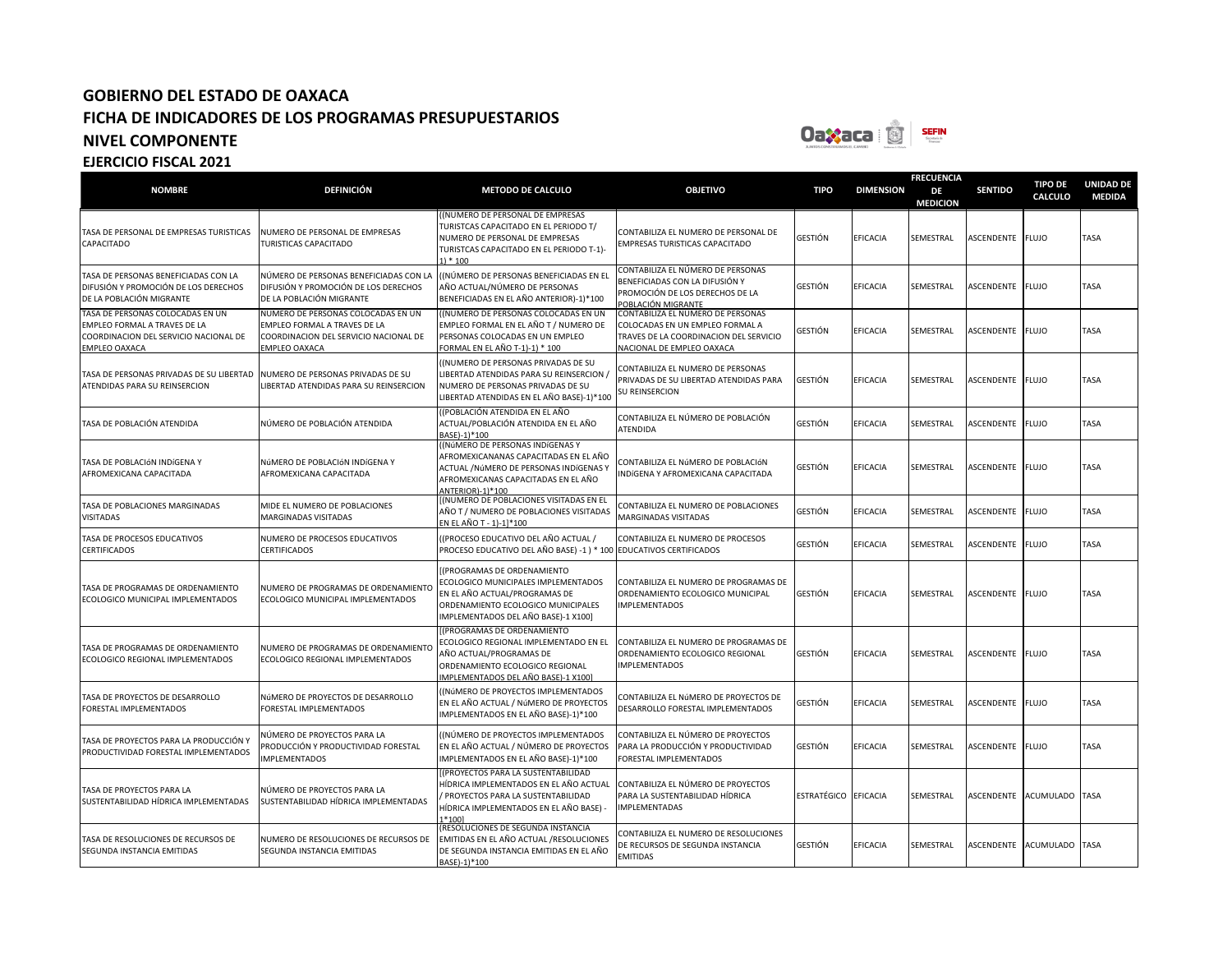

| <b>NOMBRE</b>                                                                               | <b>DEFINICIÓN</b>                                                                             | <b>METODO DE CALCULO</b>                                                                                                                                                                                           | <b>OBJETIVO</b>                                                                                                              | <b>TIPO</b>    | <b>DIMENSION</b> | <b>FRECUENCIA</b><br>DE<br><b>MEDICION</b> | <b>SENTIDO</b>          | <b>TIPO DE</b><br><b>CALCULO</b> | <b>UNIDAD DE</b><br><b>MEDIDA</b> |
|---------------------------------------------------------------------------------------------|-----------------------------------------------------------------------------------------------|--------------------------------------------------------------------------------------------------------------------------------------------------------------------------------------------------------------------|------------------------------------------------------------------------------------------------------------------------------|----------------|------------------|--------------------------------------------|-------------------------|----------------------------------|-----------------------------------|
| TASA DE SEGUIMIENTO DE ACCIONES<br>AFIRMATIVAS PARA LA IGUALDAD EN<br>NSTITUCIONES PÚBLICAS | NÚMERO DE SEGUIMIENTO DE ACCIONES<br>AFIRMATIVAS PARA LA IGUALDAD EN<br>NSTITUCIONES PÚBLICAS | NÚMERO DE ACCIONES AFIRMATIVAS 2019 -<br>ACCIONES AFIRMATIVAS 2018 / TOTAL DE<br>ACCIONES 2018) *100                                                                                                               | CONTABILIZA EL NÚMERO DE SEGUIMIENTO DE<br>ACCIONES AFIRMATIVAS PARA LA IGUALDAD<br>EN INSTITUCIONES PÚBLICAS                | <b>GESTIÓN</b> | EFICACIA         | SEMESTRAL                                  | ASCENDENTE              | <b>FLUJO</b>                     | <b>TASA</b>                       |
| TASA DE SENTENCIAS DEL SISTEMA<br><b>ACUSATORIO ADVERSARIAL EMITIDAS</b>                    | NUMERO DE SENTENCIAS DEL SISTEMA<br>ACUSATORIO ADVERSARIAL EMITIDAS                           | (RESOLUCIONES DE RECURSOS DE<br>SENTENCIAS DEL SISTEMA ACUSATORIO<br>ADVERSARIAL EMITIDAS EN EL AÑO ACTUAL<br>DEL SISTEMA ACUSATORIO ADVERSARIAL<br>EMITIDAS EN EL AÑO BASE)-1)*100                                | CONTABILIZA EL NUMERO DE SENTENCIAS DEL<br>/RESOLUCIONES DE RECURSOS DE SENTENCIAS   SISTEMA ACUSATORIO ADVERSARIAL EMITIDAS | GESTIÓN        | <b>EFICACIA</b>  | SEMESTRAL                                  |                         | ASCENDENTE ACUMULADO TASA        |                                   |
| TASA DE SENTENCIAS DEL SISTEMA DEL<br>TRIBUNAL DE JUSTICA ADMINISTRATIVA<br><b>EMITIDAS</b> | NUMERO DE SENTENCIAS DEL SISTEMA DEL<br>TRIBUNAL DE JUSTICA ADMINISTRATIVA<br><b>EMITIDAS</b> | (RESOLUCIONES DE SENTENCIAS DEL<br>TRIBUNAL DE JUSTICIA ADMINISTRATIVA<br>EMITIDAS EN EL AÑO ACTUAL /RESOLUCIONES<br>DE SENTENCIAS DEL TRIBUNAL DE JUSTICIA<br>ADMINISTRATIVA EMITIDAS EN EL AÑO BASE)-<br>$1*100$ | CONTABILIZA EL NUMERO DE SENTENCIAS DEL<br>SISTEMA DEL TRIBUNAL DE JUSTICA<br>ADMINISTRATIVA EMITIDAS                        | GESTIÓN        | EFICACIA         | SEMESTRAL                                  |                         | ASCENDENTE ACUMULADO TASA        |                                   |
| TASA DE SENTENCIAS DEL SISTEMA<br>TRADICIONAL EMITIDAS                                      | NUMERO DE SENTENCIAS DEL SISTEMA<br><b>TRADICIONAL EMITIDAS</b>                               | ((RESOLUCIONES DE RECURSOS DEL SISTEMA<br>TRADICIONAL EMITIDAS EN EL AÑO ACTUAL<br>/RESOLUCIONES DE RECURSOS DEL SISTEMA<br>TRADICIONAL EMITIDAS EN EL AÑO BASE)-<br>1)*100                                        | CONTABILIZA EL NUMERO DE SENTENCIAS DEL<br>SISTEMA TRADICIONAL EMITIDAS                                                      | GESTIÓN        | <b>EFICACIA</b>  | SEMESTRAL                                  |                         | ASCENDENTE ACUMULADO TASA        |                                   |
| TASA DE SERVICIOS JURIDICOS DE INSCRIPCION<br>DE BIENES INMUEBLES REALIZADOS                | NUMERO DE SERVICIOS JURIDICOS DE<br><b>INSCRIPCION DE BIENES INMUEBLES</b><br>REALIZADOS      | SERVICIOS JURIDICOS DE INSCRIPCION DE<br>BIENES INMUEBLES REALIZADOS EN EL AñO<br><b>ACTUAL / NUMERO DE SERVICIOS JURIDICOS</b><br>DE INSCRIPCION DE BIENES INMUEBLES<br>REALIZADOS EN EL AÑO BASE)-1*100          | CONTABILIZA EL NUMERO DE SERVICIOS<br>JURIDICOS DE INSCRIPCION DE BIENES<br><b>INMUEBLES REALIZADOS</b>                      | <b>GESTIÓN</b> | <b>EFICACIA</b>  | SEMESTRAL                                  | ASCENDENTE FLUJO        |                                  | <b>TASA</b>                       |
| <b>TASA DE TRAMITES SIMPLIFICADOS</b>                                                       | NUMERO DE TRAMITES SIMPLIFICADOS                                                              | (NÚMERO DE TRÁMITES INVENTARIADOS EN<br>EL AÑO T / NÚMERO DE TRÁMITES<br>NVENTARIADOS DEL AÑO T-1) - 11 * 100                                                                                                      | CONTABILIZA EL NUMERO DE TRAMITES<br><b>SIMPLIFICADOS</b>                                                                    | GESTIÓN        | EFICACIA         | SEMESTRAL                                  | <b>ASCENDENTE</b>       | <b>FLUJO</b>                     | TASA                              |
| TASA DE TURISTAS ASISTIDOS                                                                  | NUMERO DE TURISTAS ASISTIDOS                                                                  | (NUMERO DE TURISTAS ATENDIDOS/<br>NUMERO DE TURISTAS AÑO BASE T)-1] *100                                                                                                                                           | CONTABILIZA EL NUMERO DE TURISTAS<br><b>ASISTIDOS</b>                                                                        | GESTIÓN        | <b>EFICACIA</b>  | SEMESTRAL                                  | ASCENDENTE              | <b>FLUJO</b>                     | <b>TASA</b>                       |
| TASA DE VARIACION DE CONSULTAS DE<br>PRIMER NIVEL OTORGADAS                                 | NUMERO DE CONSULTAS DE PRIMER NIVEL<br><b>OTORGADAS</b>                                       | (CONSULTAS DE PRIMER NIVEL OTORGADAS<br>EN LAS UNIDADES MEDICAS EN EL<br>PERIODO/CONSULTAS OTORGADAS EN EL<br>PERIODO DEL AÑO BASE)-1)*100                                                                         | CONTABILIZA EL NUMERO DE CONSULTAS DE<br><b>PRIMER NIVEL OTORGADAS</b>                                                       | GESTIÓN        | <b>EFICACIA</b>  | SEMESTRAL                                  | <b>ASCENDENTE FLUJO</b> |                                  | <b>TASA</b>                       |
| TASA DE VARIACION DE EGRESOS<br><b>HOSPITALARIOS</b>                                        | NUMERO DE EGRESOS HOSPITALARIOS                                                               | (TOTAL DE EGRESOS HOSPITALARIOS EN EL<br>PERIODO/EGRESOS HOSPITALARIOS EN EL<br>PERIODO DEL AÑO BASE)-1)*100                                                                                                       | CONTABILIZA EL NUMERO DE EGRESOS<br><b>HOSPITALARIOS</b>                                                                     | GESTIÓN        | <b>EFICACIA</b>  | SEMESTRAL                                  | ASCENDENTE FLUJO        |                                  | <b>TASA</b>                       |
| TASA DE VARIACION DE ELEMENTOS<br>CAPACITADOS                                               | NUMERO DE ELEMENTOS POLICIALES<br>CAPACITADOS                                                 | (NUMERO DE ELEMENTOS POLICIALES<br>CAPACITADOS EN EL AÑO ACTUAL/NUMERO<br>DE ELEMENTOS CAPACITADOS EN EL AÑO<br>BASE) -1)*100                                                                                      | CONTABILIZA EL NUMERO DE ELEMENTOS<br><b>CAPACITADOS</b>                                                                     | GESTIÓN        | <b>EFICACIA</b>  | SEMESTRAL                                  | ASCENDENTE FLUJO        |                                  | <b>TASA</b>                       |
| TASA DE VARIACION DE EVENTOS REALIZADOS                                                     | NUMERO DE EVENTOS REALIZADOS                                                                  | (NUMERO DE EVENTOS REALIZADOS EN EL<br>AÑO ACTUAL / NUMERO DE EVENTOS<br>REALIZADOS EN EL AÑO ANTERIOR )-1)*100                                                                                                    | CONTABILIZA EL NUMERO DE EVENTOS<br><b>REALIZADOS</b>                                                                        | GESTIÓN        | EFICACIA         | SEMESTRAL                                  | ASCENDENTE              | <b>FLUJO</b>                     | <b>TASA</b>                       |
| TASA DE VARIACIÓN DE INFRAESTRUCTURA<br>FÍSICA CONSTRUÍDA                                   | NÚMERO DE INFRAESTRUCTURA FÍSICA<br>CONSTRUÍDA                                                | (OBRAS CONSTRUÍDAS DE UNIDADES<br>MÉDICAS EN EL PERIODO/OBRAS<br>CONSTRUIDAS DE UNIDADES MÉDICAS EN EL<br>PERIODO DEL AÑO BASE)-1)*100                                                                             | CONTABILIZA EL NÚMERO DE<br>INFRAESTRUCTURA FÍSICA CONSTRUÍDA                                                                | GESTIÓN        | <b>EFICACIA</b>  | SEMESTRAL                                  | ASCENDENTE FLUJO        |                                  | <b>TASA</b>                       |
| TASA DE VARIACIÓN DE INFRAESTRUCTURA<br>FÍSICA EN SALUD AMPLIADA                            | NÚMERO DE INFRAESTRUCTURA FÍSICA EN<br>SALUD AMPLIADA                                         | (UNIDADES MéDICAS AMPLIADAS EN EL<br>PERIODO/UNIDADES MéDICAS AMPLIADAS EN<br>L PERIODO DEL AÑO BASE)-1)*100                                                                                                       | CONTABILIZA EL NúMERO DE<br>INFRAESTRUCTURA FÍSICA EN SALUD<br>AMPLIADA                                                      | <b>GESTIÓN</b> | EFICACIA         | SEMESTRAL                                  | ASCENDENTE              | <b>FLUJO</b>                     | <b>TASA</b>                       |
| TASA DE VARIACIÓN DE INFRAESTRUCTURA<br>FÍSICA EQUIPADA                                     | NúMERO DE INFRAESTRUCTURA FÍSICA<br>EQUIPADA                                                  | (EQUIPAMIENTO DE UNIDADES MéDICAS EN<br>EL PERIODO/EQUIPAMIENTO DE UNIDADES<br>MéDICAS EN EL PERIODO DEL AÑO BASE)-<br>$1*100$                                                                                     | CONTABILIZA EL NúMERO DE<br>INFRAESTRUCTURA FÍSICA EQUIPADA                                                                  | GESTIÓN        | EFICACIA         | SEMESTRAL                                  | ASCENDENTE FLUJO        |                                  | <b>TASA</b>                       |
| TASA DE VARIACIÓN DE INFRAESTRUCTURA<br>FÍSICA REHABILITADA                                 | NÚMERO DE INFRAESTRUCTURA FÍSICA<br>REHABILITADA                                              | (OBRAS REHABILITADAS DE UNIDADES<br>MéDICAS EN EL PERIODO/OBRAS<br>REHABILITADAS DE UNIDADES MéDICAS EN EL<br>PERIODO DEL AÑO BASE)-1)*100                                                                         | CONTABILIZA EL NúMERO DE<br>INFRAESTRUCTURA FÍSICA REHABILITADA                                                              | GESTIÓN        | <b>EFICACIA</b>  | SEMESTRAL                                  | ASCENDENTE FLUJO        |                                  | TASA                              |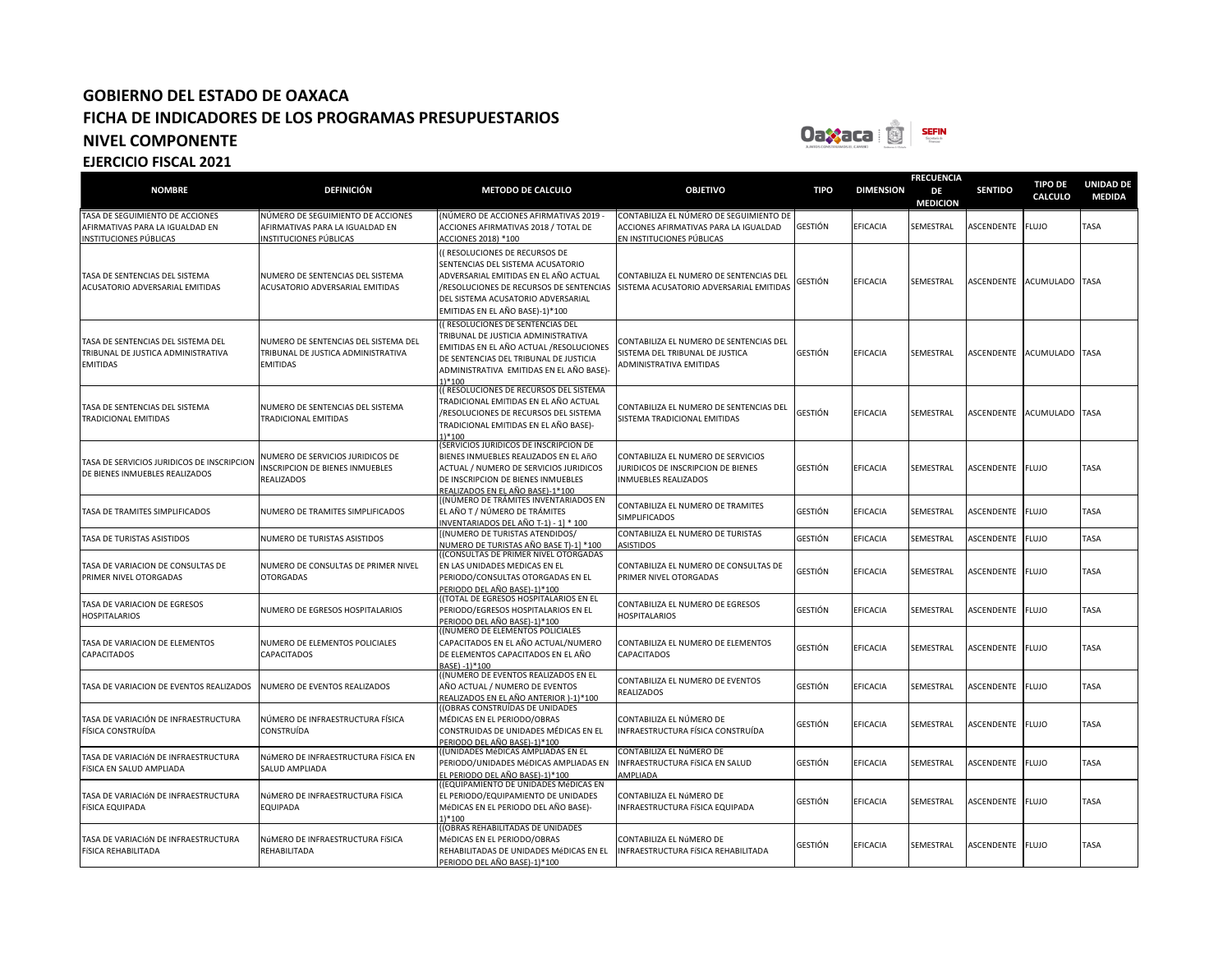

| <b>NOMBRE</b>                                                                                                                        | <b>DEFINICIÓN</b>                                                                                                      | <b>METODO DE CALCULO</b>                                                                                                                                                                                                                                                                                      | <b>OBJETIVO</b>                                                                                                                          | <b>TIPO</b>    | <b>DIMENSION</b> | <b>FRECUENCIA</b><br>DE<br><b>MEDICION</b> | <b>SENTIDO</b>   | <b>TIPO DE</b><br>CALCULO | <b>UNIDAD DE</b><br><b>MEDIDA</b> |
|--------------------------------------------------------------------------------------------------------------------------------------|------------------------------------------------------------------------------------------------------------------------|---------------------------------------------------------------------------------------------------------------------------------------------------------------------------------------------------------------------------------------------------------------------------------------------------------------|------------------------------------------------------------------------------------------------------------------------------------------|----------------|------------------|--------------------------------------------|------------------|---------------------------|-----------------------------------|
| TASA DE VARIACION DE LA MATRICULA INICIAL<br>POR CICLO ESCOLAR ATENDIDA                                                              | MATRICULA INICIAL POR CICLO ESCOLAR<br>ATENDIDA                                                                        | ((MATRICULA INICIAL DEL CICLO<br>ACTUAL/MATRICULA INICIAL DEL CICLO BASE)-<br>1) * 100                                                                                                                                                                                                                        | CONTABILIZA LA MATRICULA INICIAL POR<br>CICLO ESCOLAR ATENDIDA                                                                           | GESTIÓN        | EFICACIA         | SEMESTRAL                                  | ASCENDENTE       | <b>FLUJO</b>              | TASA                              |
| TASA DE VARIACIÓN DE LAS PARTICIPACIONES<br>E INCENTIVOS FEDERALES                                                                   | MIDE LAS PARTICIPACIONES E INCENTIVOS<br>FEDERALES EN EL AÑO ACTUAL CON RESPECTO<br>AL PERIODO ANTERIOR                | ((PARTICIPACIONES E INCENTIVOS<br>FEDERALESEN EL AÑO T / CUMPLIMIENTO DE<br>LAS PARTICIPACIONES E INCENTIVOS<br>FEDERALES DEL AÑO T0)-1 )*100                                                                                                                                                                 | CONTABILIZA LAS PARTICIPACIONES E<br>NCENTIVOS FEDERALES EN EL AÑO ACTUAL<br>CON RESPECTO AL PERIODO ANTERIOR                            | <b>GESTIÓN</b> | EFICACIA         | SEMESTRAL                                  | ASCENDENTE       | <b>FLUJO</b>              | TASA                              |
| TASA DE VARIACIÓN DE LOS INGRESOS<br><b>DISPONIBLES</b>                                                                              | MIDE LOS INGRESOS DISPONIBLES RECIBIDOS<br>DEL EJERCICIO ACTUAL CON RESPECTO AL<br>PERIODO ANTERIOR                    | ((INGRESOS DISPONIBLES RECIBIDOS DEL<br>EJERCICIO DEL AÑO T/ INGRESOS DISPONIBLES<br>RECIBIDOS EN AÑO T0)-1)*100                                                                                                                                                                                              | CONTABILIZA LOS INGRESOS DISPONIBLES<br>RECIBIDOS DEL EJERCICIO ACTUAL CON<br>RESPECTO AL PERIODO ANTERIOR                               | GESTIÓN        | ECONOMÍA         | SEMESTRAL                                  | ASCENDENTE       | <b>FLUJO</b>              | TASA                              |
| TASA DE VARIACIÓN DE LOS SERVICIOS DE<br>PREVENCIÓN DE EMERGENCIAS                                                                   | MIDE LA VARIACIÓN DE LOS SERVICIOS<br>ATENDIDOS CON RESPECTO AL AÑO BASE                                               | ((SERVICIOS DE EMERGENCIAS ATENDIDOS EN<br>EL AÑO ACTUAL/SERVICIOS DE EMERGENCIAS<br>ATENDIDOS EN EL AÑO BASE)-1)*100                                                                                                                                                                                         | CONTABILIZA LA VARIACIÓN DE LOS SERVICIOS<br>ATENDIDOS CON RESPECTO AL AÑO BASE                                                          | GESTIÓN        | EFICACIA         | SEMESTRAL                                  | ASCENDENTE       | <b>FLUJO</b>              | TASA                              |
| TASA DE VARIACION DE OPERACIONES<br><b>DIGITALES REALIZADAS</b>                                                                      | NUMERO DE OPERACIONES DIGITALES<br>REALIZADAS                                                                          | [(NUMERO DE OPERACIONES DIGITALES EN<br>LINEA REALIZADAS EN EL AÑO ACTUAL) /<br>((NUMERO DE OPERACIONES DIGITALES EN<br>LINEA REALIZADAS EN EL AÑO BASE)-1] * 100                                                                                                                                             | CONTABILIZA EL NUMERO DE OPERACIONES<br><b>DIGITALES REALIZADAS</b>                                                                      | GESTIÓN        | EFICACIA         | SEMESTRAL                                  | ASCENDENTE       | <b>FLUJO</b>              | TASA                              |
| TASA DE VARIACIÓN DE PERSONAS QUE<br>ASISTIERON A EVENTOS DE PROMOCIÓN DE<br>LOS DERECHOS DE LA POBLACIÓN INDÍGENA Y<br>AFROMEXICANA | NÚMERO DE PERSONAS QUE ASISTIERON A<br>EVENTOS DE PROMOCIÓN DE LOS DERECHOS<br>DE LA POBLACIÓN INDÍGENA Y AFROMEXICANA | ((NUMERO DE PERSONAS QUE ASISTIERON A<br>EVENTOS DE PROMOCIÓN DE LOS DERECHOS<br>DE LA POBLACIÓN INDÍGENAS Y<br>AFROMEXICANAS EN EL AÑO ACTUAL<br>/NÚMERO DE PERSONAS QUE ASISTIERON A<br>EVENTOS DE PROMOCIÓN DE LOS DERECHOS<br>DE LA POBLACIÓN INDÍGENAS Y<br>AFROMEXICANAS EN EL AÑO ANTERIOR)-<br>1)*100 | CONTABILIZA EL NÚMERO DE PERSONAS QUE<br>ASISTIERON A EVENTOS DE PROMOCIÓN DE<br>LOS DERECHOS DE LA POBLACIÓN INDÍGENA Y<br>AFROMEXICANA | GESTIÓN        | <b>EFICACIA</b>  | SEMESTRAL                                  | ASCENDENTE FLUJO |                           | TASA                              |
| TASA DE VARIACIÓN DE PERSONAS QUE<br>CONCLUYEN ALFABETIZACIÓN, PRIMARIA Y<br>SECUNDARIA                                              | NÚMERO DE PERSONAS QUE CONCLUYEN<br>ALFABETIZACIÓN, PRIMARIA Y SECUNDARIA                                              | (NÚMERO DE PERSONAS QUE CONCLUYEN<br>ALFABETIZACIÓN, PRIMARIA Y SECUNDARIA EN<br>EL AÑO T PROGRAMADAS / NÚMERO DE<br>PERSONAS QUE CONCLUYEN ALFABETIZACIÓN,<br>PRIMARIA Y SECUNDARIA EN EL AÑO<br>TREALIZADAS) -11*100                                                                                        | CONTABILIZA EL NÚMERO DE PERSONAS QUE<br>CONCLUYEN ALFABETIZACIÓN, PRIMARIA Y<br>SECUNDARIA                                              | GESTIÓN        | EFICACIA         | SEMESTRAL                                  | ASCENDENTE       | <b>FLUJO</b>              | TASA                              |
| TASA DE VARIACIÓN DE PERSONAS<br>REAFILIADAS E INCORPORADAS AL SPSS                                                                  | NÚMERO DE PERSONAS REAFILIADAS E<br>NCORPORADAS AL SISTEMA DE PROTECCIÓN<br>SOCIAL EN SALUD                            | ((PERSONAS INCORPORADAS + PERSONAS<br>REAFILIADAS + RESTO DEL PADRÓN DE<br>BENEFICIARIOS EN EL PERIODO T/PADRÓN DE<br>BENEFICIARIOS EN EL PERIODO BASE)-1)X100                                                                                                                                                | CONTABILIZA EL NÚMERO DE PERSONAS<br>REAFILIADAS E INCORPORADAS AL SISTEMA DE GESTIÓN<br>PROTECCIÓN SOCIAL EN SALUD                      |                | EFICACIA         | SEMESTRAL                                  | ASCENDENTE       | <b>FLUJO</b>              | TASA                              |
| TASA DE VARIACIÓN DE SERVICIOS DE<br>PREVENCIÓN DE EMERGENCIAS ATENDIDOS                                                             | MIDE LA VARIACIÓN DE LOS SERVICIOS<br>ATENDIDOS CON RESPECTO AL AÑO BASE                                               | ((SERVICIOS DE PREVENCIÓN DE EMERGENCIAS<br>ATENDIDOS EN EL AÑO ACTUAL/SERVICIOS DE<br>PREVENCIÓN DE EMERGENCIAS ATENDIDOS EN<br>EL AÑO BASE)-1)*100                                                                                                                                                          | MEDIR LA VARIACIÓN DE LOS SERVICIOS DE<br>PREVENCIÓN DE EMERGENCIAS                                                                      | GESTIÓN        | EFICACIA         | SEMESTRAL                                  | ASCENDENTE       | <b>FLUJO</b>              | TASA                              |
| TASA DE VARIACIÓN DE UNIDADES MÉDICAS<br><b>ACREDITADAS</b>                                                                          | NÚMERO DE UNIDADES MÉDICAS<br>ACREDITADAS                                                                              | ((UNIDADDES MÉDICAS ACREDITADAS EN EL<br>PERIODO ACTUAL/UNIDADES MÉDICAS<br>ACREDITADAS EN EL PERIODO DE AÑO BASE)-<br>1)*100                                                                                                                                                                                 | CONTABILIZA EL NÚMERO DE UNIDADES<br>MÉDICAS ACREDITADAS                                                                                 | GESTIÓN        | EFICACIA         | SEMESTRAL                                  | ASCENDENTE       | <b>FLUJO</b>              | TASA                              |
| TASA DE VARIACIÓN DE UNIDADES MÉDICAS<br>CONECTADAS A LA RED DE COMUNICACIONES<br>Y TECNOLOGÍA DE LA INFORMACIÓN                     | NÚMERO DE UNIDADES MéDICAS<br>CONECTADAS A LA RED DE COMUNICACIONES<br>Y TECNOLOGÍA DE LA INFORMACIÓN                  | ((NÚMERO DE UNIDADES MéDICAS<br>CONECTADAS A LA RED DE COMUNICACIONES<br>Y TECNOLOGÍA DE LA INFORMACIÓN EN EL<br>PERIODO/UNIDADES MéDICAS CONECTADAS A<br>LA RED DE COMUNICACIONES Y TECNOLOGÍA<br>DE LA INFORMACIÓN EN PERIODO DEL AÑO<br>BASE)-1)*100                                                       | CONTABILIZA EL NÚMERO DE UNIDADES<br>MéDICAS CONECTADAS A LA RED DE<br>COMUNICACIONES Y TECNOLOGÍA DE LA<br><b>INFORMACIÓN</b>           | GESTIÓN        | EFICACIA         | SEMESTRAL                                  | ASCENDENTE FLUJO |                           | TASA                              |
| TASA DE VARIACIÓN DEL MONTO APROBADO<br>PARA EL FINANCIAMIENTO A PARTIDOS<br><b>POLÍTICOS</b>                                        | NÚMERO DE MONTO APROBADO PARA EL<br>FINANCIAMIENTO A PARTIDOS POLÍTICOS                                                | (MONTO APROBADO PARA EL<br>FINANCIAMIENTO A PARTIDOS POLÍTICOS DEL<br>AÑO OBSERVADO/ MONTO APROBADO PARA<br>EL FINANCIAMIENTO A PARTIDOS POLÍTICOS<br>DEL AÑO BASE 1-1*100                                                                                                                                    | CONTABILIZA EL NÚMERO DE MONTO<br>APROBADO PARA EL FINANCIAMIENTO A<br>PARTIDOS POLÍTICOS                                                | GESTIÓN        | ECONOMÍA         | SEMESTRAL                                  | ASCENDENTE       | <b>FLUJO</b>              | TASA                              |